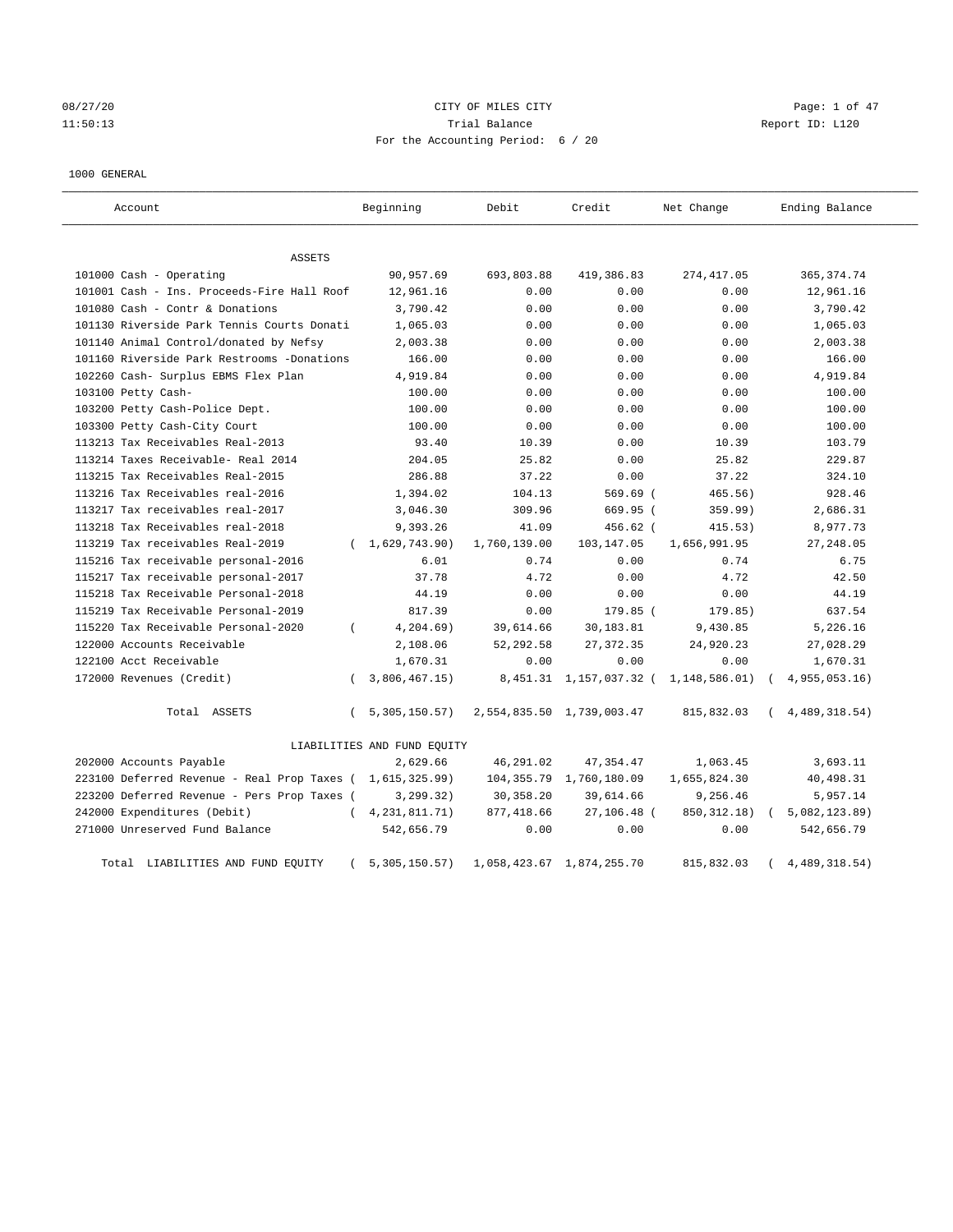# 08/27/20 **Page: 2 of 47** CITY OF MILES CITY CONTROL Page: 2 of 47 11:50:13 Report ID: L120 For the Accounting Period: 6 / 20

## 2220 LIBRARY

| Account                                    | Beginning                   | Debit      | Credit      | Net Change   | Ending Balance |
|--------------------------------------------|-----------------------------|------------|-------------|--------------|----------------|
| ASSETS                                     |                             |            |             |              |                |
| 101000 Cash - Operating                    | 34,930.29                   | 66,574.08  | 28,151.05   | 38,423.03    | 73, 353. 32    |
| 101032 Cash- Library Board of Trustees Mul | 6,559.64                    | 600.00     | 0.00        | 600.00       | 7,159.64       |
| 103000 Petty Cash                          | 75.00                       | 0.00       | 0.00        | 0.00         | 75.00          |
| 172000 Revenues (Credit)                   | 288,025.25)                 | 0.00       | 67,174.08 ( | 67,174.08) ( | 355, 199. 33)  |
| Total ASSETS                               | 246,460.32)                 | 67,174.08  | 95,325.13 ( | 28,151.05) ( | 274,611.37)    |
|                                            | LIABILITIES AND FUND EQUITY |            |             |              |                |
| 202000 Accounts Payable                    | 0.00                        | 7,361.91   | 7,361.91    | 0.00         | 0.00           |
| 242000 Expenditures (Debit)                | 288,031.93)<br>$\left($     | 28, 151.05 | 0.00(       | 28,151.05) ( | 316, 182.98)   |
| 271000 Unreserved Fund Balance             | 41,571.61                   | 0.00       | 0.00        | 0.00         | 41,571.61      |
| LIABILITIES AND FUND EQUITY<br>Total       | 246,460.32)                 | 35,512.96  | 7,361.91 (  | 28,151.05) ( | 274,611.37)    |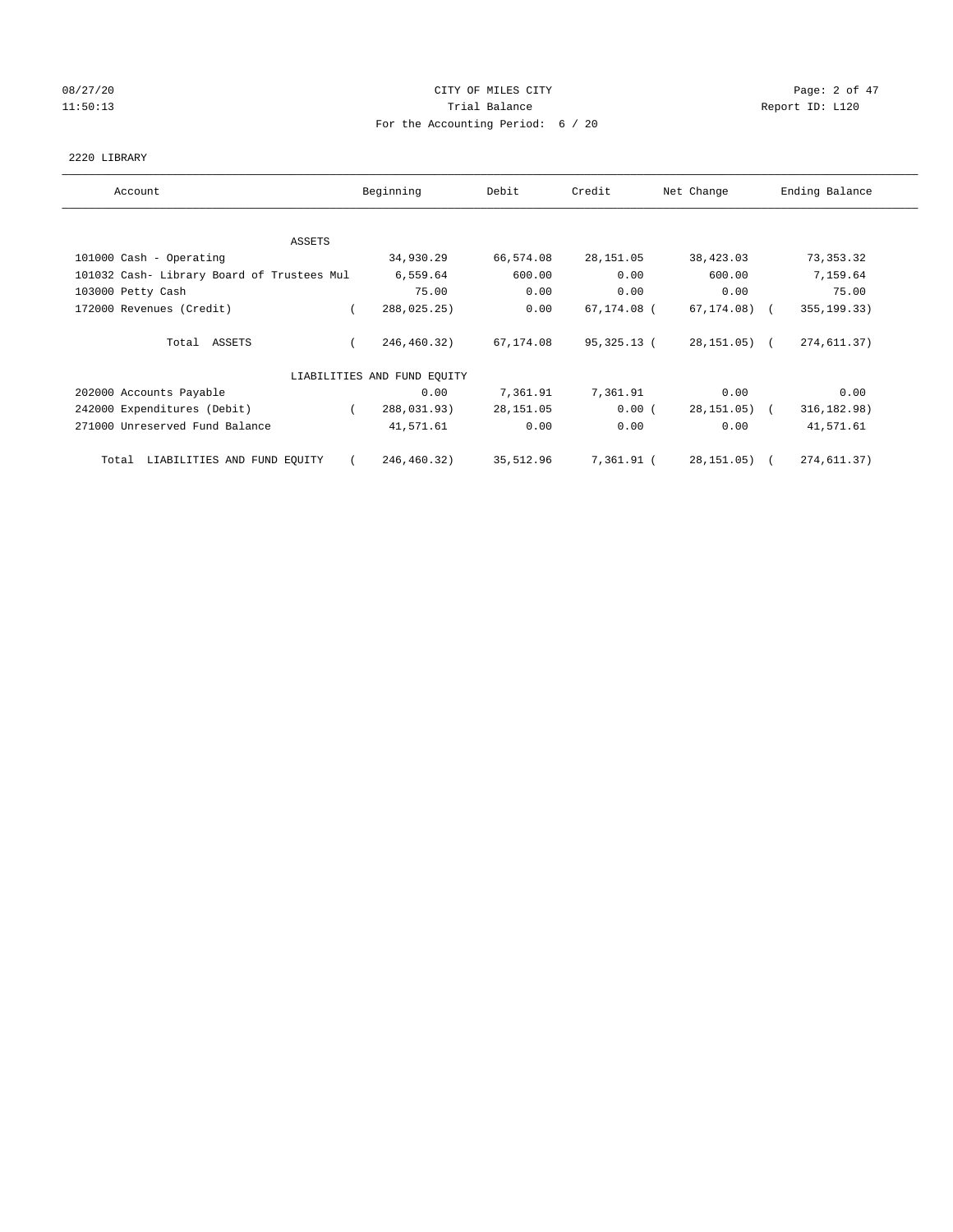# 08/27/20 **Page: 3 of 47** CITY OF MILES CITY CONTROL Page: 3 of 47 11:50:13 Report ID: L120 For the Accounting Period: 6 / 20

#### 2260 EMERGENCY DISASTER

| Account                                     | Beginning                   | Debit  | Credit    | Net Change | Ending Balance |
|---------------------------------------------|-----------------------------|--------|-----------|------------|----------------|
| ASSETS                                      |                             |        |           |            |                |
| 101000 Cash - Operating                     | 250.31                      | 19.45  | 0.00      | 19.45      | 269.76         |
| 113218 Tax Receivables real-2018            | 182.55)                     | 186.33 | 3.78      | 182.55     | 0.00           |
| 115219 Tax Receivable Personal-2019         | 40.22)                      | 41.29  | 1.07      | 40.22      | 0.00           |
| 172000 Revenues (Credit)                    | 250.90)                     | 0.00   | $19.45$ ( | 19.45)     | 270.35         |
| Total ASSETS                                | 223.36)                     | 247.07 | 24.30     | 222.77     | 0.59)          |
|                                             | LIABILITIES AND FUND EQUITY |        |           |            |                |
| 223100 Deferred Revenue - Real Prop Taxes ( | 182.55)                     | 3.78   | 186.33    | 182.55     | 0.00           |
| 223200 Deferred Revenue - Pers Prop Taxes ( | 40.22)                      | 1.07   | 41.29     | 40.22      | 0.00           |
| 271000 Unreserved Fund Balance              | 0.59)                       | 0.00   | 0.00      | 0.00       | 0.59)          |
| LIABILITIES AND FUND EQUITY<br>Total        | 223.36)                     | 4.85   | 227.62    | 222.77     | 0.59)          |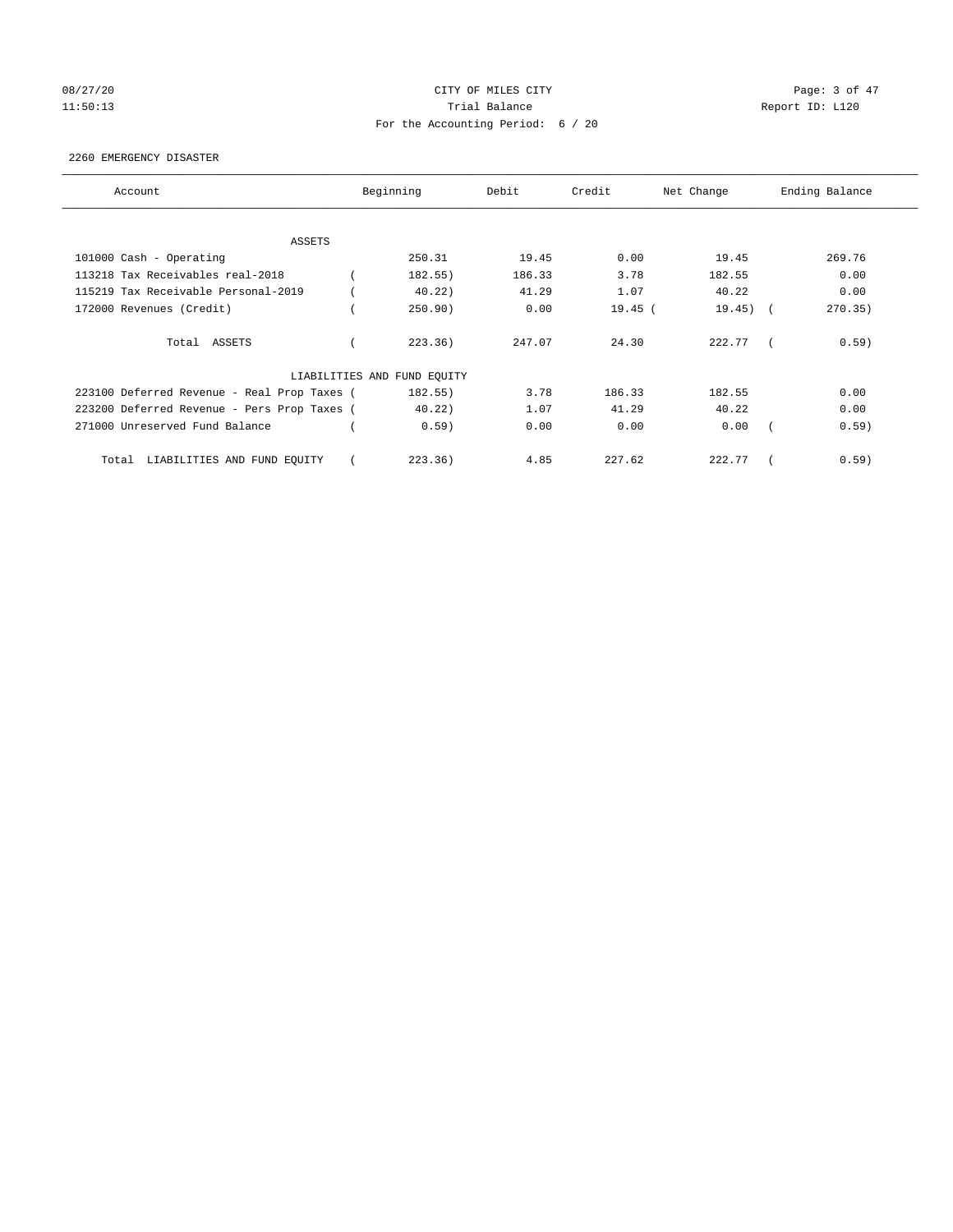# 08/27/20 Page: 4 of 47 11:50:13 Report ID: L120 For the Accounting Period: 6 / 20

## 2270 Health

| Account                              |        | Beginning                   | Debit     | Credit        | Net Change    | Ending Balance            |
|--------------------------------------|--------|-----------------------------|-----------|---------------|---------------|---------------------------|
|                                      |        |                             |           |               |               |                           |
|                                      | ASSETS |                             |           |               |               |                           |
| 101000 Cash - Operating              |        | 20,671.88                   | 0.00      | $13,595.25$ ( | 13,595.25)    | 7,076.63                  |
| 172000 Revenues (Credit)             |        | 11,500.00)                  | 0.00      | 0.00          | 0.00          | 11,500.00)                |
| Total ASSETS                         |        | 9,171.88                    | 0.00      | 13,595.25 (   | $13,595.25$ ( | 4,423.37)                 |
|                                      |        | LIABILITIES AND FUND EQUITY |           |               |               |                           |
| 202000 Accounts Payable              |        | 0.00                        | 13,595.25 | 13,595.25     | 0.00          | 0.00                      |
| 242000 Expenditures (Debit)          |        | 0.00                        | 13,595.25 | 0.00(         | 13, 595.25)   | 13, 595.25)<br>$\sqrt{2}$ |
| 271000 Unreserved Fund Balance       |        | 9,171.88                    | 0.00      | 0.00          | 0.00          | 9,171.88                  |
| LIABILITIES AND FUND EQUITY<br>Total |        | 9,171.88                    | 27,190.50 | 13,595.25 (   | 13,595.25)    | 4,423.37)                 |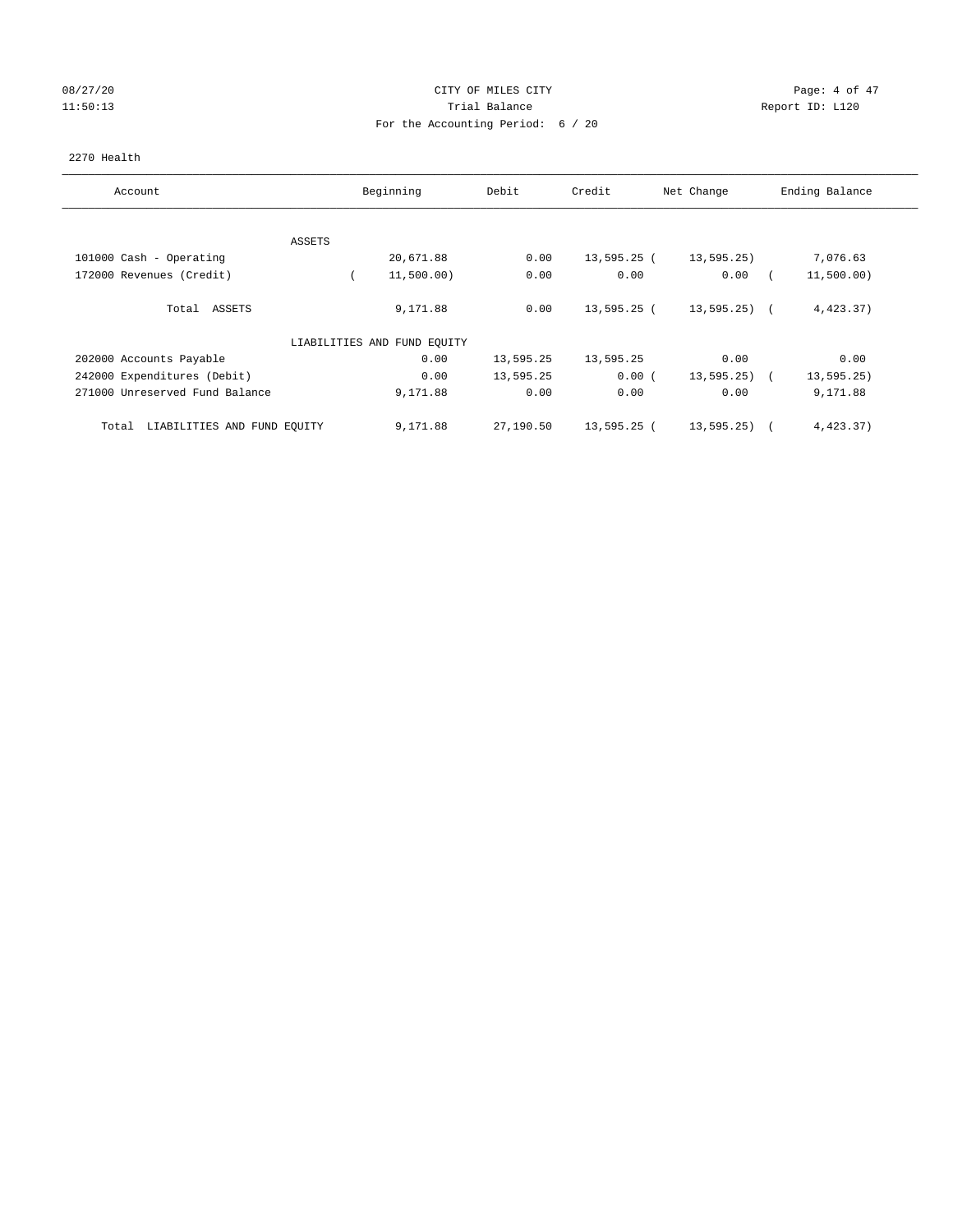# 08/27/20 **Page: 5 of 47** CITY OF MILES CITY CONTROL Page: 5 of 47 11:50:13 Report ID: L120 For the Accounting Period: 6 / 20

#### 2310 TIFD-Downtown

| Account                                   | Beginning                   | Debit     | Credit       | Net Change   | Ending Balance |
|-------------------------------------------|-----------------------------|-----------|--------------|--------------|----------------|
|                                           |                             |           |              |              |                |
| <b>ASSETS</b>                             |                             |           |              |              |                |
| 101000 Cash - Operating                   | 141,288.99                  | 8,388.16  | 158.55       | 8,229.61     | 149,518.60     |
| 113170 Deferred revenue                   | 165.24                      | 0.00      | 85.39(       | $85.39$ )    | 79.85          |
| 113218 Tax Receivables real-2018          | 915.34                      | 0.00      | $399.65$ (   | 399.65)      | 515.69         |
| 113219 Tax receivables Real-2019          | 0.00                        | 1,255.25  | 0.00         | 1,255.25     | 1,255.25       |
| 115180 Deferred revenue-audit             | 1.46                        | 0.00      | 0.00         | 0.00         | 1.46           |
| 115219 Tax Receivable Personal-2019       | 209.86                      | 0.00      | $202.87$ (   | 202.87)      | 6.99           |
| 115220 Tax Receivable Personal-2020       | 0.00                        | 488.73    | 0.00         | 488.73       | 488.73         |
| 172000 Revenues (Credit)                  | 82,525.26)                  | 0.00      | $8,388.16$ ( | $8,388.16$ ( | 90, 913.42)    |
| Total ASSETS                              | 60,055.63                   | 10,132.14 | 9,234.62     | 897.52       | 60,953.15      |
|                                           | LIABILITIES AND FUND EQUITY |           |              |              |                |
| 202000 Accounts Payable                   | 0.00                        | 158.08    | 158.08       | 0.00         | 0.00           |
| 223100 Deferred Revenue - Real Prop Taxes | 1,080.58                    | 0.00      | 770.21       | 770.21       | 1,850.79       |
| 223200 Deferred Revenue - Pers Prop Taxes | 211.32                      | 0.00      | 285.86       | 285.86       | 497.18         |
| 242000 Expenditures (Debit)               | 4,526.72)                   | 158.55    | 0.00(        | 158.55       | 4,685.27)      |
| 271000 Unreserved Fund Balance            | 63,290.45                   | 0.00      | 0.00         | 0.00         | 63,290.45      |
| LIABILITIES AND FUND EQUITY<br>Total      | 60,055.63                   | 316.63    | 1,214.15     | 897.52       | 60,953.15      |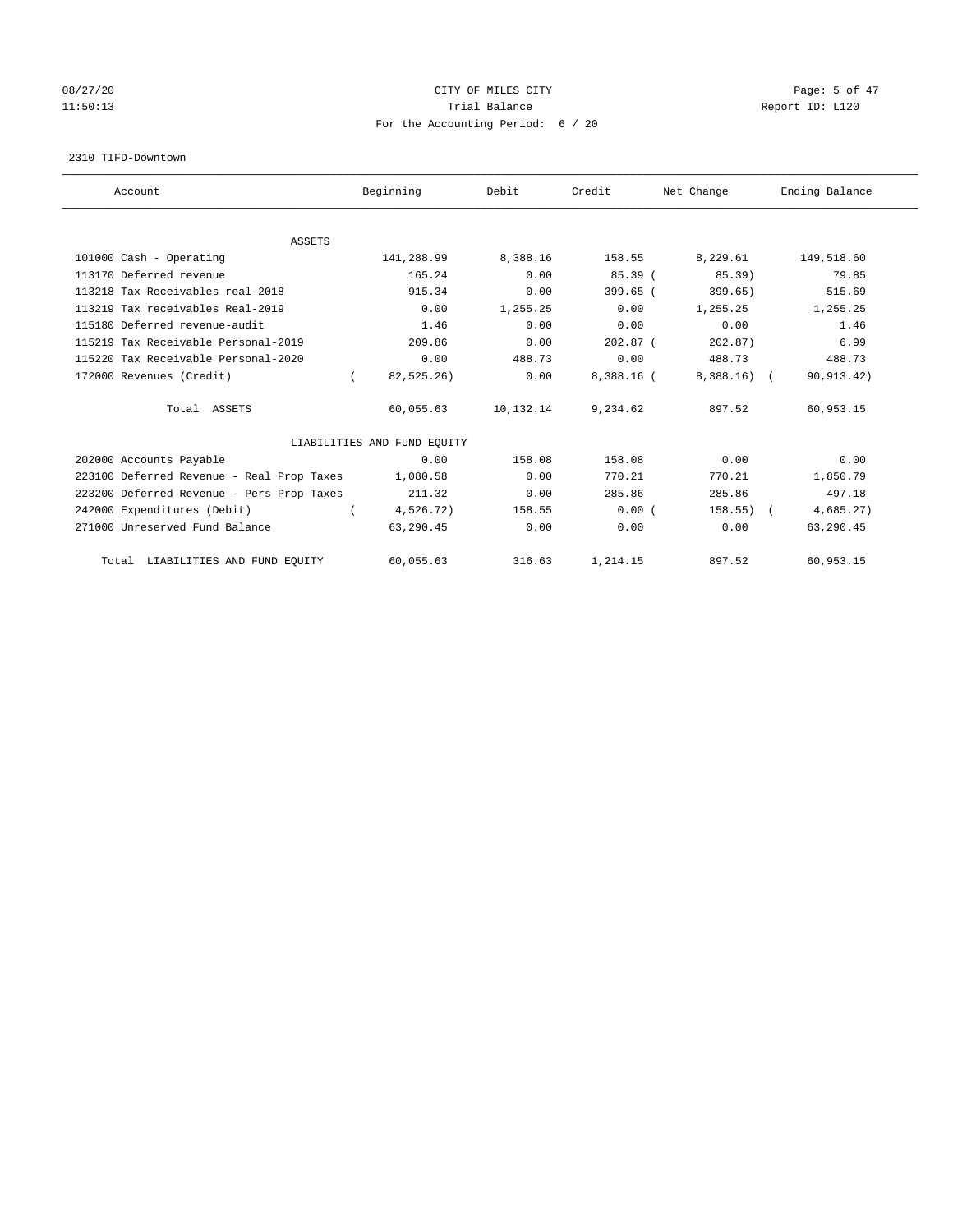# 08/27/20 **Page: 6 of 47** CITY OF MILES CITY CONTROL Page: 6 of 47 11:50:13 Trial Balance Report ID: L120 For the Accounting Period: 6 / 20

# 2350 Local Government/Study Commission

| Account                                   | Beginning                   | Debit | Credit   | Net Change | Ending Balance |
|-------------------------------------------|-----------------------------|-------|----------|------------|----------------|
| ASSETS                                    |                             |       |          |            |                |
| 101000 Cash - Operating                   | 0.47                        | 0.00  | 0.00     | 0.00       | 0.47           |
| 113214 Taxes Receivable- Real 2014        | 0.97                        | 0.00  | $0.97$ ( | 0.97)      | 0.00           |
| 113215 Tax Receivables Real-2015          | 1.62                        | 0.00  | $1.62$ ( | 1.62)      | 0.00           |
| 115216 Tax receivable personal-2016       | 0.02                        | 0.00  | $0.02$ ( | 0.02)      | 0.00           |
| 172000 Revenues (Credit)                  | 0.47)                       | 0.00  | 0.00     | 0.00       | 0.47)          |
| Total ASSETS                              | 2.61                        | 0.00  | $2.61$ ( | 2.61)      | 0.00           |
|                                           | LIABILITIES AND FUND EQUITY |       |          |            |                |
| 223100 Deferred Revenue - Real Prop Taxes | 2.59                        | 2.59  | 0.00(    | 2.59       | 0.00           |
| 223200 Deferred Revenue - Pers Prop Taxes | 0.02                        | 0.02  | 0.00(    | 0.02)      | 0.00           |
| LIABILITIES AND FUND EQUITY<br>Total      | 2.61                        | 2.61  | 0.00(    | 2.61)      | 0.00           |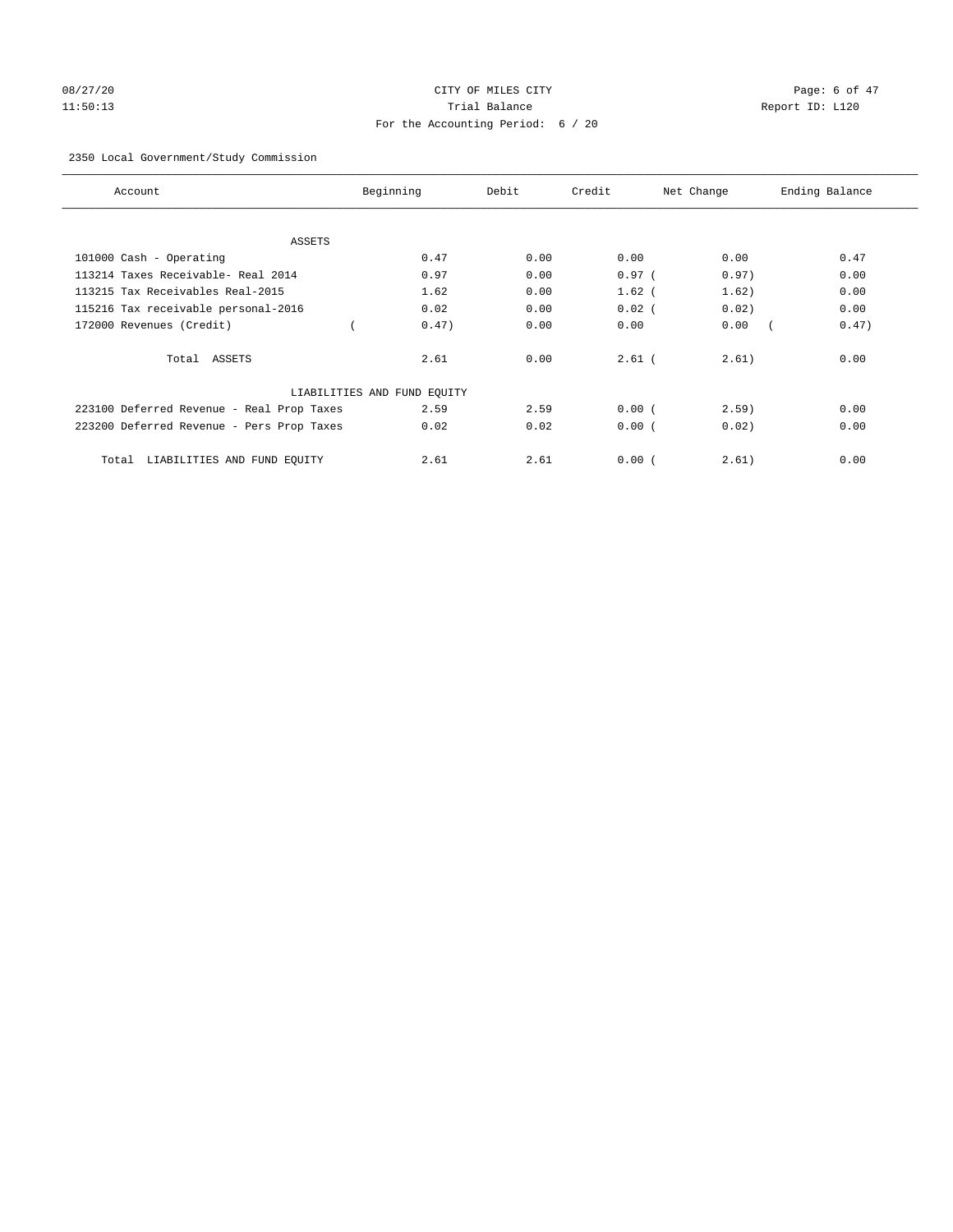# 08/27/20 Page: 7 of 47 11:50:13 Report ID: L120 For the Accounting Period: 6 / 20

2372 Permissive Medical Levy

| Account                                     | Beginning                   | Debit      | Credit      | Net Change    | Ending Balance |
|---------------------------------------------|-----------------------------|------------|-------------|---------------|----------------|
|                                             |                             |            |             |               |                |
| <b>ASSETS</b>                               |                             |            |             |               |                |
| 101000 Cash - Operating                     | 91,629.98                   | 19,099.17  | 91,629.98 ( | 72, 530.81)   | 19,099.17      |
| 113211 Taxes Receivable - Real 2011         | 0.14                        | 0.00       | $0.14$ (    | 0.14)         | 0.00           |
| 113213 Tax Receivables Real-2013            | 9.28                        | 0.00       | 9.28(       | 9.28)         | 0.00           |
| 113214 Taxes Receivable- Real 2014          | 22.40                       | 0.00       | $22.40$ (   | 22.40)        | 0.00           |
| 113215 Tax Receivables Real-2015            | 31.52                       | 0.00       | $31.52$ (   | 31.52)        | 0.00           |
| 113216 Tax Receivables real-2016            | 158.41                      | 0.00       | $158.41$ (  | 158.41)       | 0.00           |
| 113217 Tax receivables real-2017            | 356.87                      | 0.00       | $356.87$ (  | 356.87)       | 0.00           |
| 113218 Tax Receivables real-2018            | 1,683.22                    | 5.18       | $557.51$ (  | 552.33)       | 1,130.89       |
| 113219 Tax receivables Real-2019            | 232, 261.52)                | 250,844.63 | 14,699.89   | 236, 144.74   | 3,883.22       |
| 115216 Tax receivable personal-2016         | 0.64                        | 0.00       | $0.64$ (    | 0.64)         | 0.00           |
| 115217 Tax receivable personal-2017         | 4.27                        | 0.00       | $4.27$ (    | 4.27          | 0.00           |
| 115218 Tax Receivable Personal-2018         | 5.18                        | 0.00       | $5.18$ (    | 5.18)         | 0.00           |
| 115219 Tax Receivable Personal-2019         | 102.94                      | 0.00       | $22.64$ (   | 22.64)        | 80.30          |
| 115220 Tax Receivable Personal-2020         | 599.22)                     | 5,645.65   | 4,301.63    | 1,344.02      | 744.80         |
| 172000 Revenues (Credit)                    | 236,021.76)                 | 0.00       | 19,099.17 ( | $19,099.17$ ( | 255,120.93)    |
| Total ASSETS                                | 374,877.65)                 | 275,594.63 | 130,899.53  | 144,695.10    | 230, 182. 55)  |
|                                             | LIABILITIES AND FUND EQUITY |            |             |               |                |
| 223100 Deferred Revenue - Real Prop Taxes ( | 229,999.68)                 | 15,836.02  | 250,849.81  | 235,013.79    | 5,014.11       |
| 223200 Deferred Revenue - Pers Prop Taxes ( | 486.19)                     | 4,334.36   | 5,645.65    | 1,311.29      | 825.10         |
| 242000 Expenditures (Debit)                 | 144,391.40)                 | 91,629.98  | 0.00(       | 91,629.98)    | 236, 021.38)   |
| 271000 Unreserved Fund Balance              | 0.38)                       | 0.00       | 0.00        | 0.00          | 0.38)          |
| Total LIABILITIES AND FUND EQUITY           | 374,877.65)                 | 111,800.36 | 256, 495.46 | 144,695.10    | 230, 182. 55)  |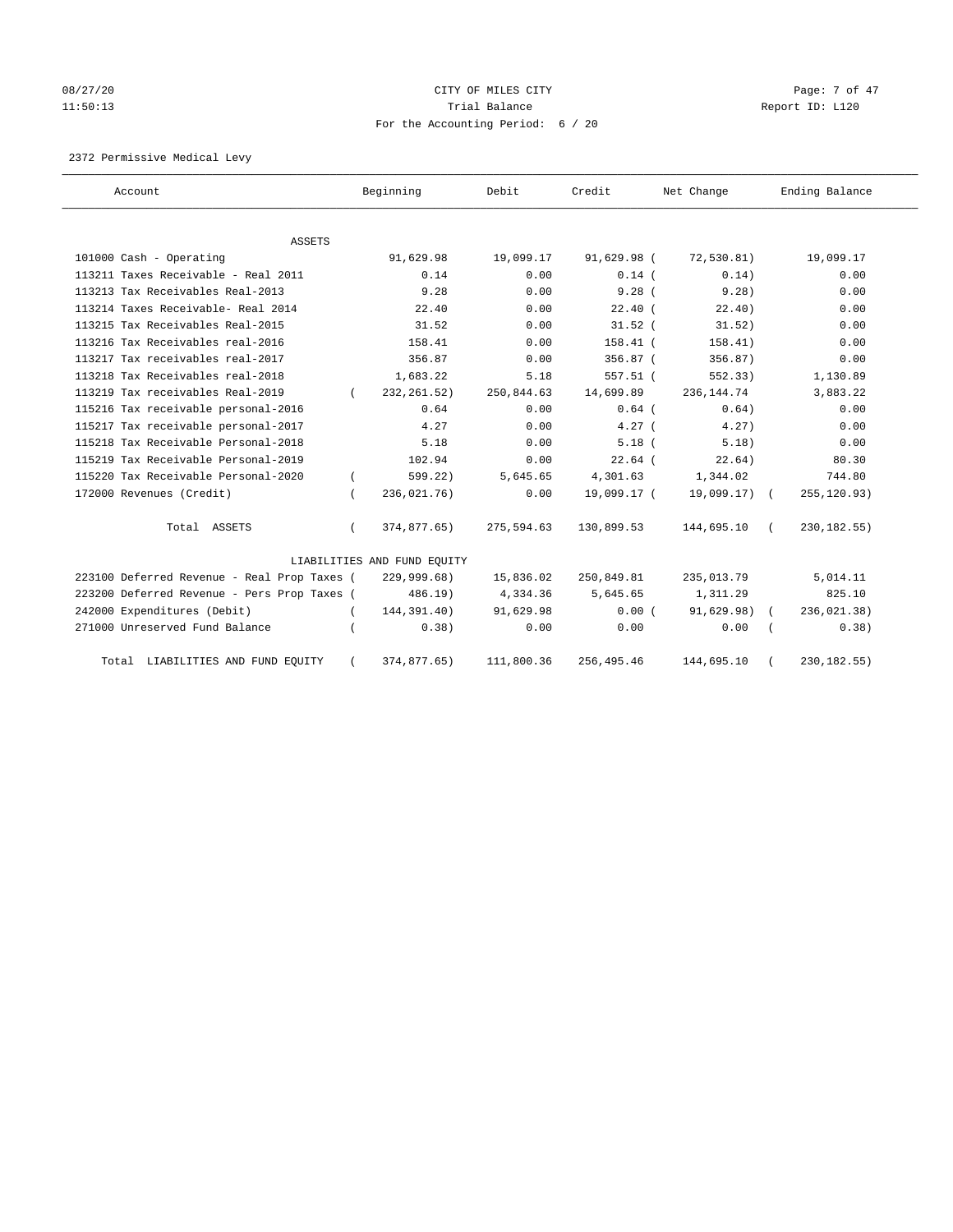# 08/27/20 **Page: 8 of 47** CITY OF MILES CITY CONTROL Page: 8 of 47 11:50:13 Report ID: L120 For the Accounting Period: 6 / 20

#### 2390 DRUG FORFEITURE

| Account                              | Beginning                   | Debit | Credit | Net Change | Ending Balance |
|--------------------------------------|-----------------------------|-------|--------|------------|----------------|
| ASSETS                               |                             |       |        |            |                |
| 101000 Cash - Operating              | 2,400.00                    | 0.00  | 0.00   | 0.00       | 2,400.00       |
| 172000 Revenues (Credit)             | 800.00)                     | 0.00  | 0.00   | 0.00       | 800.00)        |
| Total ASSETS                         | 1,600.00                    | 0.00  | 0.00   | 0.00       | 1,600.00       |
|                                      | LIABILITIES AND FUND EQUITY |       |        |            |                |
| 271000 Unreserved Fund Balance       | 1,600.00                    | 0.00  | 0.00   | 0.00       | 1,600.00       |
| LIABILITIES AND FUND EQUITY<br>Total | 1,600.00                    | 0.00  | 0.00   | 0.00       | 1,600.00       |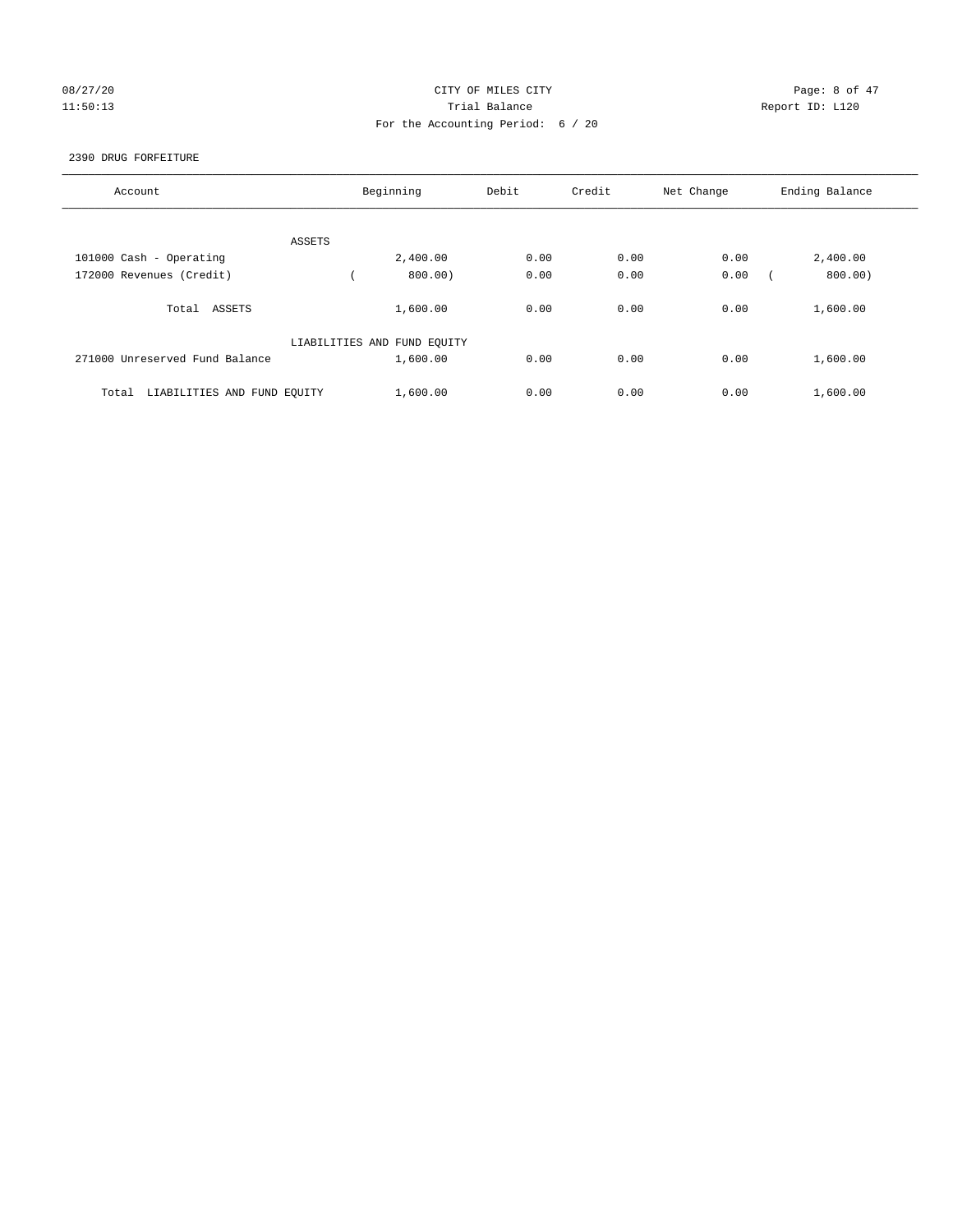# 08/27/20 **Page: 9 of 47** CITY OF MILES CITY CONTROL Page: 9 of 47 11:50:13 Report ID: L120 For the Accounting Period: 6 / 20

#### 2394 BUILDING CODE ENFORCEMENT

| Account                              |        | Beginning                   | Debit      | Credit         | Net Change      | Ending Balance |
|--------------------------------------|--------|-----------------------------|------------|----------------|-----------------|----------------|
|                                      |        |                             |            |                |                 |                |
|                                      | ASSETS |                             |            |                |                 |                |
| 101000 Cash - Operating              |        | 116,297.80                  | 34, 381.83 | $40, 259.42$ ( | 5,877.59        | 110,420.21     |
| 172000 Revenues (Credit)             |        | 184, 491. 19)               | 250.00     | $31,351.03$ (  | $31, 101.03)$ ( | 215,592.22)    |
| Total ASSETS                         |        | 68, 193.39)                 | 34,631.83  | 71,610.45 (    | 36,978.62) (    | 105, 172.01)   |
|                                      |        | LIABILITIES AND FUND EQUITY |            |                |                 |                |
| 202000 Accounts Payable              |        | 0.00                        | 41,091.96  | 41,091.96      | 0.00            | 0.00           |
| 242000 Expenditures (Debit)          |        | 167, 464.89)                | 40,009.42  | $3,030.80$ (   | 36,978.62)      | 204, 443.51)   |
| 271000 Unreserved Fund Balance       |        | 99,271.50                   | 0.00       | 0.00           | 0.00            | 99,271.50      |
| LIABILITIES AND FUND EQUITY<br>Total |        | 68,193.39)                  | 81,101.38  | 44,122.76 (    | 36,978.62)      | 105,172.01)    |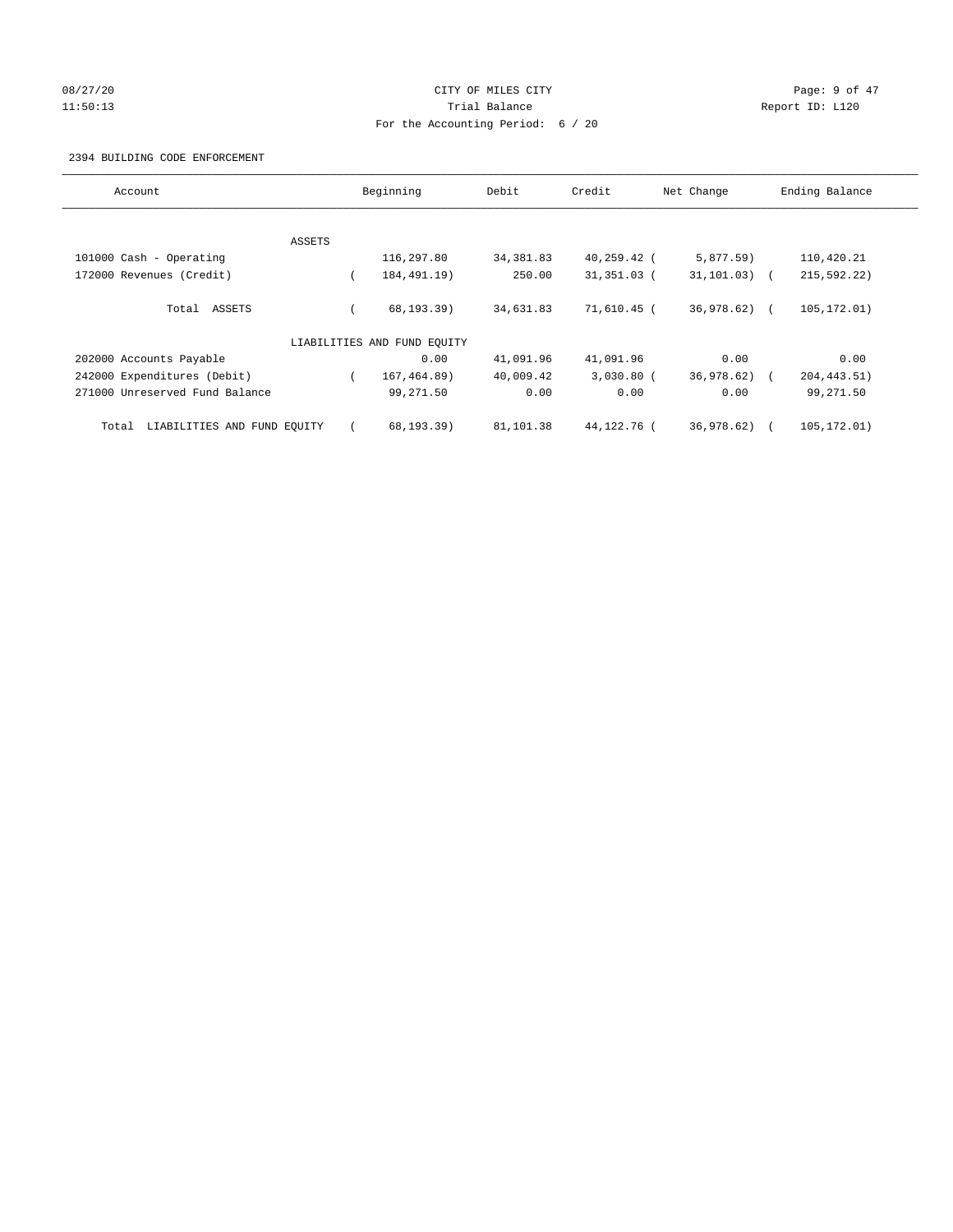# 08/27/20 Page: 10 of 47 11:50:13 Report ID: L120 For the Accounting Period: 6 / 20

2400 LTG M D#165-(Gen City)

| Account                                    | Beginning                   | Debit       | Credit        | Net Change       | Ending Balance |
|--------------------------------------------|-----------------------------|-------------|---------------|------------------|----------------|
|                                            |                             |             |               |                  |                |
| <b>ASSETS</b>                              |                             |             |               |                  |                |
| 101000 Cash - Operating                    | 89,097.47                   | 8,895.17    | 13,211.12 (   | 4, 315.95)       | 84,781.52      |
| 118140 Special Assessments Receivables-201 | 39.03                       | 0.00        | 0.00          | 0.00             | 39.03          |
| 118150 Special Assessments Receivables-201 | 40.74                       | 0.00        | 0.00          | 0.00             | 40.74          |
| 118160 Special Assessments Receivables-201 | 222.55                      | 0.00        | 87.48 (       | 87.48)           | 135.07         |
| 118170 Special Assessments Receivables-201 | 1,036.01                    | 0.00        | $255.41$ (    | 255.41)          | 780.60         |
| 118180 Special Assessments Received-2018   | 1,848.23                    | 0.00        | 0.00          | 0.00             | 1,848.23       |
| 118190 Special Assessments Receivables-201 | 12,806.25                   | 0.00        | 8,345.87 (    | 8,345.87)        | 4,460.38       |
| 172000 Revenues (Credit)                   | 168,713.56)                 | 0.00        | 8,895.17 (    | $8,895.17$ (     | 177,608.73)    |
| Total ASSETS                               | 63,623.28)                  | 8,895.17    | 30,795.05 (   | 21,899.88) (     | 85,523.16)     |
|                                            | LIABILITIES AND FUND EQUITY |             |               |                  |                |
| 202000 Accounts Payable                    | 0.00                        | 13, 211. 12 | 13,211.12     | 0.00             | 0.00           |
| 223000 Deferred Revenue/Uncollected Taxes  | 15,992.81                   | 8,688.76    | 0.00(         | 8,688.76)        | 7,304.05       |
| 242000 Expenditures (Debit)                | 152,219.08)<br>$\left($     | 13, 211. 12 | 0.00(         | $13, 211, 12)$ ( | 165, 430.20    |
| 271000 Unreserved Fund Balance             | 72,602.99                   | 0.00        | 0.00          | 0.00             | 72,602.99      |
| Total LIABILITIES AND FUND EQUITY          | 63, 623.28)                 | 35, 111.00  | 13, 211. 12 ( | 21,899.88)       | 85, 523. 16)   |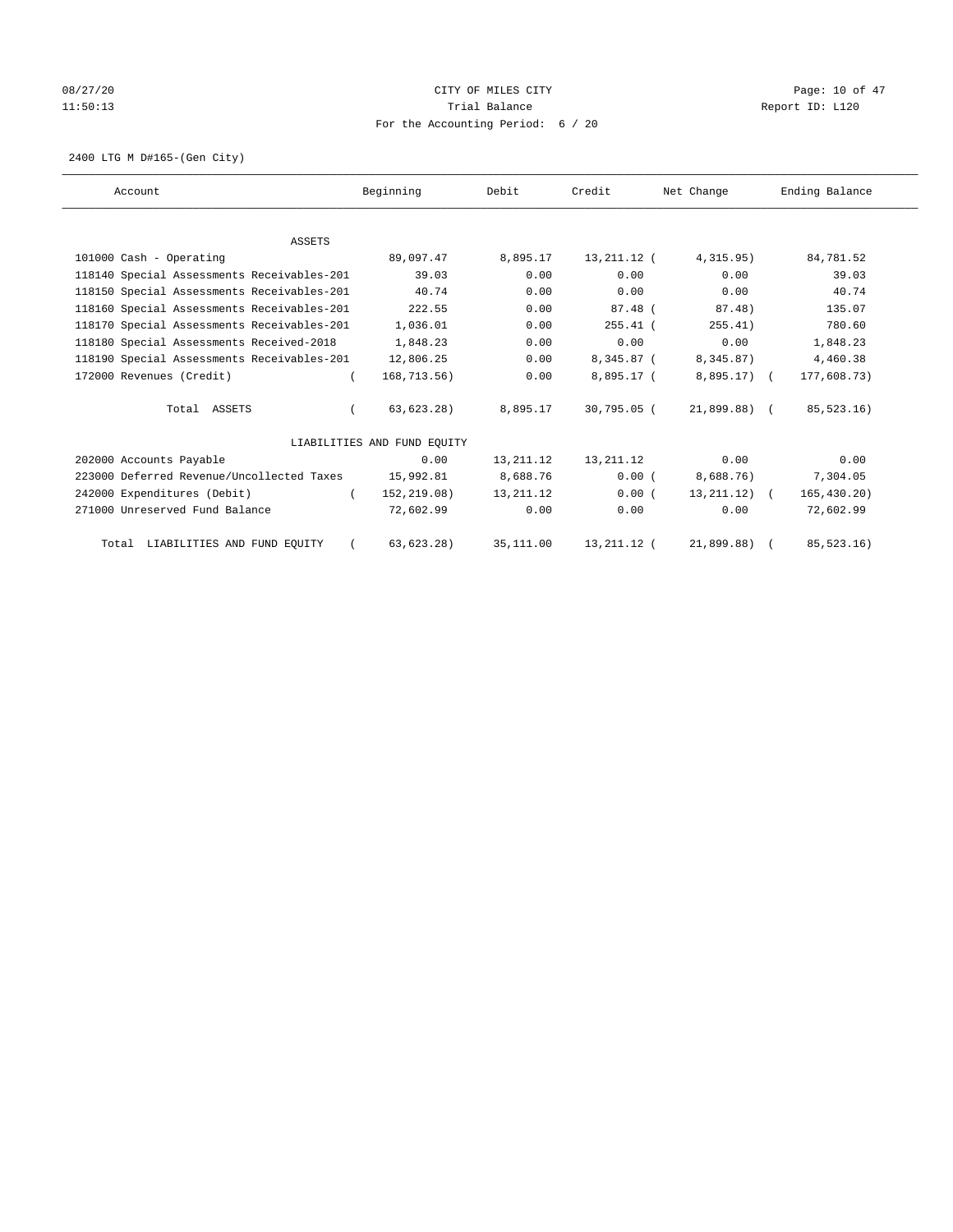# 08/27/20 Page: 11 of 47 11:50:13 Channel Balance Trial Balance Report ID: L120 For the Accounting Period: 6 / 20

#### 2420 LTG M D#167-(MilesAddn Etc)

| Account                                    | Beginning                   | Debit    | Credit       | Net Change   | Ending Balance |
|--------------------------------------------|-----------------------------|----------|--------------|--------------|----------------|
|                                            |                             |          |              |              |                |
| ASSETS                                     |                             |          |              |              |                |
| 101000 Cash - Operating                    | 21,315.52                   | 2,078.20 | 1,672.06     | 406.14       | 21,721.66      |
| 118170 Special Assessments Receivables-201 | 45.27                       | 0.00     | 45.23(       | 45.23)       | 0.04           |
| 118180 Special Assessments Received-2018   | 473.57                      | 0.00     | 144.27 (     | 144.27)      | 329.30         |
| 118190 Special Assessments Receivables-201 | 2,328.88                    | 0.00     | $1,831.00$ ( | 1,831.00)    | 497.88         |
| 172000 Revenues (Credit)                   | 24,546.62)                  | 0.00     | 2,078.20 (   | $2,078.20$ ( | 26,624.82)     |
| Total ASSETS                               | 383.38)                     | 2,078.20 | 5,770.76 (   | $3,692.56$ ( | 4,075.94)      |
|                                            | LIABILITIES AND FUND EQUITY |          |              |              |                |
| 202000 Accounts Payable                    | 0.00                        | 1,672.06 | 1,672.06     | 0.00         | 0.00           |
| 223000 Deferred Revenue/Uncollected Taxes  | 2,847.72                    | 2,020.50 | 0.00(        | 2,020.50)    | 827.22         |
| 242000 Expenditures (Debit)                | 20,030.90)                  | 1,672.06 | 0.00(        | $1,672.06$ ( | 21,702.96)     |
| 271000 Unreserved Fund Balance             | 16,799.80                   | 0.00     | 0.00         | 0.00         | 16,799.80      |
| Total LIABILITIES AND FUND EQUITY          | 383.38)                     | 5,364.62 | 1,672.06 (   | 3,692.56)    | 4,075.94)      |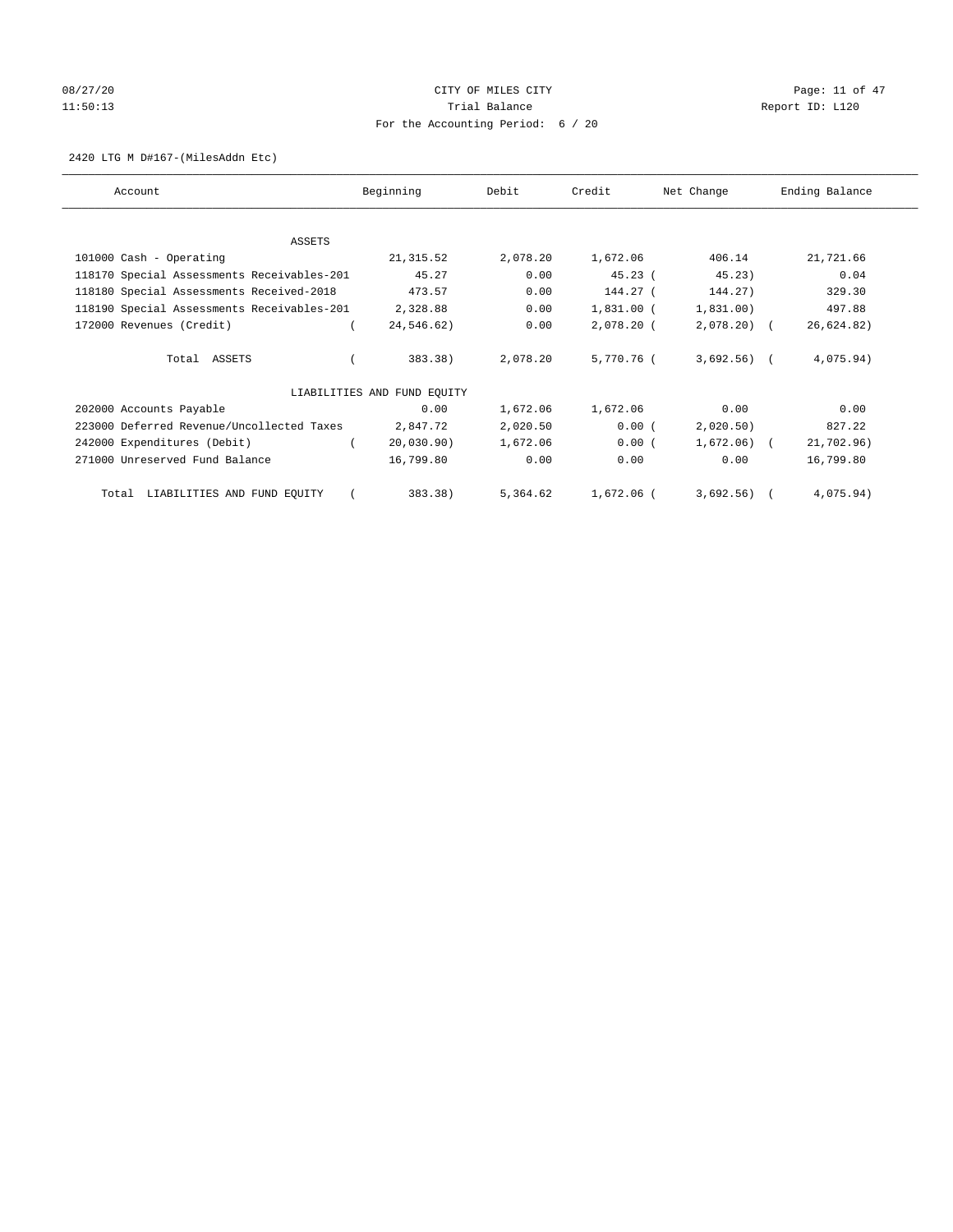# 08/27/20 Page: 12 of 47 11:50:13 Channel Balance Trial Balance Report ID: L120 For the Accounting Period: 6 / 20

2430 LTG M D#171-(Balsam Est)

| Account                                    | Beginning                   | Debit  | Credit       | Net Change | Ending Balance |
|--------------------------------------------|-----------------------------|--------|--------------|------------|----------------|
| ASSETS                                     |                             |        |              |            |                |
| 101000 Cash - Operating                    | 3,802.50                    | 645.26 | 181.46       | 463.80     | 4,266.30       |
| 118190 Special Assessments Receivables-201 | 636.86                      | 0.00   | 636.86 (     | 636.86)    | 0.00           |
| 172000 Revenues (Credit)                   | 5,252.13)                   | 0.00   | 645.26 (     | 645.26) (  | 5,897.39)      |
| Total ASSETS                               | 812.77)                     | 645.26 | $1,463.58$ ( | $818.32$ ( | 1,631.09)      |
|                                            | LIABILITIES AND FUND EQUITY |        |              |            |                |
| 202000 Accounts Payable                    | 0.00                        | 181.46 | 181.46       | 0.00       | 0.00           |
| 223000 Deferred Revenue/Uncollected Taxes  | 636.86                      | 636.86 | 0.00(        | 636.86)    | 0.00           |
| 242000 Expenditures (Debit)                | 4,358.80)                   | 181.46 | 0.00(        | 181.46) (  | 4,540.26)      |
| 271000 Unreserved Fund Balance             | 2,909.17                    | 0.00   | 0.00         | 0.00       | 2,909.17       |
| LIABILITIES AND FUND EQUITY<br>Total       | 812.77)                     | 999.78 | 181.46 (     | 818.32)    | 1,631.09)      |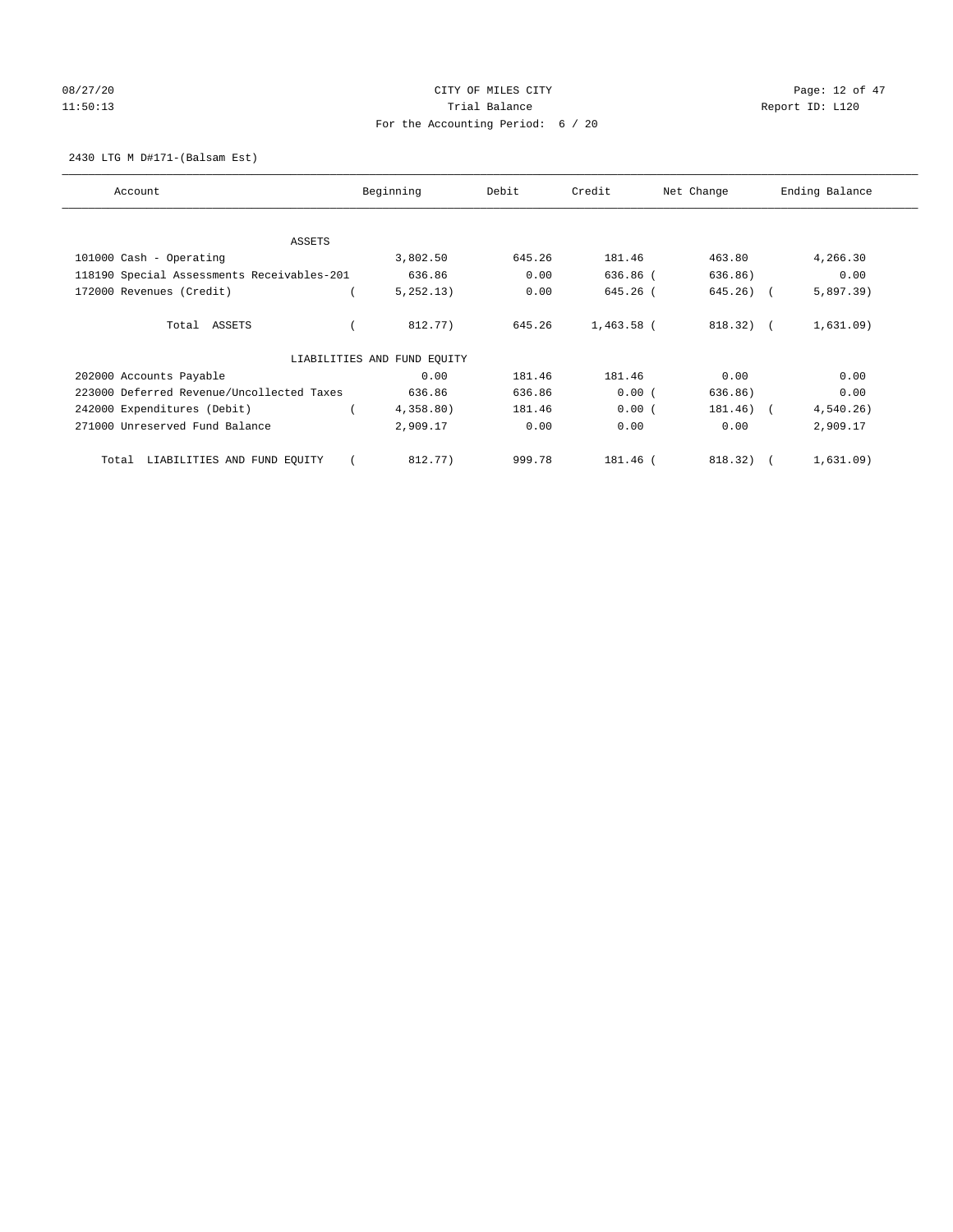# 08/27/20 Page: 13 of 47 11:50:13 Channel Balance Trial Balance Report ID: L120 For the Accounting Period: 6 / 20

2440 LTG M D#172-(Main Str)

| Account                                    | Beginning                   | Debit    | Credit       | Net Change   | Ending Balance |
|--------------------------------------------|-----------------------------|----------|--------------|--------------|----------------|
| ASSETS                                     |                             |          |              |              |                |
| 101000 Cash - Operating                    | 9,521.07                    | 1,477.80 | $1,631.41$ ( | 153.61)      | 9,367.46       |
| 118190 Special Assessments Receivables-201 | 1,731.61                    | 0.00     | 1,458.45 (   | 1,458.45)    | 273.16         |
| 172000 Revenues (Credit)                   | 32,209.85)                  | 0.00     | $1,477.80$ ( | $1,477.80$ ( | 33,687.65)     |
| Total ASSETS                               | 20,957.17)                  | 1,477.80 | $4.567.66$ ( | $3,089.86$ ( | 24,047.03)     |
|                                            | LIABILITIES AND FUND EQUITY |          |              |              |                |
| 202000 Accounts Payable                    | 0.00                        | 1,631.41 | 1,631.41     | 0.00         | 0.00           |
| 223000 Deferred Revenue/Uncollected Taxes  | 1,731.61                    | 1,458.45 | 0.00(        | 1,458.45)    | 273.16         |
| 242000 Expenditures (Debit)                | 26,038.09                   | 1,631.41 | 0.00(        | $1,631.41$ ( | 27,669.50)     |
| 271000 Unreserved Fund Balance             | 3,349.31                    | 0.00     | 0.00         | 0.00         | 3,349.31       |
| LIABILITIES AND FUND EQUITY<br>Total       | 20,957.17)                  | 4,721.27 | 1,631.41 (   | $3,089.86$ ( | 24,047.03)     |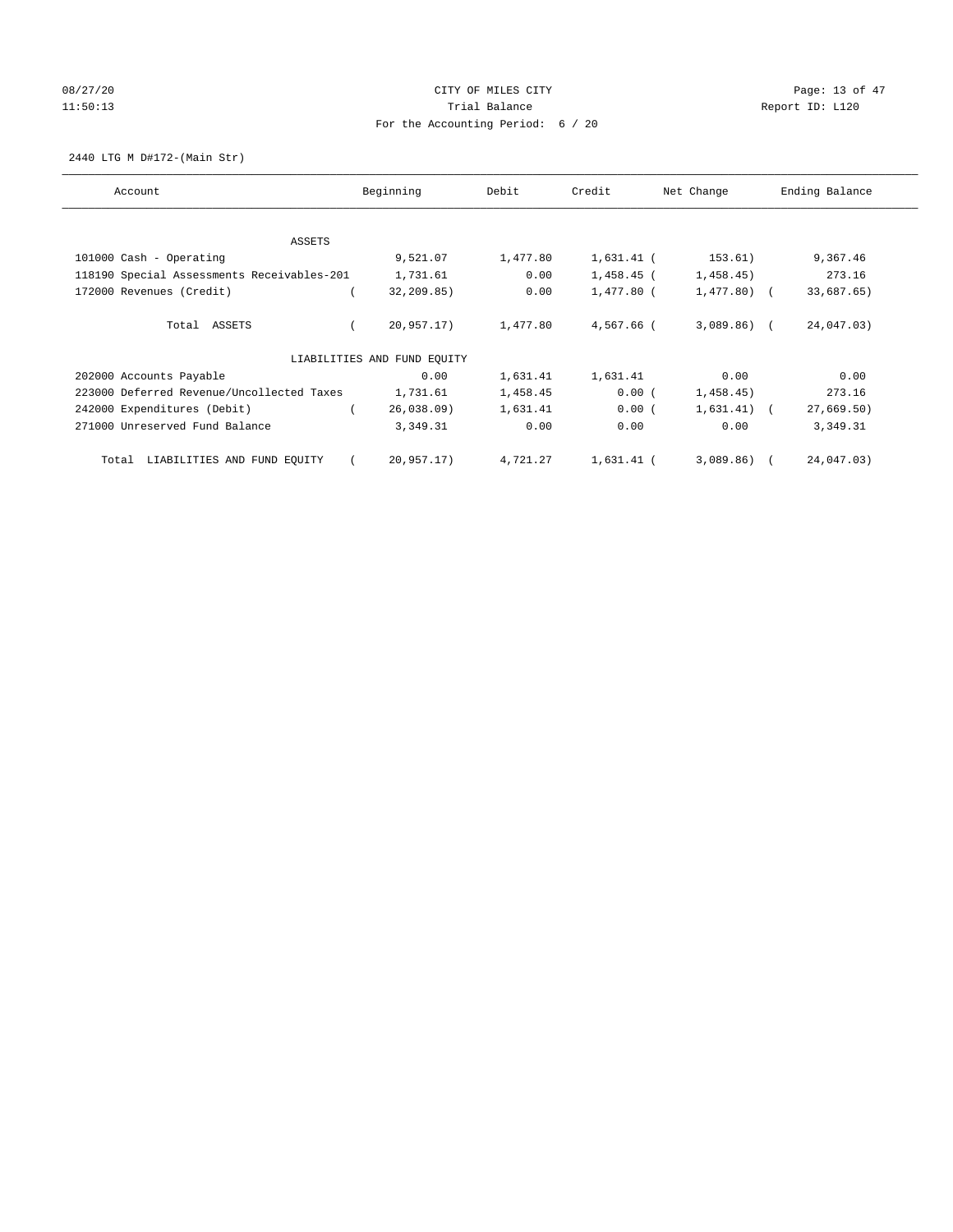# 08/27/20 Page: 14 of 47 11:50:13 Channel Balance Trial Balance Report ID: L120 For the Accounting Period: 6 / 20

2450 LTG M D#195-(SG-Trico)

| Account                                    | Beginning                   | Debit  | Credit       | Net Change | Ending Balance |
|--------------------------------------------|-----------------------------|--------|--------------|------------|----------------|
| ASSETS                                     |                             |        |              |            |                |
| 101000 Cash - Operating                    | 4,682.53                    | 946.86 | 401.84       | 545.02     | 5,227.55       |
| 118190 Special Assessments Receivables-201 | 212.69                      | 0.00   | 186.61 (     | 186.61)    | 26.08          |
| 172000 Revenues (Credit)                   | 5,779.97)                   | 0.00   | 946.86 (     | 946.86) (  | 6, 726.83)     |
| Total ASSETS                               | 884.75)                     | 946.86 | $1,535.31$ ( | $588.45$ ( | 1,473.20       |
|                                            | LIABILITIES AND FUND EQUITY |        |              |            |                |
| 202000 Accounts Payable                    | 0.00                        | 401.84 | 401.84       | 0.00       | 0.00           |
| 223000 Deferred Revenue/Uncollected Taxes  | 212.69                      | 186.61 | 0.00(        | 186.61)    | 26.08          |
| 242000 Expenditures (Debit)                | 5,420.24)                   | 401.84 | 0.00(        | 401.84) (  | 5,822.08)      |
| 271000 Unreserved Fund Balance             | 4,322.80                    | 0.00   | 0.00         | 0.00       | 4,322.80       |
| LIABILITIES AND FUND EQUITY<br>Total       | 884.75)                     | 990.29 | 401.84 (     | 588.45)    | 1,473.20       |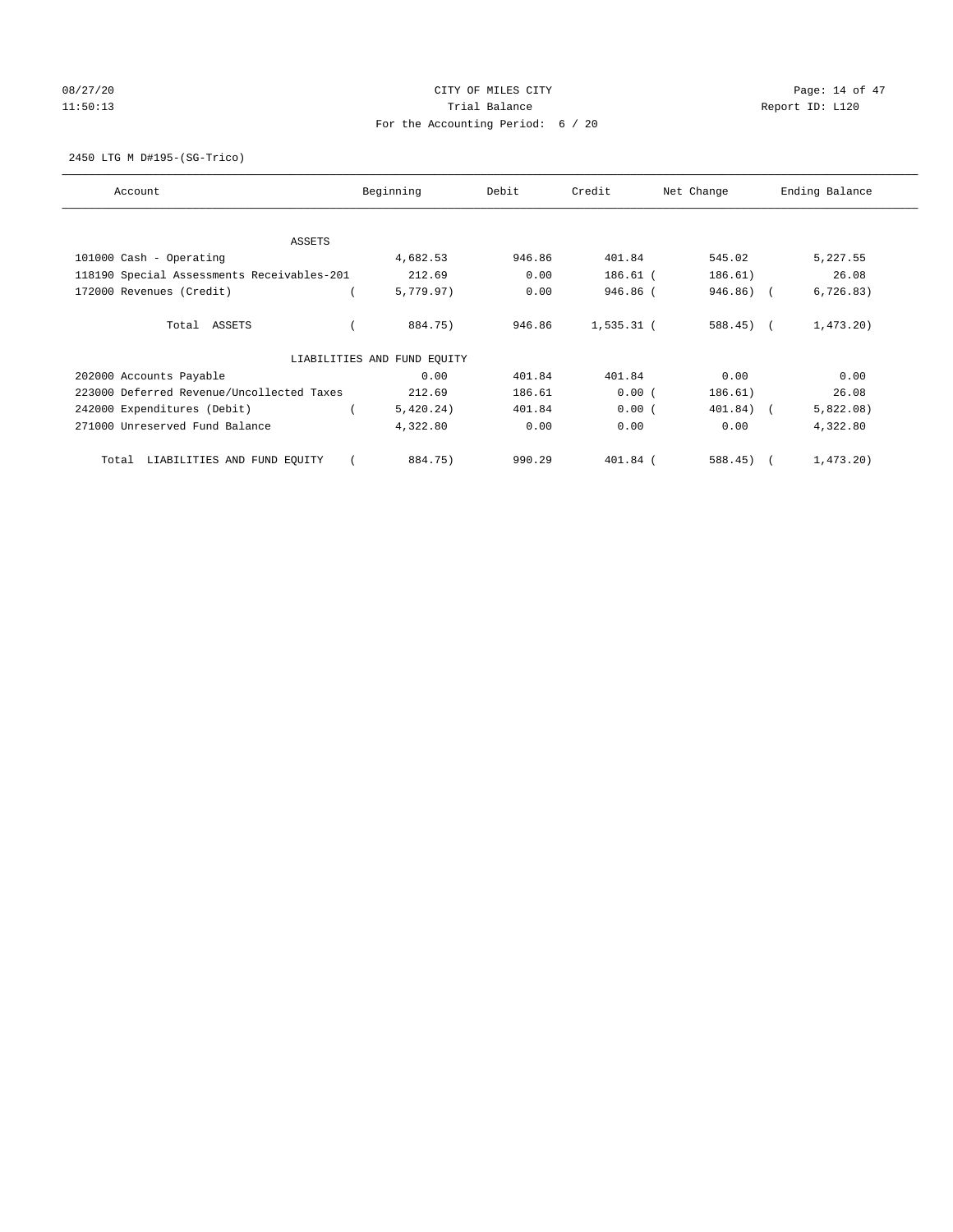# 08/27/20 Page: 15 of 47 11:50:13 Channel Balance Trial Balance Report ID: L120 For the Accounting Period: 6 / 20

2470 LTG M D#202-(SG-MDU&NV)

| Account                                    | Beginning                   | Debit    | Credit     | Net Change | Ending Balance |
|--------------------------------------------|-----------------------------|----------|------------|------------|----------------|
| ASSETS                                     |                             |          |            |            |                |
| 101000 Cash - Operating                    | 5,103.54                    | 448.60   | 453.95 (   | 5.35)      | 5,098.19       |
| 118180 Special Assessments Received-2018   | 131.04                      | 0.00     | 0.00       | 0.00       | 131.04         |
| 118190 Special Assessments Receivables-201 | 969.37                      | 0.00     | 442.40 (   | 442.40)    | 526.97         |
| 172000 Revenues (Credit)                   | 8,849.10)                   | 0.00     | 448.60 (   | 448.60) (  | 9, 297, 70)    |
|                                            |                             |          |            |            |                |
| Total ASSETS                               | 2,645.15)                   | 448.60   | 1,344.95 ( | $896.35$ ( | 3,541.50)      |
|                                            | LIABILITIES AND FUND EQUITY |          |            |            |                |
| 202000 Accounts Payable                    | 0.00                        | 453.95   | 453.95     | 0.00       | 0.00           |
| 223000 Deferred Revenue/Uncollected Taxes  | 1,100.41                    | 442.40   | 0.00(      | 442.40)    | 658.01         |
| 242000 Expenditures (Debit)                | 6, 248.76)                  | 453.95   | 0.00(      | 453.95)    | 6,702.71)      |
| 271000 Unreserved Fund Balance             | 2,503.20                    | 0.00     | 0.00       | 0.00       | 2,503.20       |
| LIABILITIES AND FUND EQUITY<br>Total       | 2,645.15)                   | 1,350.30 | 453.95 (   | 896.35)    | 3,541.50)      |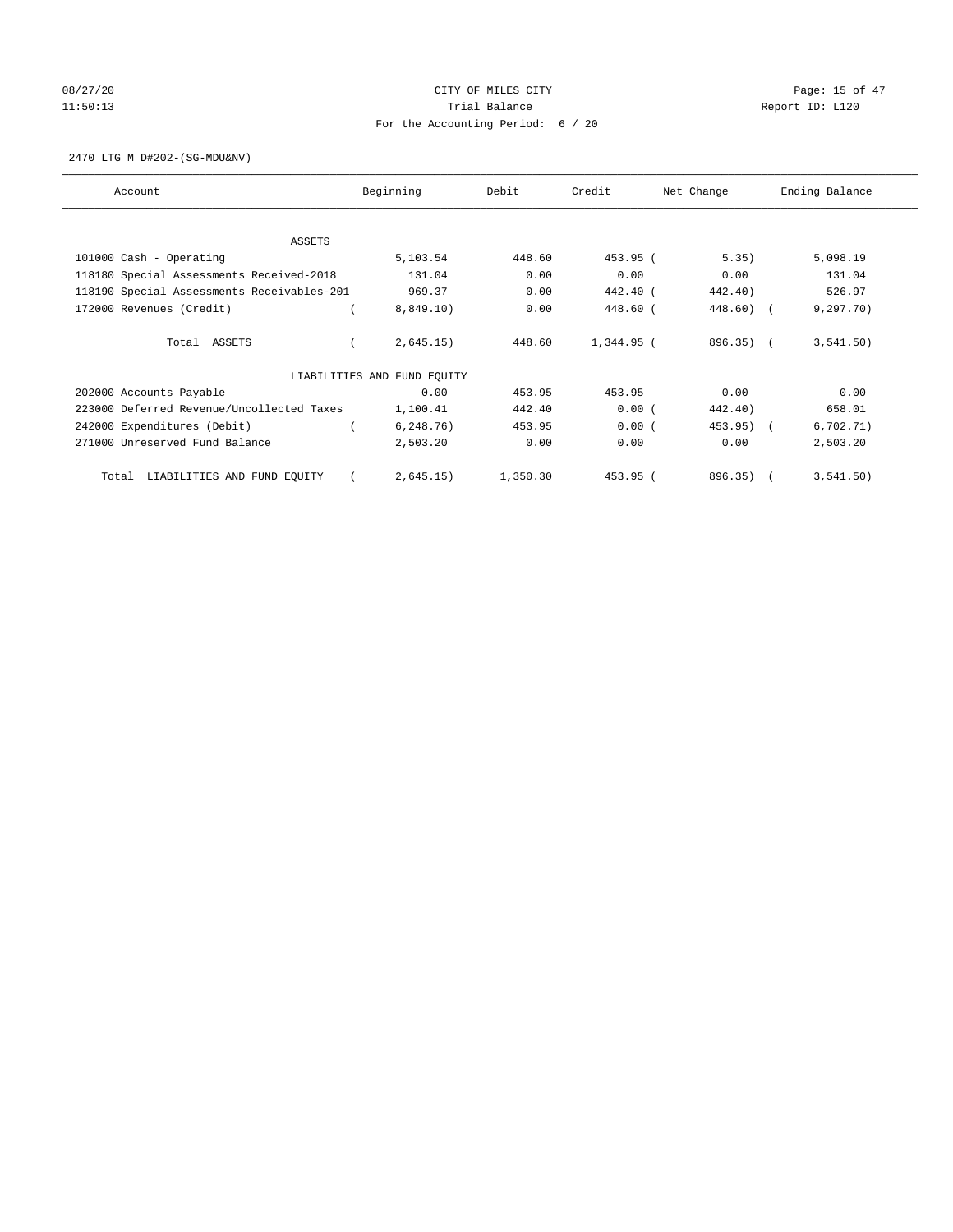# 08/27/20 Page: 16 of 47 11:50:13 Channel Balance Trial Balance Report ID: L120 For the Accounting Period: 6 / 20

#### 2480 LTG M M#173-(Milestown Estates)

| Account                                    | Beginning                   | Debit  | Credit     | Net Change  | Ending Balance |
|--------------------------------------------|-----------------------------|--------|------------|-------------|----------------|
| ASSETS                                     |                             |        |            |             |                |
| 101000 Cash - Operating                    | 998.98                      | 250.31 | 141.21     | 109.10      | 1,108.08       |
| 118190 Special Assessments Receivables-201 | 247.13                      | 0.00   | 247.13 (   | 247.13)     | 0.00           |
| 172000 Revenues (Credit)                   | 2,645.62)                   | 0.00   | $250.31$ ( | $250.31)$ ( | 2,895.93)      |
| Total ASSETS                               | 1,399.51)                   | 250.31 | 638.65 (   | 388.34) (   | 1,787.85)      |
|                                            | LIABILITIES AND FUND EQUITY |        |            |             |                |
| 202000 Accounts Payable                    | 0.00                        | 141.21 | 141.21     | 0.00        | 0.00           |
| 223000 Deferred Revenue/Uncollected Taxes  | 247.13                      | 247.13 | 0.00(      | 247.13)     | 0.00           |
| 242000 Expenditures (Debit)                | 2,815.10)                   | 141.21 | 0.00(      | 141.21) (   | 2,956.31)      |
| 271000 Unreserved Fund Balance             | 1,168.46                    | 0.00   | 0.00       | 0.00        | 1,168.46       |
| LIABILITIES AND FUND EQUITY<br>Total       | 1,399.51)                   | 529.55 | $141.21$ ( | 388.34)     | 1,787.85)      |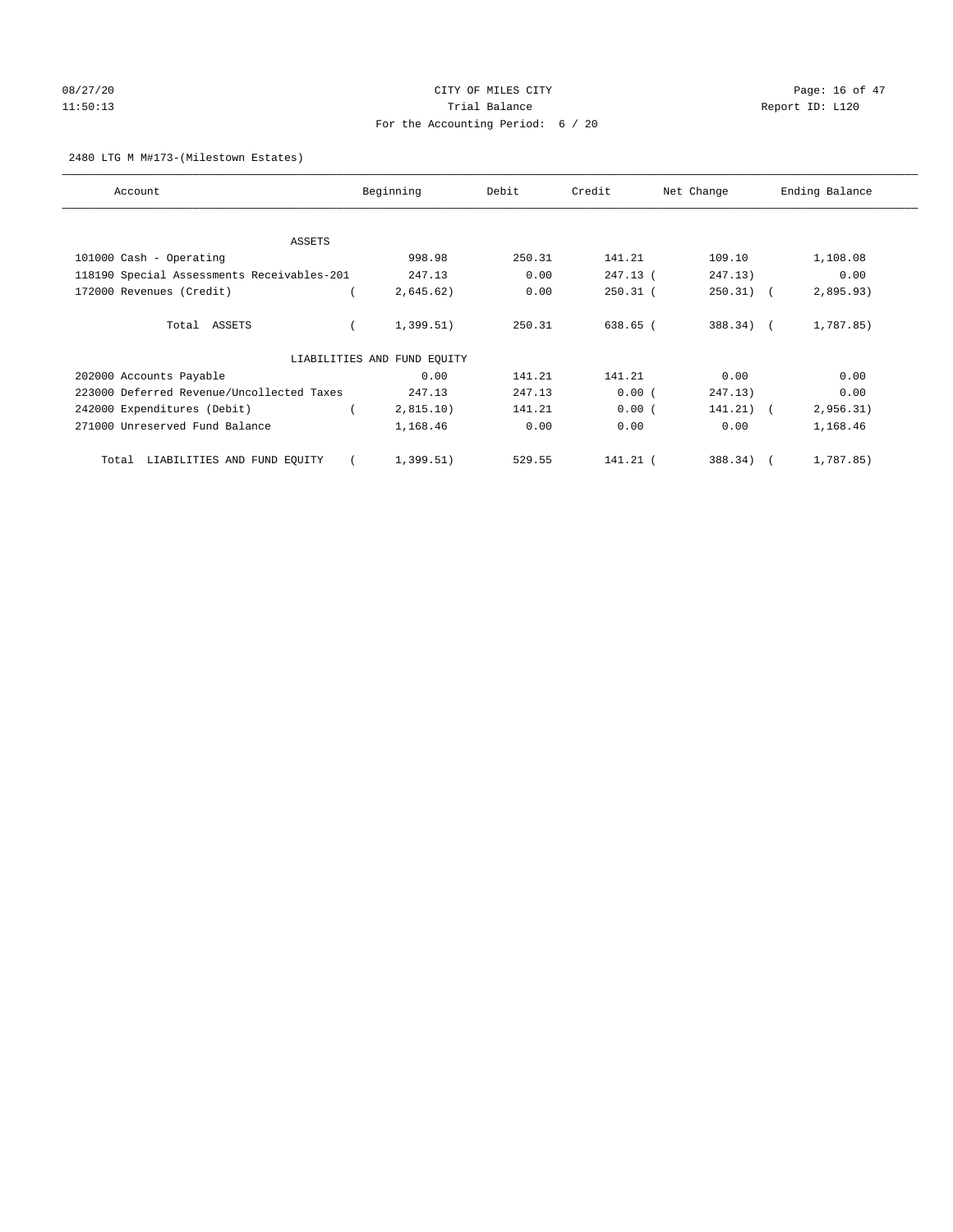# 08/27/20 Page: 17 of 47 11:50:13 Channel Balance Trial Balance Report ID: L120 For the Accounting Period: 6 / 20

2510 STR MAINT DIST #204

| Account                                    | Beginning                   | Debit      | Credit                       | Net Change     | Ending Balance              |
|--------------------------------------------|-----------------------------|------------|------------------------------|----------------|-----------------------------|
|                                            |                             |            |                              |                |                             |
| ASSETS                                     |                             |            |                              |                |                             |
| 101000 Cash - Operating                    | 557,165.69                  | 131,288.88 | 245,432.23 (                 | 114, 143. 35)  | 443,022.34                  |
| 118130 Special Assessments Receivable 2013 | 32.59                       | 0.00       | 0.00                         | 0.00           | 32.59                       |
| 118140 Special Assessments Receivables-201 | 31.99                       | 0.00       | 0.00                         | 0.00           | 31.99                       |
| 118150 Special Assessments Receivables-201 | 34.52                       | 0.00       | 0.00                         | 0.00           | 34.52                       |
| 118160 Special Assessments Receivables-201 | 757.61                      | 0.00       | 0.00                         | 0.00           | 757.61                      |
| 118170 Special Assessments Receivables-201 | 2,260.32                    | 0.00       | $161.10$ (                   | 161.10)        | 2,099.22                    |
| 118180 Special Assessments Received-2018   | 10,513.09                   | 0.00       | 566.76 (                     | 566.76         | 9,946.33                    |
| 118190 Special Assessments Receivables-201 | 119,596.58                  | 0.00       | 85,830.32 (                  | 85,830.32)     | 33,766.26                   |
| 122000 Accounts Receivable                 | 2,004.05                    | 0.00       | $2,004.05$ (                 | 2,004.05)      | 0.00                        |
| 172000 Revenues (Credit)                   | 1,636,001.51)<br>$\left($   | 2,004.05   | 129,903.36 (                 |                | 127,899.31) ( 1,763,900.82) |
| Total ASSETS                               | 943,605.07)                 | 133,292.93 | 463,897.82 (                 |                | 330,604.89) ( 1,274,209.96) |
|                                            | LIABILITIES AND FUND EQUITY |            |                              |                |                             |
| 202000 Accounts Payable                    | 0.00                        |            | 179,743.53 199,500.28        | 19,756.75      | 19,756.75                   |
| 223000 Deferred Revenue/Uncollected Taxes  | 133,226.71                  | 86,558.18  | 0.00(                        | 86,558.18)     | 46,668.53                   |
| 242000 Expenditures (Debit)                | (1,877,988.34)              |            | 1,475,545.20 1,211,741.74 (  | $263,803.46$ ( | 2,141,791.80)               |
| 271000 Unreserved Fund Balance             | 801,156.56                  | 0.00       | 0.00                         | 0.00           | 801,156.56                  |
| Total LIABILITIES AND FUND EOUITY          | 943,605.07)                 |            | 1,741,846.91  1,411,242.02 ( | 330,604.89)    | 1,274,209.96)               |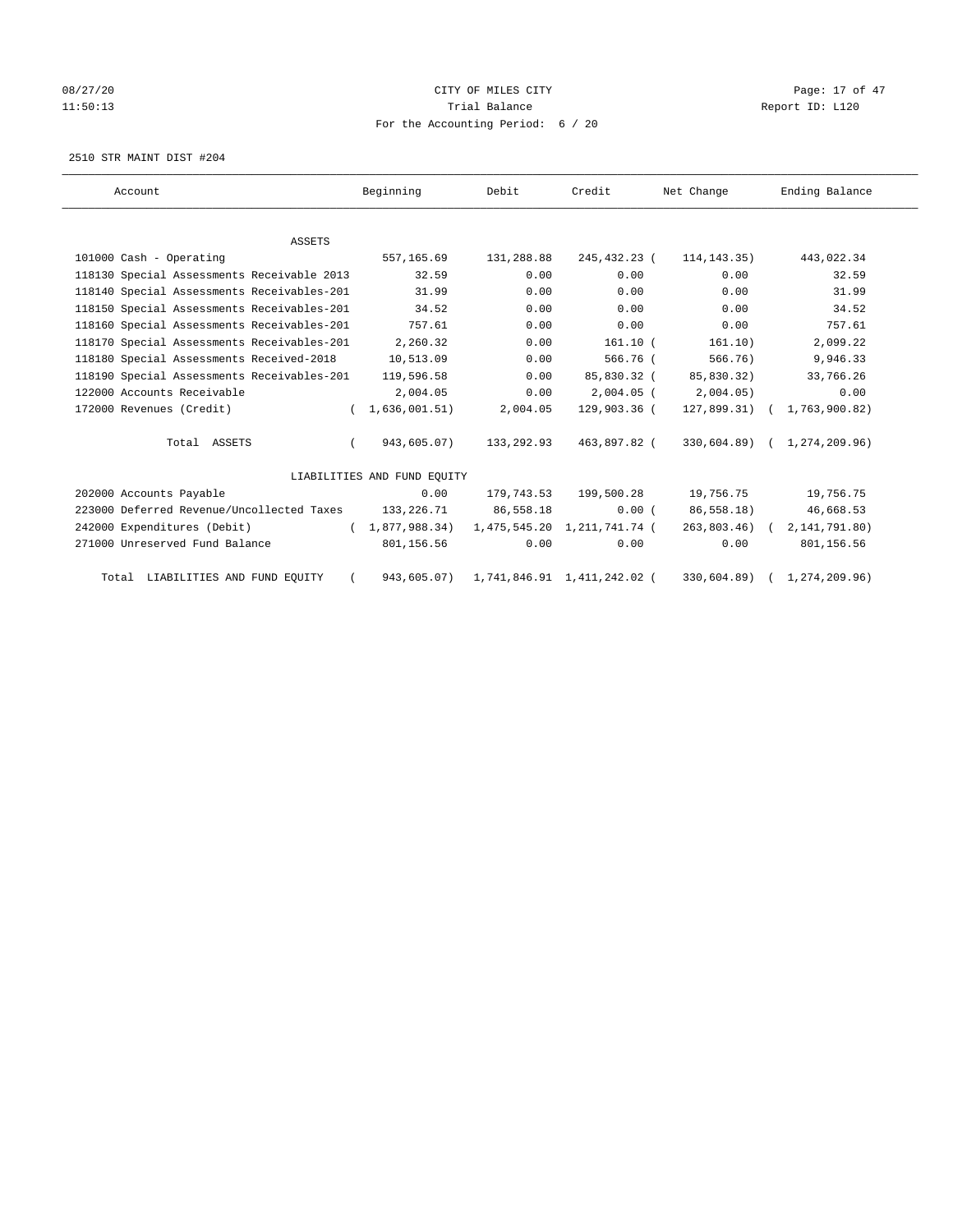# 08/27/20 Page: 18 of 47 11:50:13 Channel Balance Trial Balance Report ID: L120 For the Accounting Period: 6 / 20

2520 STR MAINT DIST #205

| Account                                    | Beginning                   | Debit      | Credit        | Net Change       | Ending Balance |
|--------------------------------------------|-----------------------------|------------|---------------|------------------|----------------|
|                                            |                             |            |               |                  |                |
| <b>ASSETS</b>                              |                             |            |               |                  |                |
| 101000 Cash - Operating                    | 219,769.95                  | 50,613.45  | 34,495.95     | 16,117.50        | 235,887.45     |
| 118140 Special Assessments Receivables-201 | 214.50                      | 0.00       | 0.00          | 0.00             | 214.50         |
| 118150 Special Assessments Receivables-201 | 210.08                      | 0.00       | 0.00          | 0.00             | 210.08         |
| 118160 Special Assessments Receivables-201 | 756.44                      | 0.00       | 439.30 (      | 439.30)          | 317.14         |
| 118170 Special Assessments Receivables-201 | 2,437.43                    | 0.00       | 790.53 (      | 790.53)          | 1,646.90       |
| 118180 Special Assessments Received-2018   | 5,011.88                    | 0.00       | 389.99 (      | 389.99)          | 4,621.89       |
| 118190 Special Assessments Receivables-201 | 11,507.63                   | 0.00       | 6,063.53(     | 6,063.53)        | 5,444.10       |
| 122000 Accounts Receivable                 | 1,058.46                    | 0.00       | 1,058.46 (    | 1,058.46)        | 0.00           |
| 172000 Revenues (Credit)                   | 139,554.19)<br>$\left($     | 1,058.46   | 50,267.07 (   | 49,208.61) (     | 188,762.80)    |
| Total ASSETS                               | 101,412.18                  | 51,671.91  | 93,504.83 (   | 41,832.92)       | 59,579.26      |
|                                            | LIABILITIES AND FUND EQUITY |            |               |                  |                |
| 202000 Accounts Payable                    | 0.00                        | 12,184.17  | 12,184.17     | 0.00             | 0.00           |
| 223000 Deferred Revenue/Uncollected Taxes  | 20,137.80                   | 7,683.35   | 0.00(         | 7,683.35)        | 12,454.45      |
| 242000 Expenditures (Debit)                | 204, 322, 77)               | 34,495.95  | $346.38$ (    | $34, 149.57$ ) ( | 238, 472.34)   |
| 271000 Unreserved Fund Balance             | 285,597.15                  | 0.00       | 0.00          | 0.00             | 285,597.15     |
| Total LIABILITIES AND FUND EQUITY          | 101, 412.18                 | 54, 363.47 | $12,530.55$ ( | 41,832.92)       | 59,579.26      |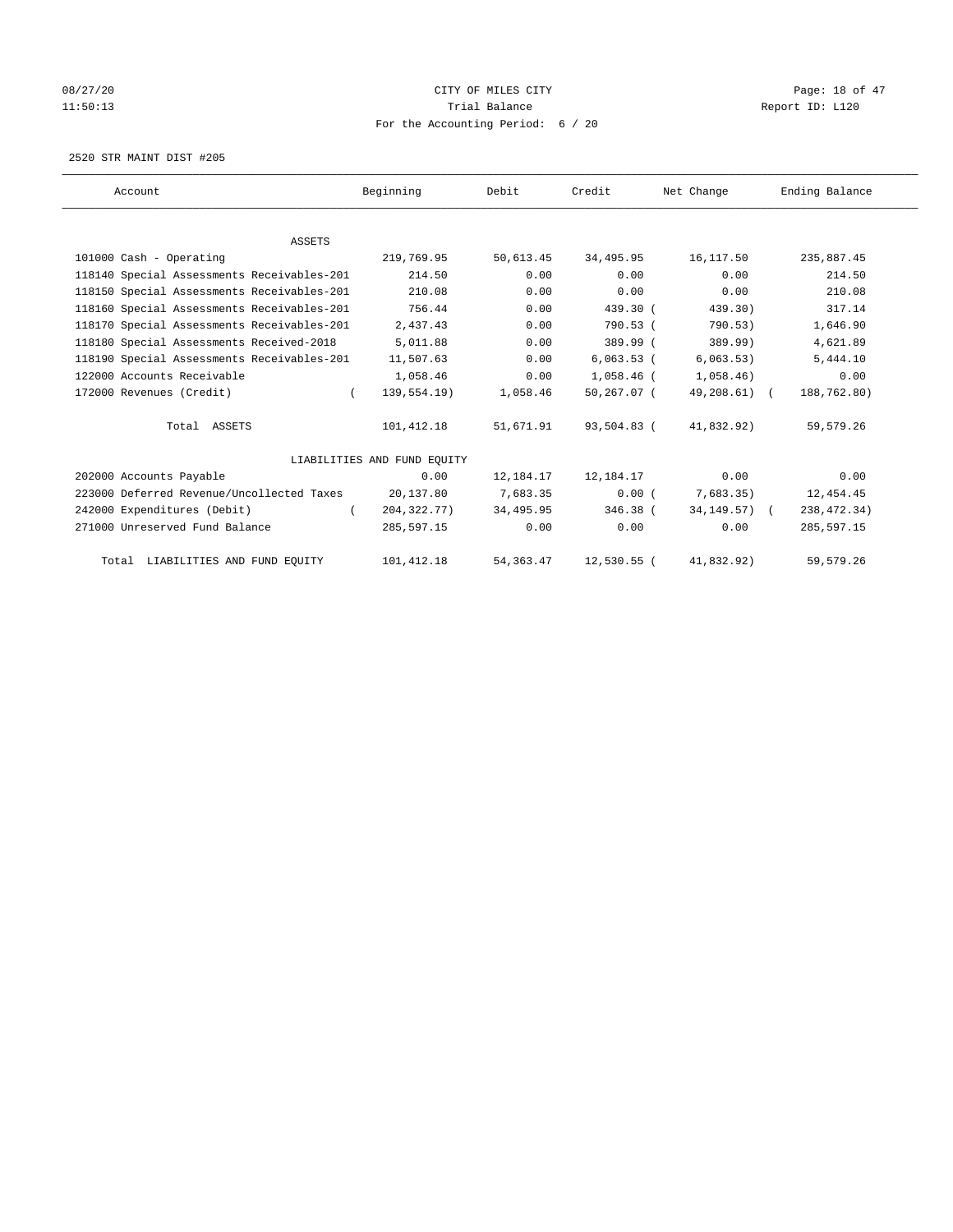# 08/27/20 Page: 19 of 47 11:50:13 Channel Balance Trial Balance Report ID: L120 For the Accounting Period: 6 / 20

#### 2540 STR MAINT DIST#207-(MILESTOWN ESTATES)

| Account                                    | Beginning                   | Debit    | Credit     | Net Change     | Ending Balance |
|--------------------------------------------|-----------------------------|----------|------------|----------------|----------------|
|                                            |                             |          |            |                |                |
| ASSETS<br>101000 Cash - Operating          | 5,207.09                    | 719.97   | 449.31     | 270.66         | 5,477.75       |
| 118190 Special Assessments Receivables-201 | 710.46                      | 0.00     | 710.46 (   | 710.46)        | 0.00           |
| 172000 Revenues (Credit)                   | 5,898.10)                   | 0.00     | 719.97 (   | 719.97) (      | 6,618.07)      |
|                                            |                             |          |            |                |                |
| Total ASSETS                               | 19.45                       | 719.97   | 1,879.74 ( | 1,159.77) (    | 1,140.32)      |
|                                            | LIABILITIES AND FUND EQUITY |          |            |                |                |
| 223000 Deferred Revenue/Uncollected Taxes  | 710.46                      | 710.46   | 0.00(      | 710.46)        | 0.00           |
| 242000 Expenditures (Debit)                | 4,647.15)                   | 449.31   | 0.00(      | 449.31) (      | 5,096.46)      |
| 271000 Unreserved Fund Balance             | 3,956.14                    | 0.00     | 0.00       | 0.00           | 3,956.14       |
| Total LIABILITIES AND FUND EQUITY          | 19.45                       | 1,159.77 | 0.00(      | $1.159.77$ ) ( | 1,140.32)      |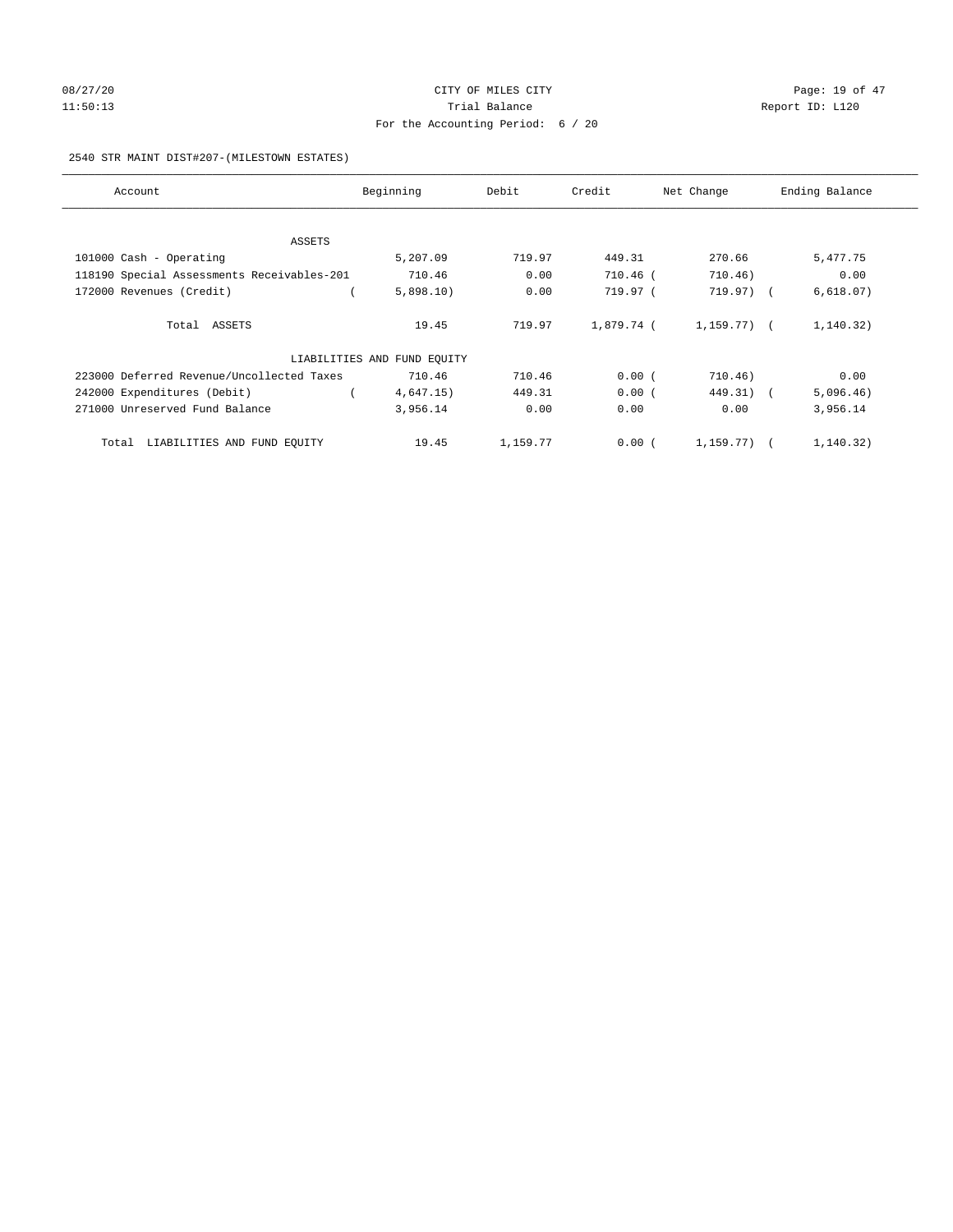# 08/27/20 Page: 20 of 47 11:50:13 Channel Balance Trial Balance Report ID: L120 For the Accounting Period: 6 / 20

#### 2701 Fire Grants

| Account                              | Beginning                   | Debit      | Credit     | Net Change | Ending Balance |
|--------------------------------------|-----------------------------|------------|------------|------------|----------------|
|                                      |                             |            |            |            |                |
| ASSETS                               |                             |            |            |            |                |
| 101000 Cash - Operating              | 6,108.70                    | 0.00       | 0.00       | 0.00       | 6,108.70       |
| 172000 Revenues (Credit)             | 222,684.00)                 | 0.00       | 0.00       | 0.00       | 222,684.00)    |
| Total ASSETS                         | 216, 575.30)                | 0.00       | 0.00       | 0.00       | 216, 575.30)   |
|                                      | LIABILITIES AND FUND EQUITY |            |            |            |                |
| 242000 Expenditures (Debit)          | 222,094.45)                 | 222,094.45 | 222,094.45 | 0.00       | 222,094.45)    |
| 271000 Unreserved Fund Balance       | 5,519.15                    | 0.00       | 0.00       | 0.00       | 5,519.15       |
| LIABILITIES AND FUND EQUITY<br>Total | 216, 575.30)                | 222,094.45 | 222,094.45 | 0.00       | 216, 575.30)   |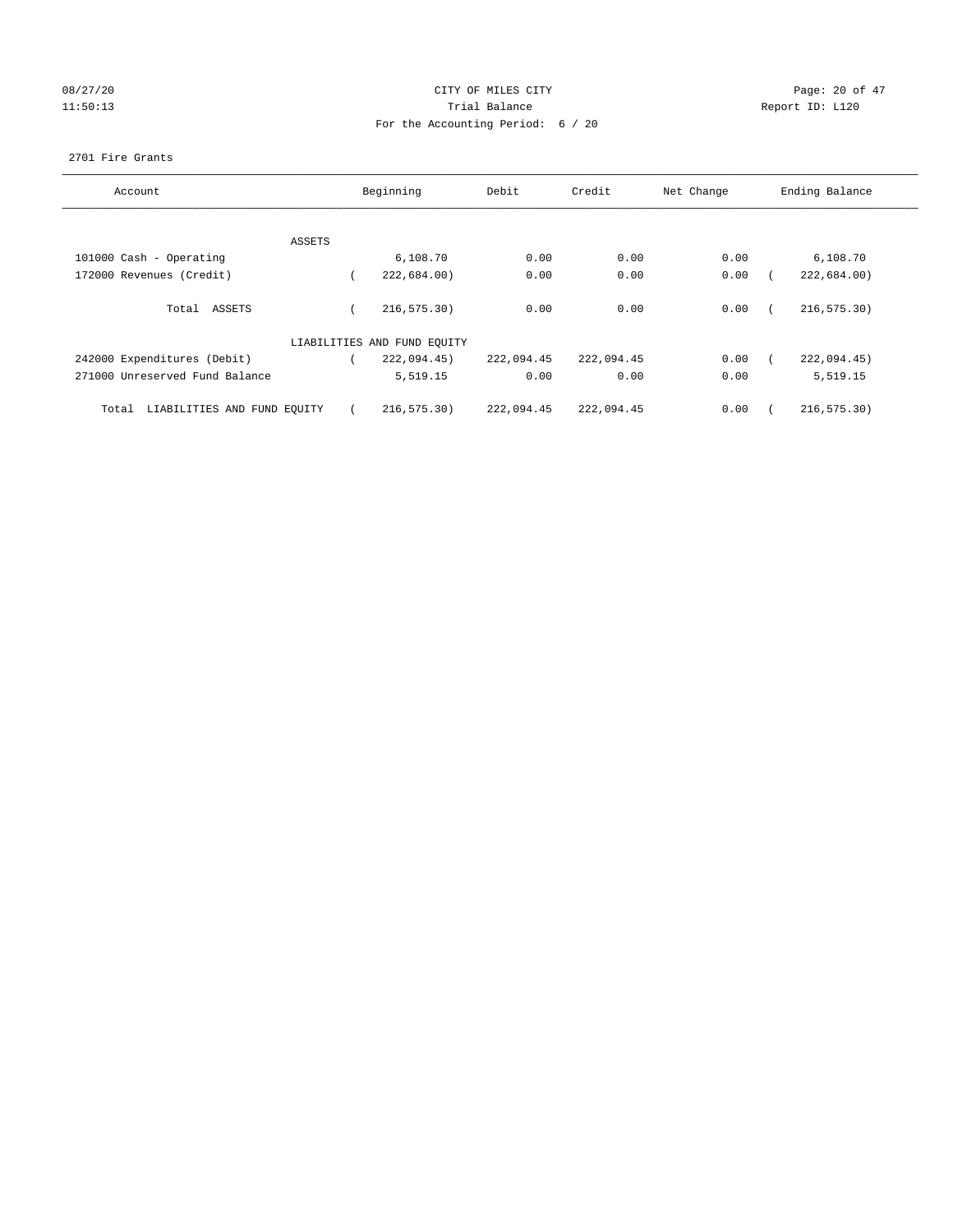# 08/27/20 Page: 21 of 47 11:50:13 Channel Balance Trial Balance Report ID: L120 For the Accounting Period: 6 / 20

#### 2820 GAS TAX

| Account                              | Beginning                   | Debit       | Credit       | Net Change     | Ending Balance |
|--------------------------------------|-----------------------------|-------------|--------------|----------------|----------------|
|                                      |                             |             |              |                |                |
| ASSETS<br>101000 Cash - Operating    | 154,606.98                  | 14,376.18   | 168,983.00 ( | 154,606.82)    | 0.16           |
| 172000 Revenues (Credit)             | 158, 137.98)                | 0.00        | 14,376.18 (  | $14,376.18$ (  | 172,514.16)    |
|                                      |                             |             |              |                |                |
| Total ASSETS                         | 3,531.00)                   | 14,376.18   | 183,359.18 ( | 168,983.00) (  | 172,514.00)    |
|                                      | LIABILITIES AND FUND EQUITY |             |              |                |                |
| 202000 Accounts Payable              | 0.00                        | 84,491.00   | 84,491.00    | 0.00           | 0.00           |
| 242000 Expenditures (Debit)          | 3,531.00)                   | 253, 474.00 | 84,491.00 (  | 168,983.00) (  | 172,514.00)    |
| LIABILITIES AND FUND EQUITY<br>Total | 3,531.00)                   | 337,965,00  | 168,982.00 ( | $168.983.00$ ( | 172,514.00)    |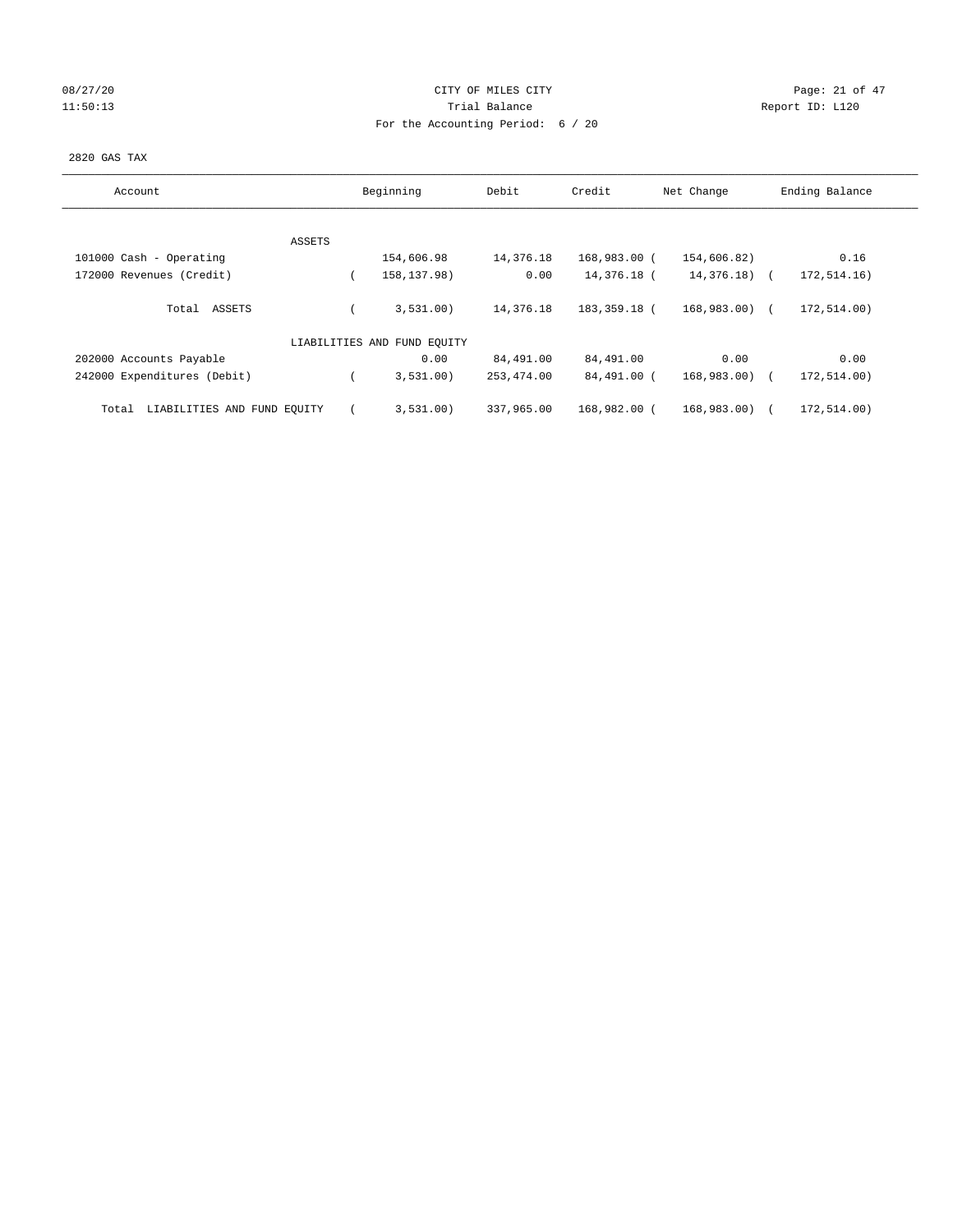# 08/27/20 Page: 22 of 47 11:50:13 Channel Balance Trial Balance Report ID: L120 For the Accounting Period: 6 / 20

## 2821 HB473- Fuel Tax

| Account                              |        | Beginning                   | Debit      | Credit      | Net Change   | Ending Balance |
|--------------------------------------|--------|-----------------------------|------------|-------------|--------------|----------------|
|                                      |        |                             |            |             |              |                |
|                                      | ASSETS |                             |            |             |              |                |
| 101000 Cash - Operating              |        | 0.00                        | 0.00       | 89,800.00 ( | 89,800.00) ( | 89,800.00)     |
| 102131 Restricted Cash- HB473        |        | 79,949.81                   | 9,851.28   | 0.00        | 9,851.28     | 89,801.09      |
| 172000 Revenues (Credit)             |        | 197,025.71)                 | 0.00       | 9,851.28 (  | 9,851,28)    | 206,876.99)    |
| Total ASSETS                         |        | 117,075.90)                 | 9,851.28   | 99,651.28 ( | 89,800.00) ( | 206, 875.90)   |
|                                      |        | LIABILITIES AND FUND EQUITY |            |             |              |                |
| 202000 Accounts Payable              |        | 0.00                        | 89,800.00  | 89,800.00   | 0.00         | 0.00           |
| 242000 Expenditures (Debit)          |        | 266,056.69)                 | 89,800.00  | 0.00(       | 89,800.00)   | 355,856.69)    |
| 271000 Unreserved Fund Balance       |        | 148,980.79                  | 0.00       | 0.00        | 0.00         | 148,980.79     |
| LIABILITIES AND FUND EQUITY<br>Total |        | 117,075.90)                 | 179,600.00 | 89,800.00 ( | 89,800.00)   | 206,875.90)    |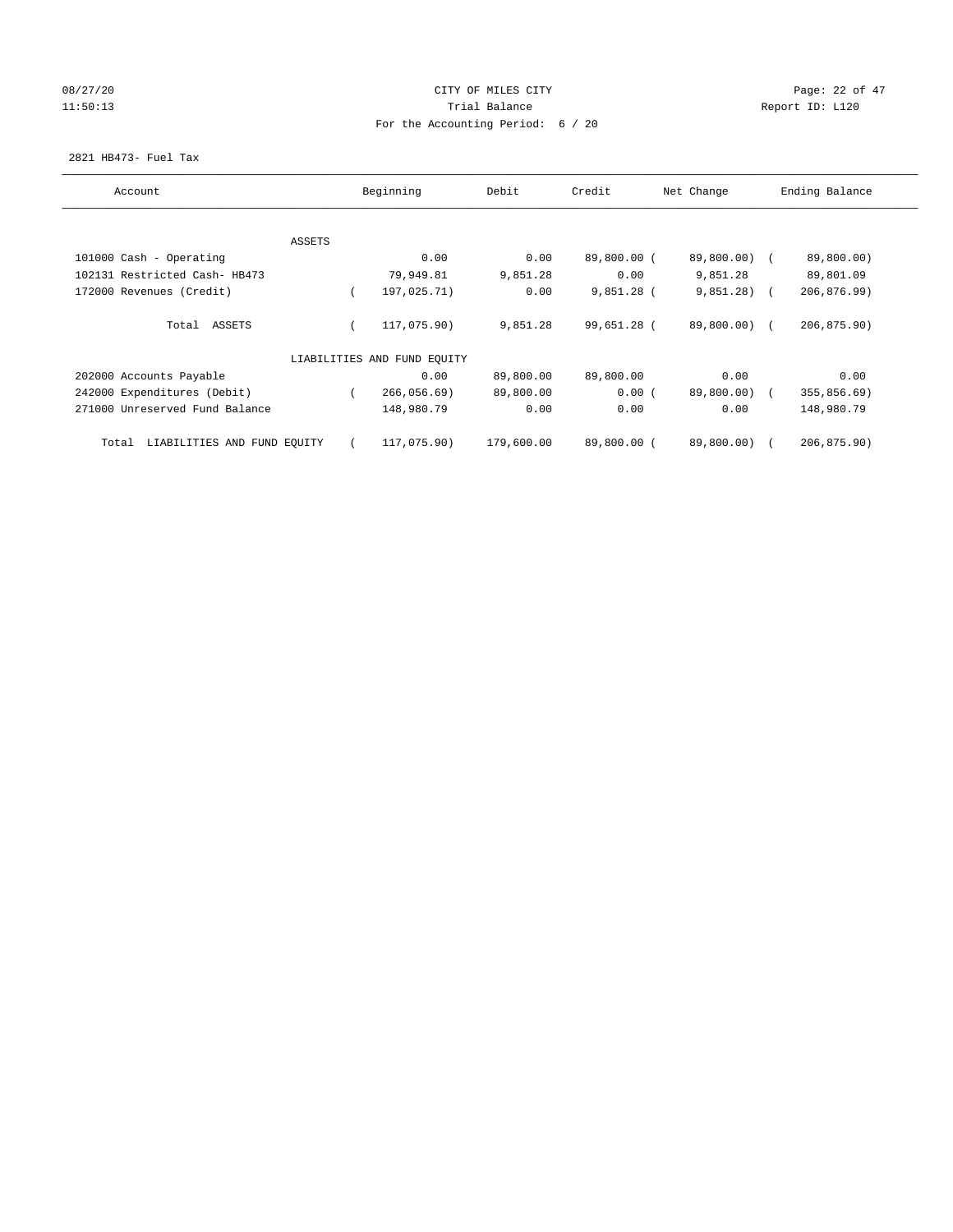# 08/27/20 Page: 23 of 47 11:50:13 Trial Balance Report ID: L120 For the Accounting Period: 6 / 20

# 2850 Southeastern Montana Dispatch-911

| Account                              |        | Beginning                   | Debit     | Credit      | Net Change    | Ending Balance |
|--------------------------------------|--------|-----------------------------|-----------|-------------|---------------|----------------|
|                                      |        |                             |           |             |               |                |
|                                      |        |                             |           |             |               |                |
|                                      | ASSETS |                             |           |             |               |                |
| 101000 Cash - Operating              |        | 167, 214.77                 | 25.38     | 20,963.28 ( | 20,937.90)    | 146,276.87     |
| 172000 Revenues (Credit)             |        | 225,660.54)                 | 0.00      | $25.38$ (   | $25.38$ (     | 225,685.92)    |
|                                      |        |                             |           |             |               |                |
| Total ASSETS                         |        | 58, 445. 77)                | 25.38     | 20,988.66 ( | $20,963.28$ ( | 79,409.05)     |
|                                      |        |                             |           |             |               |                |
|                                      |        | LIABILITIES AND FUND EQUITY |           |             |               |                |
| 202000 Accounts Payable              |        | 0.00                        | 6,039.28  | 6,039.28    | 0.00          | 0.00           |
| 242000 Expenditures (Debit)          |        | 440,571.66)                 | 38,506.28 | 17,543.00 ( | 20, 963.28)   | 461,534.94)    |
| 271000 Unreserved Fund Balance       |        | 382,125.89                  | 0.00      | 0.00        | 0.00          | 382, 125.89    |
|                                      |        |                             |           |             |               |                |
| LIABILITIES AND FUND EQUITY<br>Total |        | 58,445.77)                  | 44,545.56 | 23,582.28 ( | 20,963.28)    | 79,409.05)     |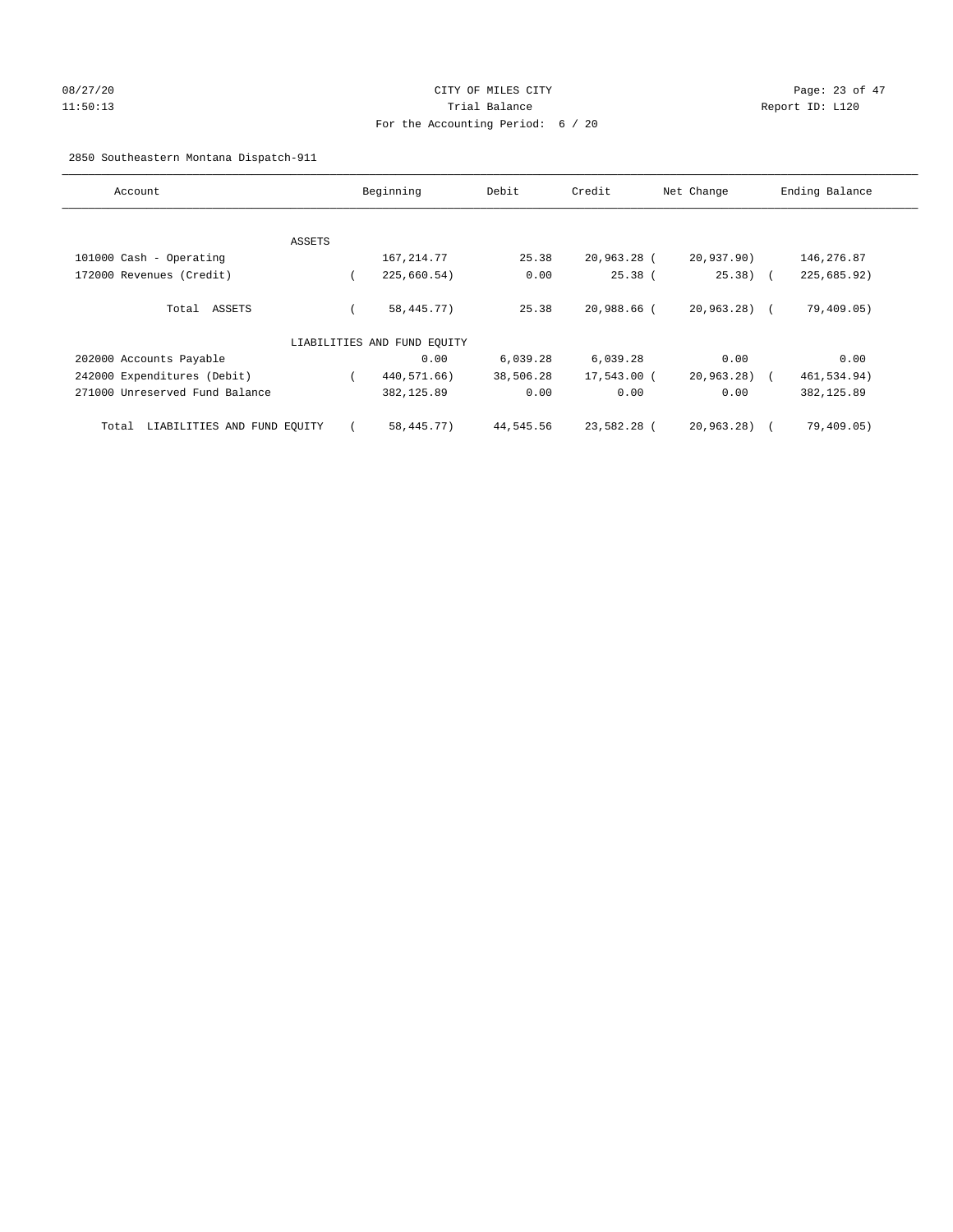# 08/27/20 Page: 24 of 47 11:50:13 Report ID: L120 For the Accounting Period: 6 / 20

#### 2880 LIBRARY GRANTS

| Account                                    | Beginning                   | Debit | Credit | Net Change | Ending Balance |
|--------------------------------------------|-----------------------------|-------|--------|------------|----------------|
|                                            |                             |       |        |            |                |
| <b>ASSETS</b>                              |                             |       |        |            |                |
| 101000 Cash - Operating                    | 413.00                      | 0.00  | 0.00   | 0.00       | 413.00         |
| 101003 Cash - per capita                   | 20,733.11                   | 0.00  | 0.00   | 0.00       | 20,733.11      |
| 101020 Cash - Partners Program             | 30,620.70                   | 0.00  | 0.00   | 0.00       | 30,620.70      |
| 101021 Cash-One Time Endowments            | 1,784.09                    | 0.00  | 0.00   | 0.00       | 1,784.09       |
| 101030 Cash - Sagebrush Fed/Base Grant     | 16,388.66                   | 0.00  | 0.00   | 0.00       | 16,388.66      |
| 101032 Cash- Library Board of Trustees Mul | 84,050.97                   | 0.00  | 0.00   | 0.00       | 84,050.97      |
| 172000 Revenues (Credit)                   | 11,348.67)                  | 0.00  | 0.00   | 0.00       | 11,348.67)     |
| Total ASSETS                               | 142,641.86                  | 0.00  | 0.00   | 0.00       | 142,641.86     |
|                                            | LIABILITIES AND FUND EQUITY |       |        |            |                |
| 242000 Expenditures (Debit)                | 7,246.37)                   | 0.00  | 0.00   | 0.00       | 7,246.37)      |
| 271000 Unreserved Fund Balance             | 149,888.23                  | 0.00  | 0.00   | 0.00       | 149,888.23     |
| LIABILITIES AND FUND EQUITY<br>Total       | 142,641.86                  | 0.00  | 0.00   | 0.00       | 142,641.86     |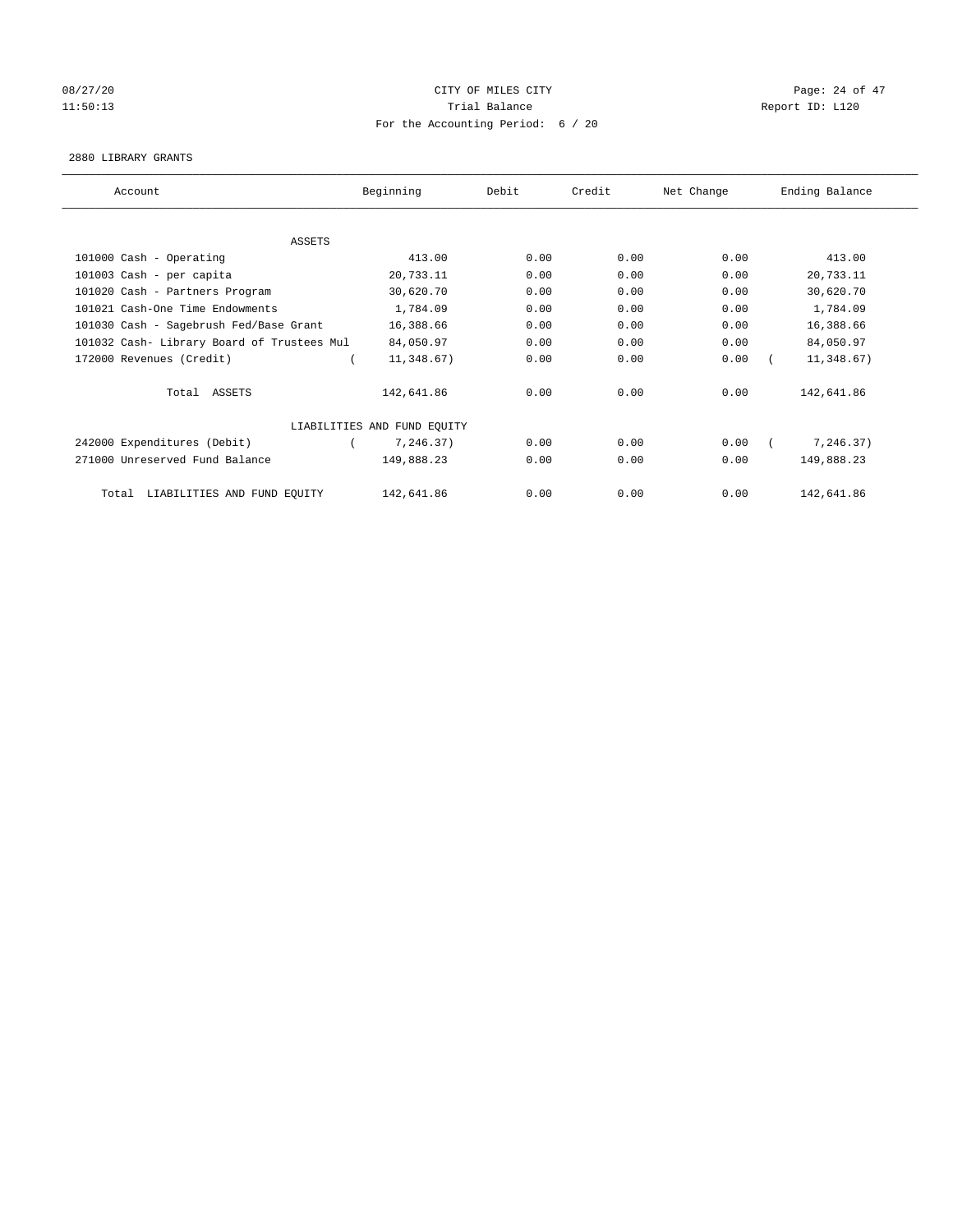# 08/27/20 Page: 25 of 47 11:50:13 Channel Balance Trial Balance Report ID: L120 For the Accounting Period: 6 / 20

## 2935 Historic Preservation

| Account                              |        | Beginning                   | Debit    | Credit       | Net Change    | Ending Balance          |
|--------------------------------------|--------|-----------------------------|----------|--------------|---------------|-------------------------|
|                                      |        |                             |          |              |               |                         |
|                                      | ASSETS |                             |          |              |               |                         |
| 101000 Cash - Operating              |        | 15,253.91                   | 5,500.00 | 15.62        | 5,484.38      | 20,738.29               |
| 172000 Revenues (Credit)             |        | 2,290.00)                   | 0.00     | $5,500.00$ ( | $5,500.00)$ ( | 7,790.00)               |
| Total ASSETS                         |        | 12,963.91                   | 5,500.00 | $5,515.62$ ( | 15.62)        | 12,948.29               |
|                                      |        | LIABILITIES AND FUND EQUITY |          |              |               |                         |
| 202000 Accounts Payable              |        | 0.00                        | 15.59    | 15.59        | 0.00          | 0.00                    |
| 242000 Expenditures (Debit)          |        | 3,404.93)                   | 15.62    | 0.00(        | 15.62)        | 3,420.55)<br>$\sqrt{2}$ |
| 271000 Unreserved Fund Balance       |        | 16,368.84                   | 0.00     | 0.00         | 0.00          | 16,368.84               |
| LIABILITIES AND FUND EQUITY<br>Total |        | 12,963.91                   | 31.21    | $15.59$ (    | 15.62)        | 12,948.29               |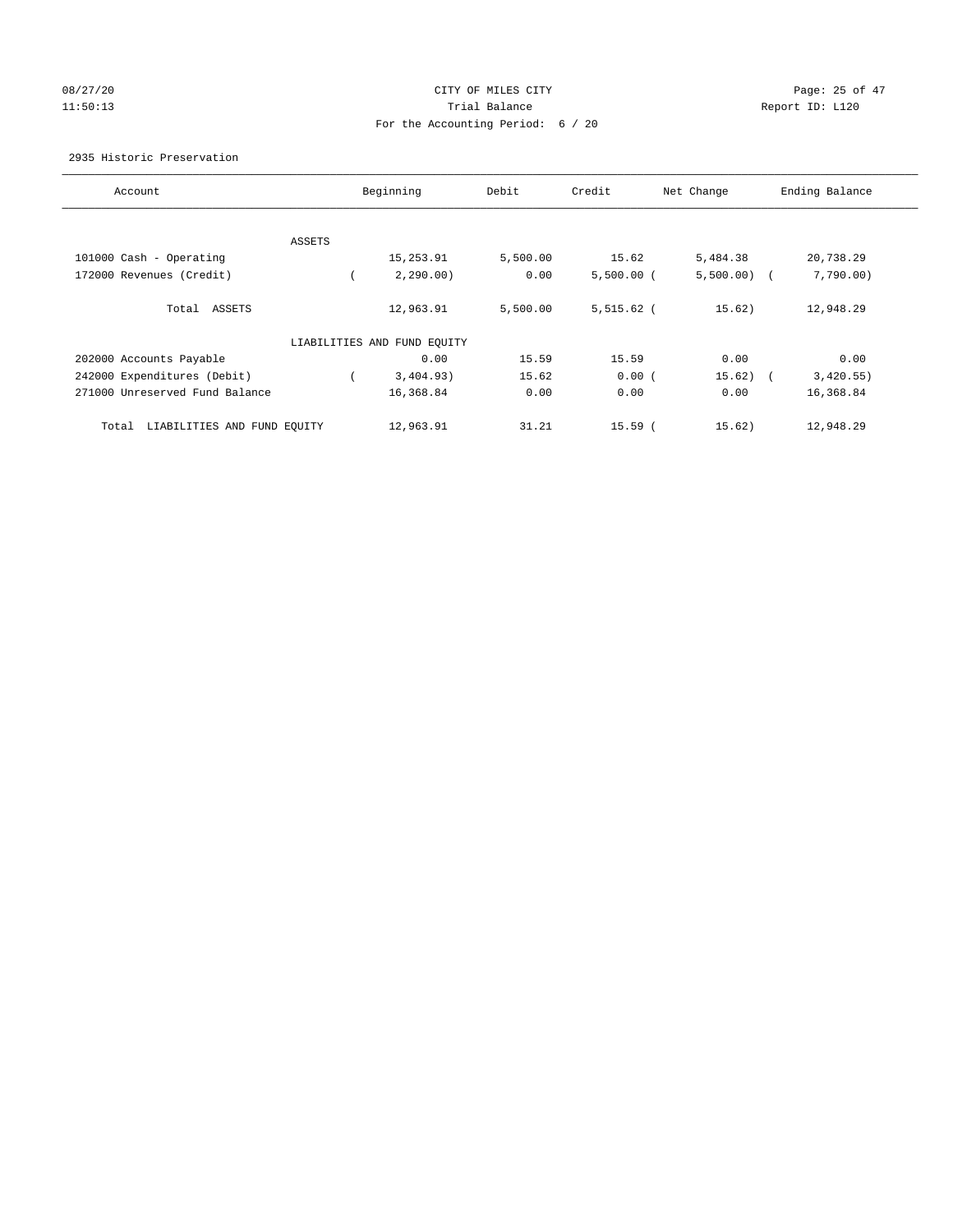# 08/27/20 Page: 26 of 47 11:50:13 Report ID: L120 For the Accounting Period: 6 / 20

2985 RETIRED SENIOR VOLUNTEER PROG (RSVP)

| Account                                    | Beginning                   | Debit     | Credit      | Net Change       | Ending Balance |
|--------------------------------------------|-----------------------------|-----------|-------------|------------------|----------------|
|                                            |                             |           |             |                  |                |
| <b>ASSETS</b>                              |                             |           |             |                  |                |
| 101000 Cash - Operating                    | 4,992.91)                   | 16,468.85 | 11,475.94   | 4,992.91         | 0.00           |
| 101004 RSVP Non-Federal Cash Operating-Cus | 10,803.17                   | 3,567.65  | 3,279.43    | 288.22           | 11,091.39      |
| 101008 RSVP- Custer Excess                 | 11,183.03                   | 0.00      | 0.00        | 0.00             | 11,183.03      |
| 103100 Petty Cash-                         | 200.00                      | 0.00      | 0.00        | 0.00             | 200.00         |
| 172000 Revenues (Credit)                   | 90, 499.34)                 | 0.00      | 16,468.85 ( | 16, 468.85)      | 106, 968, 19)  |
| Total ASSETS                               | 73,306.05)                  | 20,036.50 | 31,224.22 ( | 11,187.72) (     | 84, 493. 77)   |
|                                            | LIABILITIES AND FUND EQUITY |           |             |                  |                |
| 202000 Accounts Payable                    | 0.00                        | 4,743.08  | 4,743.08    | 0.00             | 0.00           |
| 242000 Expenditures (Debit)                | 93,670.13)                  | 11,230.46 | 42.74(      | $11, 187, 72)$ ( | 104,857.85)    |
| 271000 Unreserved Fund Balance             | 20,364.08                   | 0.00      | 0.00        | 0.00             | 20,364.08      |
| LIABILITIES AND FUND EQUITY<br>Total       | 73,306.05)                  | 15,973.54 | 4,785.82 (  | 11,187.72) (     | 84,493.77)     |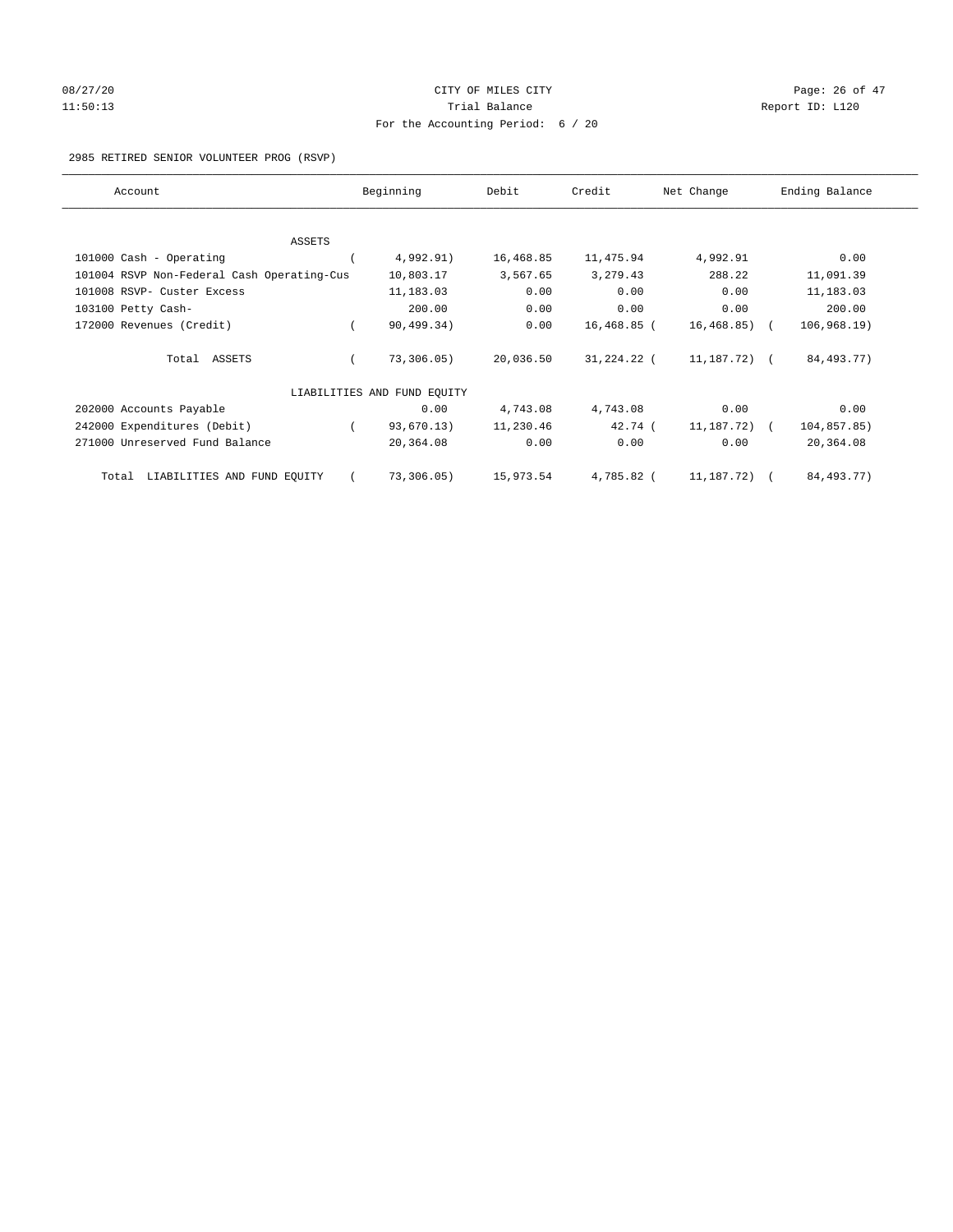# 08/27/20 Page: 27 of 47 11:50:13 Trial Balance Report ID: L120 For the Accounting Period: 6 / 20

3400 SID REVOLVING FUND

| Account                              | Beginning                   | Debit | Credit | Net Change | Ending Balance |
|--------------------------------------|-----------------------------|-------|--------|------------|----------------|
| ASSETS                               |                             |       |        |            |                |
| 101000 Cash - Operating              | 2,985.00                    | 0.00  | 0.00   | 0.00       | 2,985.00       |
| Total ASSETS                         | 2,985.00                    | 0.00  | 0.00   | 0.00       | 2,985.00       |
|                                      | LIABILITIES AND FUND EQUITY |       |        |            |                |
| 271000 Unreserved Fund Balance       | 2,985.00                    | 0.00  | 0.00   | 0.00       | 2,985.00       |
| LIABILITIES AND FUND EQUITY<br>Total | 2,985.00                    | 0.00  | 0.00   | 0.00       | 2,985.00       |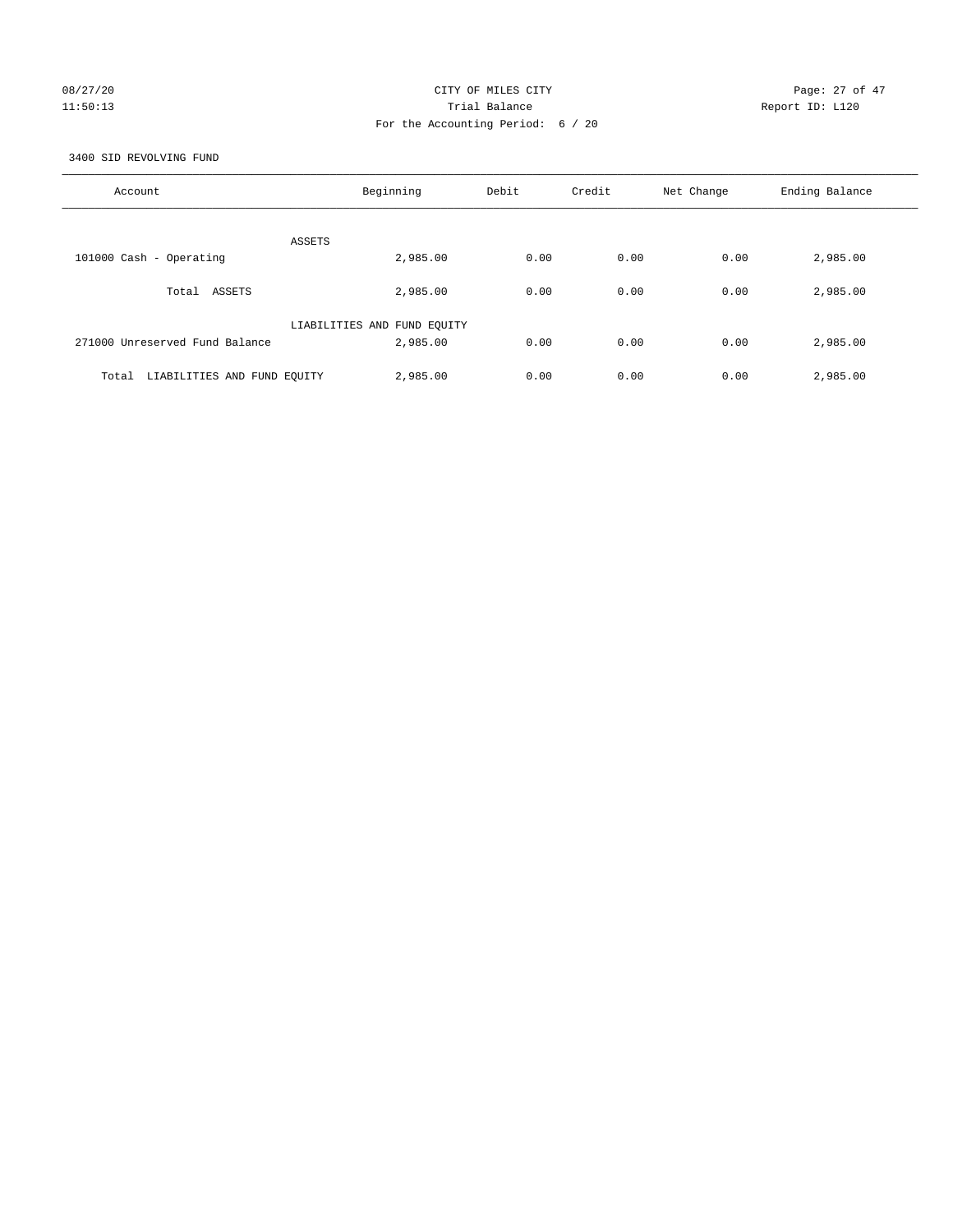# 08/27/20 Page: 28 of 47 11:50:13 Channel Balance Trial Balance Report ID: L120 For the Accounting Period: 6 / 20

#### 3670 SID 211

| Account                                   | Beginning                   | Debit    | Credit       | Net Change | Ending Balance |
|-------------------------------------------|-----------------------------|----------|--------------|------------|----------------|
|                                           |                             |          |              |            |                |
| ASSETS                                    |                             |          |              |            |                |
| 101000 Cash - Operating                   | 9,766.70                    | 0.00     | 0.00         | 0.00       | 9,766.70       |
| 119000 Special Assmt Recbl - Deferred     | 34,587.36                   | 0.00     | $2,665.99$ ( | 2,665.99   | 31,921.37      |
| 172000 Revenues (Credit)                  | 3,790.14)                   | 0.00     | 0.00         | 0.00       | 3,790.14)      |
| Total ASSETS                              | 40,563.92                   | 0.00     | $2,665.99$ ( | 2,665.99   | 37,897.93      |
|                                           | LIABILITIES AND FUND EQUITY |          |              |            |                |
| 223000 Deferred Revenue/Uncollected Taxes | 34,587.36                   | 2,665.99 | 0.00(        | 2,665.99   | 31,921.37      |
| 242000 Expenditures (Debit)               | 5,346.79)                   | 0.00     | 0.00         | 0.00       | 5,346.79)      |
| 271000 Unreserved Fund Balance            | 11,323.35                   | 0.00     | 0.00         | 0.00       | 11,323.35      |
| LIABILITIES AND FUND EQUITY<br>Total      | 40,563.92                   | 2,665.99 | 0.00(        | 2,665.99)  | 37,897.93      |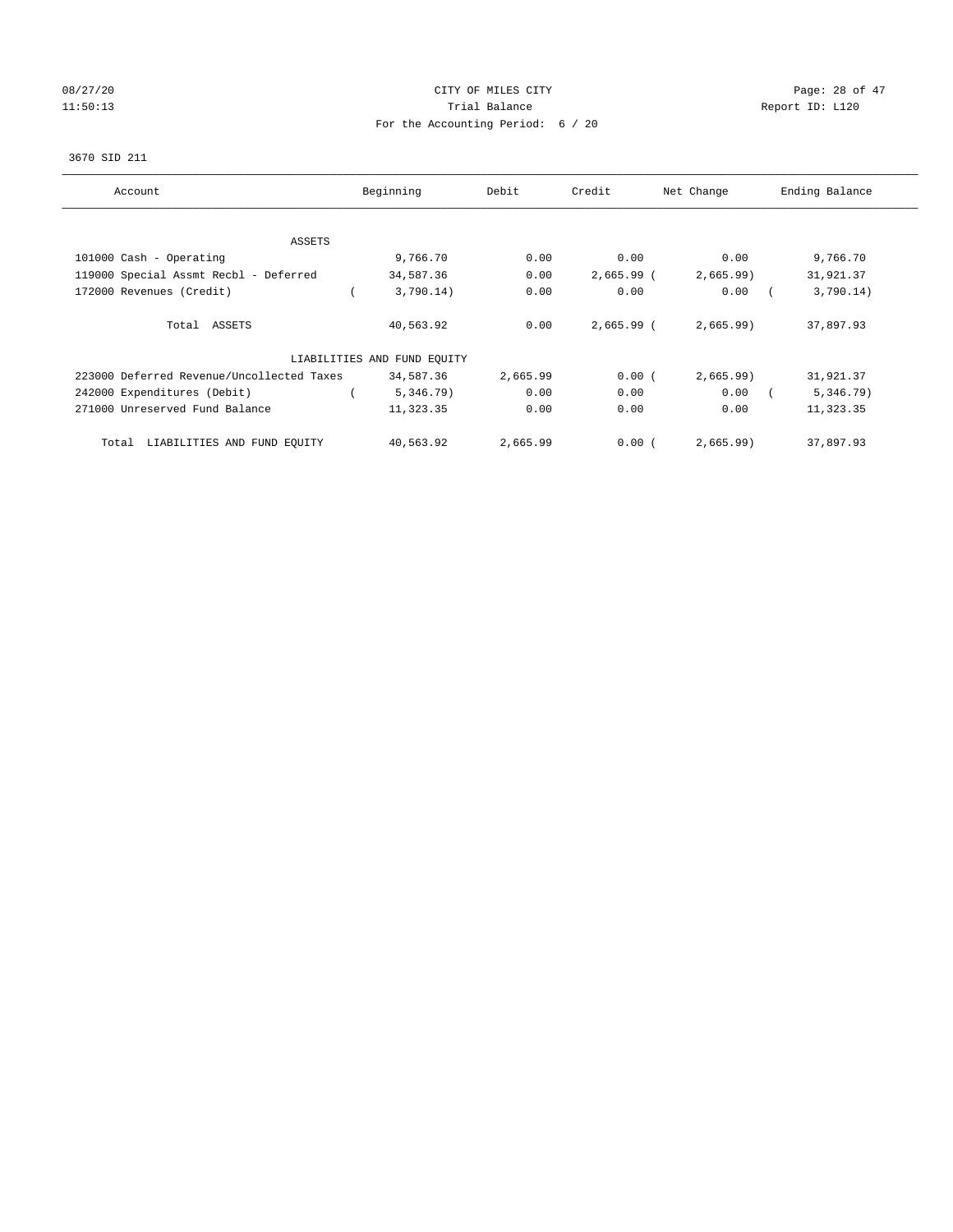# 08/27/20 Page: 29 of 47 11:50:13 Trial Balance Report ID: L120 For the Accounting Period: 6 / 20

# 4000 General Fund Capitol Improvement Fund

| Account                              | Beginning                   | Debit     | Credit    | Net Change | Ending Balance |
|--------------------------------------|-----------------------------|-----------|-----------|------------|----------------|
| ASSETS                               |                             |           |           |            |                |
| 101000 Cash - Operating              | 38,995.49                   | 5.92      | 0.00      | 5.92       | 39,001.41      |
| 172000 Revenues (Credit)             | 891.33)                     | 0.00      | $5.92$ (  | $5.92)$ (  | 897.25)        |
| Total ASSETS                         | 38,104.16                   | 5.92      | 5.92      | 0.00       | 38,104.16      |
|                                      | LIABILITIES AND FUND EQUITY |           |           |            |                |
| 242000 Expenditures (Debit)          | 44, 218. 37)                | 29,749.37 | 29,749.37 | 0.00       | 44, 218.37)    |
| 271000 Unreserved Fund Balance       | 82, 322.53                  | 0.00      | 0.00      | 0.00       | 82,322.53      |
| LIABILITIES AND FUND EQUITY<br>Total | 38,104.16                   | 29,749.37 | 29,749.37 | 0.00       | 38,104.16      |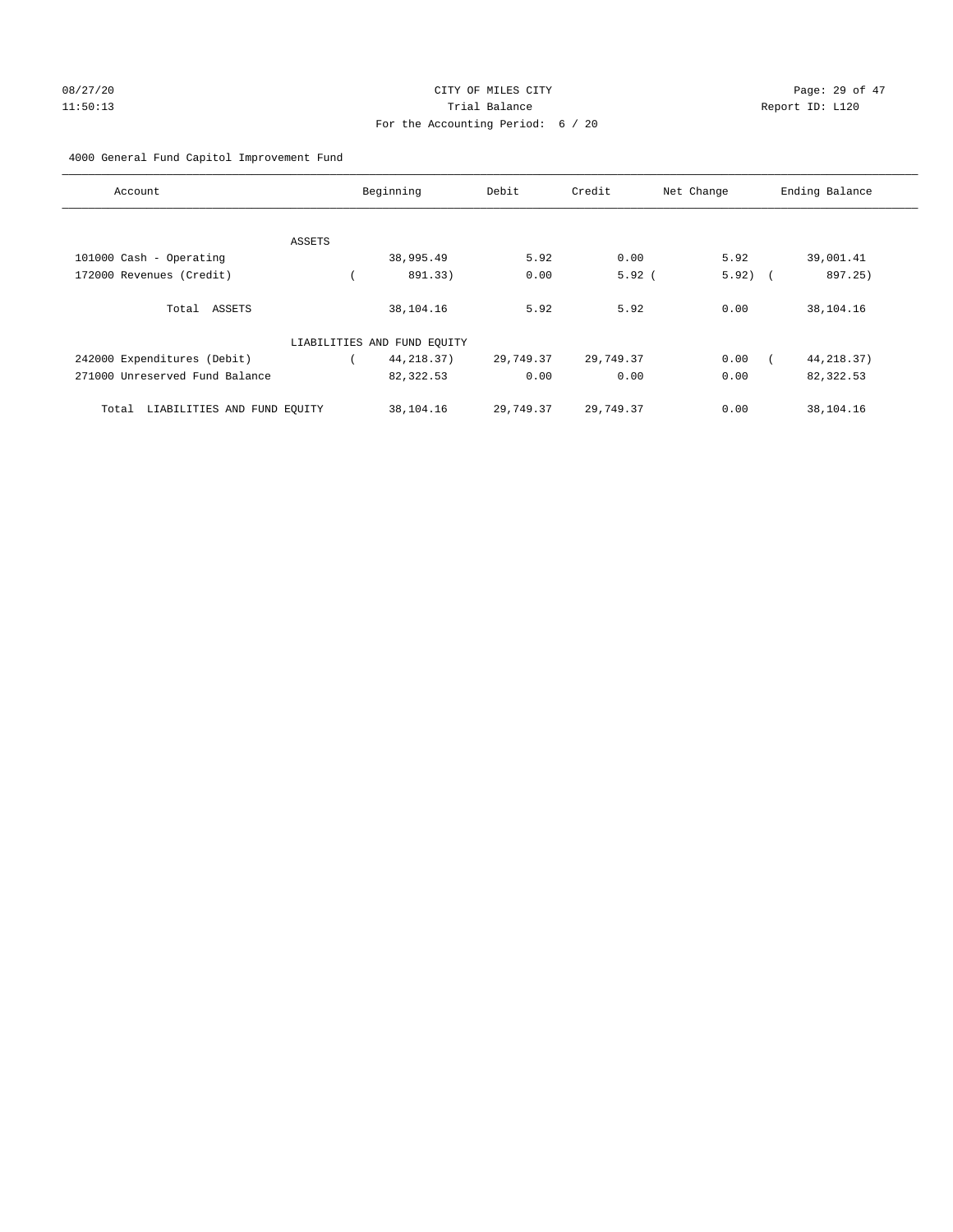# 08/27/20 Page: 30 of 47 11:50:13 Trial Balance Report ID: L120 For the Accounting Period: 6 / 20

4050 Ambulance Capital Improvement Fund

| Account                              | Beginning                   | Debit | Credit | Net Change | Ending Balance |
|--------------------------------------|-----------------------------|-------|--------|------------|----------------|
| ASSETS                               |                             |       |        |            |                |
| 101000 Cash - Operating              | 14,129.06                   | 0.00  | 0.00   | 0.00       | 14,129.06      |
| 172000 Revenues (Credit)             | 350.00                      | 0.00  | 0.00   | 0.00       | 350.00)        |
| Total ASSETS                         | 13,779.06                   | 0.00  | 0.00   | 0.00       | 13,779.06      |
|                                      | LIABILITIES AND FUND EQUITY |       |        |            |                |
| 271000 Unreserved Fund Balance       | 13,779.06                   | 0.00  | 0.00   | 0.00       | 13,779.06      |
| LIABILITIES AND FUND EQUITY<br>Total | 13,779.06                   | 0.00  | 0.00   | 0.00       | 13,779.06      |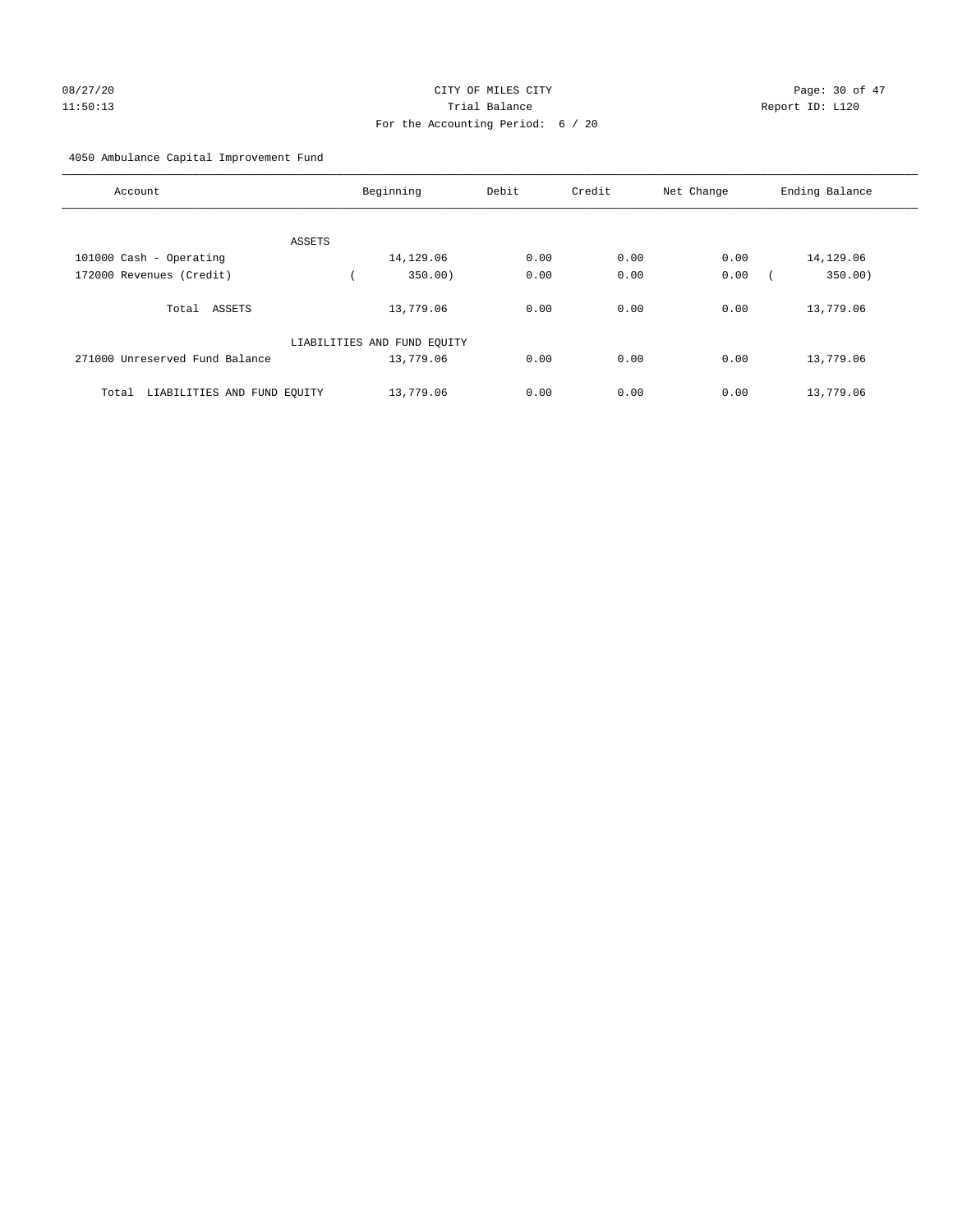# 08/27/20 Page: 31 of 47 11:50:13 Trial Balance Report ID: L120 For the Accounting Period: 6 / 20

4060 CAPITAL IMPROV-PUBLIC WORKS

| Account                              |        | Beginning                   | Debit       | Credit      | Net Change    | Ending Balance |
|--------------------------------------|--------|-----------------------------|-------------|-------------|---------------|----------------|
|                                      |        |                             |             |             |               |                |
|                                      | ASSETS |                             |             |             |               |                |
| 101000 Cash - Operating              |        | 199,240.42                  | 11,087.23   | 0.00        | 11,087.23     | 210, 327.65    |
| 122000 Accounts Receivable           |        | 0.00                        | 11,050.00   | 11,050.00   | 0.00          | 0.00           |
| 172000 Revenues (Credit)             |        | 11,444.50)                  | 0.00        | 11,087.23 ( | $11,087,23$ ( | 22,531.73)     |
| Total ASSETS                         |        | 187,795.92                  | 22, 137. 23 | 22, 137. 23 | 0.00          | 187,795.92     |
|                                      |        | LIABILITIES AND FUND EQUITY |             |             |               |                |
| 242000 Expenditures (Debit)          |        | 382,159.73)                 | 0.00        | 0.00        | 0.00          | 382, 159. 73)  |
| 271000 Unreserved Fund Balance       |        | 569,955.65                  | 0.00        | 0.00        | 0.00          | 569,955.65     |
| LIABILITIES AND FUND EQUITY<br>Total |        | 187,795.92                  | 0.00        | 0.00        | 0.00          | 187,795.92     |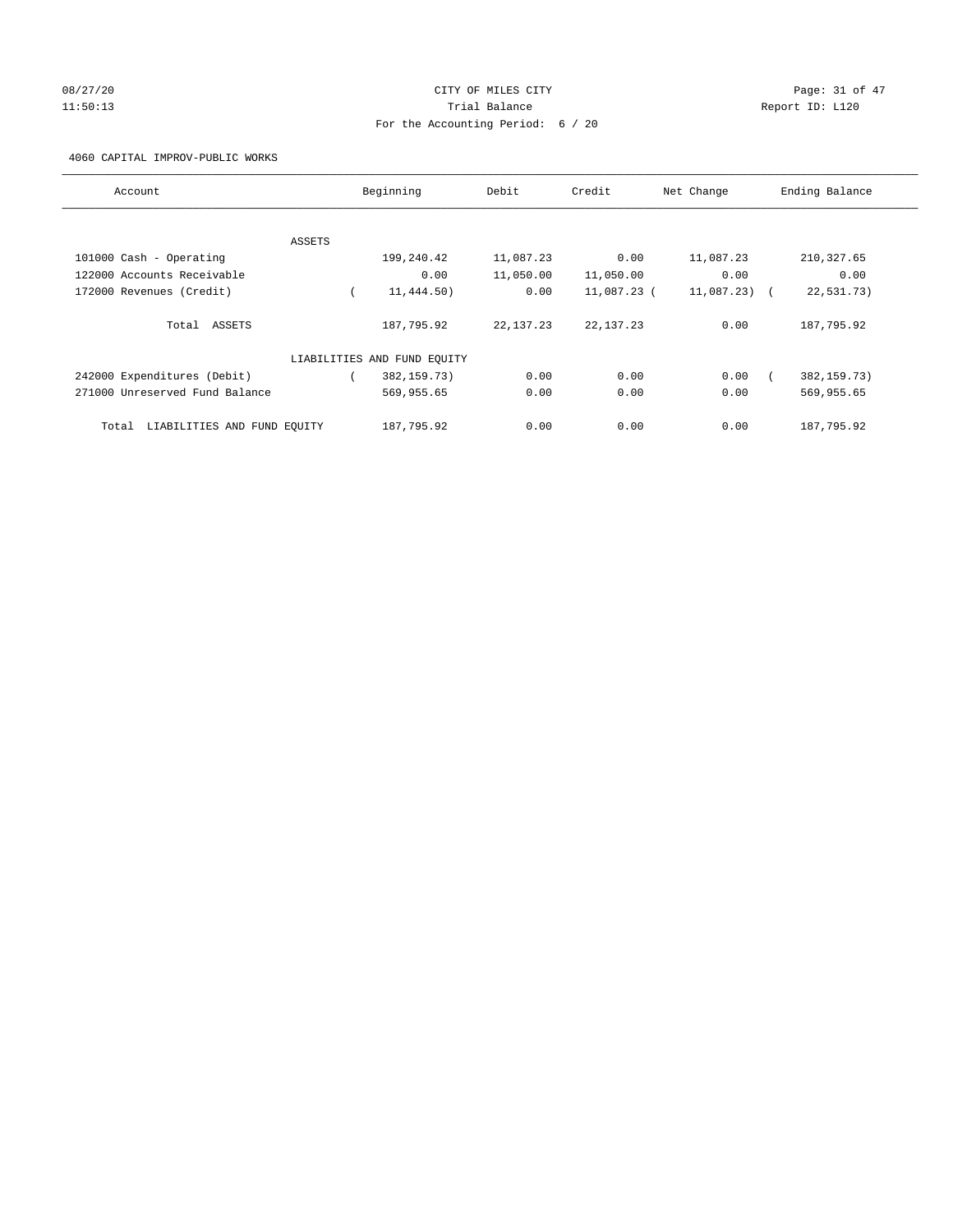# 08/27/20 Page: 32 of 47 11:50:13 Channel Balance Trial Balance Report ID: L120 For the Accounting Period: 6 / 20

#### 5210 WATER UTILITY

| Account                                                   | Beginning                   | Debit        | Credit                    | Net Change   | Ending Balance            |
|-----------------------------------------------------------|-----------------------------|--------------|---------------------------|--------------|---------------------------|
| ASSETS                                                    |                             |              |                           |              |                           |
| 101000 Cash - Operating                                   | 2,548,488.52                | 174,117.60   | 473,227.48 (              | 299,109.88)  | 2, 249, 378.64            |
| 101010 Deposit Cash                                       | 99,600.00                   | 3,050.00     | $4,500.00$ (              | 1,450.00)    | 98,150.00                 |
| 102240 Cash - Replacement & Depreciation                  | 1,489,589.35                | 0.00         | 0.00                      | 0.00         | 1,489,589.35              |
| 102250 Cash - System Devlopment Fees                      | 314,234.92                  | 600.00       | 0.00                      | 600.00       | 314,834.92                |
| 102270 Cash - Curb Stop Replacement Fee                   | 386,683.01                  | 3,709.17     | 261.65                    | 3,447.52     | 390,130.53                |
| 102312 RevBnd/CurYearDebt-DNRC/CarbonTank                 | 55, 913. 72                 | 13,496.28    | 69,410.00 (               | 55, 913. 72) | 0.00                      |
| 102313 RevBnd/CurYearDebt-DNRC/NE WtrLine                 | 59, 329.85                  | 11,725.15    | $71,055.00$ (             | 59, 329.85)  | 0.00                      |
| 102315 RevBnd/CurYearDebt-ARRA/NE Water Li                | 7,111.78                    | 1,525.73     | 8,637.51 (                | 7, 111.78)   | 0.00                      |
| 102322 RevBnd/Reserve-DNRC/CarbonTank                     | 153,009.00                  | 0.00         | 0.00                      | 0.00         | 153,009.00                |
| 102323 RevBnd/Reserve-DNRC/NE WtrLine                     | 128,653.00                  | 0.00         | 0.00                      | 0.00         | 128,653.00                |
| 102325 RevBnd/Reserve-ARRA B-NE Waterline                 | 18,245.00                   | 0.00         | 0.00                      | 0.00         | 18,245.00                 |
| 103000 Petty Cash                                         | 330.00                      | 0.00         | 0.00                      | 0.00         | 330.00                    |
| 122000 Accounts Receivable                                | 182,289.70                  | 222,750.93   | 172,990.92                | 49,760.01    | 232,049.71                |
| 122020 Accounts Receivable-\$2.00 State Ass               | 116.47                      | 0.00         | $48.00$ (                 | 48.00)       | 68.47                     |
| 131000 Interfund Receivable (Short Term)                  | 0.00                        | 95,388.00    | 0.00                      | 95,388.00    | 95,388.00                 |
| 162000 Deferred outflows-GASB68                           | 126,684.00                  | 0.00         | 33,321.00 (               | 33, 321.00)  | 93,363.00                 |
| 172000 Revenues (Credit)                                  | (1, 955, 223.85)            | 183.61       | 228,220.48 (              | 228,036.87)  | 2, 183, 260. 72)          |
| 181000 Land                                               | 41,844.00                   | 0.00         | 0.00                      | 0.00         | 41,844.00                 |
| 182000 Buildings                                          | 22,997.00                   | 0.00         | 0.00                      | 0.00         | 22,997.00                 |
| 182100 Allowance for Depr - Buildings (Cre(               | 22,997.00)                  | 0.00         | 0.00                      | 0.00         | 22,997.00)                |
| 186000 Machinery and Equipment                            | 510,641.42                  | 156,499.70   | 0.00                      | 156,499.70   | 667, 141. 12              |
| 186100 Allowance for Depr - Machinery & Eq(               | 300,684.00)                 | 0.00         | 40,421.00 (               | 40, 421.00)  | 341,105.00)               |
| 188000 Const. Work in Progress-NE Wtr Line                | 10,738.76                   | 1,367,707.36 | 1,024,897.31              | 342,810.05   | 353,548.81                |
| 189100 Source of Supply                                   | 3,542,842.49                | 0.00         | 0.00                      | 0.00         | 3,542,842.49              |
| 189110 Allowance for Depreciation - Source(               | 775, 265.00)                | 0.00         | $70,443.00$ (             | 70, 443.00)  | 845,708.00)<br>$\sqrt{2}$ |
| 189300 Treatment Plant                                    | 3,740,287.07                | 0.00         | 0.00                      | 0.00         | 3,740,287.07              |
| 189310 Allowance for Depr - Treatment Plan(               | 2,068,019.00)               | 0.00         | 58,031.00 (               | 58,031.00)   | 2,126,050.00)<br>$\left($ |
| 189400 Transmission & Distribution                        | 14, 260, 517. 26            | 1,024,897.31 | 0.00                      | 1,024,897.31 | 15, 285, 414.57           |
| 189410 Allowance for Depr - Trans & Distri( 4,481,092.00) |                             | 0.00         | 264,323.00 (              | 264, 323.00) | (4, 745, 415.00)          |
| Total ASSETS                                              | 18,096,865.47               |              | 3,075,650.84 2,519,787.35 | 555,863.49   | 18,652,728.96             |
|                                                           | LIABILITIES AND FUND EQUITY |              |                           |              |                           |
| 202000 Accounts Payable                                   | 2,629.67                    | 417,666.12   | 429,841.74                | 12, 175.62   | 14,805.29                 |
| 214000 Deposits Payable                                   | 99,600.00                   | 4,500.00     | $3,050.00$ (              | 1,450.00)    | 98,150.00                 |
| 214010 Refunds Payable<br>$\left($                        | 580.04)                     | 600.59       | 846.31                    | 245.72       | 334.32)                   |
| 223899 Deferred inflows-GASB 68                           | 88,185.00                   | 1,625.00     | 0.00(                     | 1,625.00)    | 86,560.00                 |
| 231000 BONDS PAYABLE                                      | 4,150,000.00                | 180,000.00   | 0.00(                     | 180,000.00)  | 3,970,000.00              |
| 237000 Net Pension liability-GASB 68                      | 556,229.00                  | 2,670.00     | 0.00(                     | 2,670.00)    | 553,559.00                |
| 238000 Other Post Employment Benefits                     | 117,406.00                  | 0.00         | 26,924.00                 | 26,924.00    | 144,330.00                |
| 239000 Compensated Absences Payable                       | 89,758.00                   | 0.00         | 11,284.00                 | 11,284.00    | 101,042.00                |
| 242000 Expenditures (Debit)                               | 2,514,540.79)               | 1,056,290.85 | 1,747,270.00              | 690,979.15   | (1,823,561.64)            |
| 250300 Reserve Revenue Bond - Current Debt                | 323, 303.85                 | 0.00         | 0.00                      | 0.00         | 323, 303.85               |
| 250500 Reserve - System Dev Fees                          | 171,098.25                  | 0.00         | 0.00                      | 0.00         | 171,098.25                |
| 250600 Reserve for Replacement & Depreciat                | 1,351,889.30                | 0.00         | 0.00                      | 0.00         | 1,351,889.30              |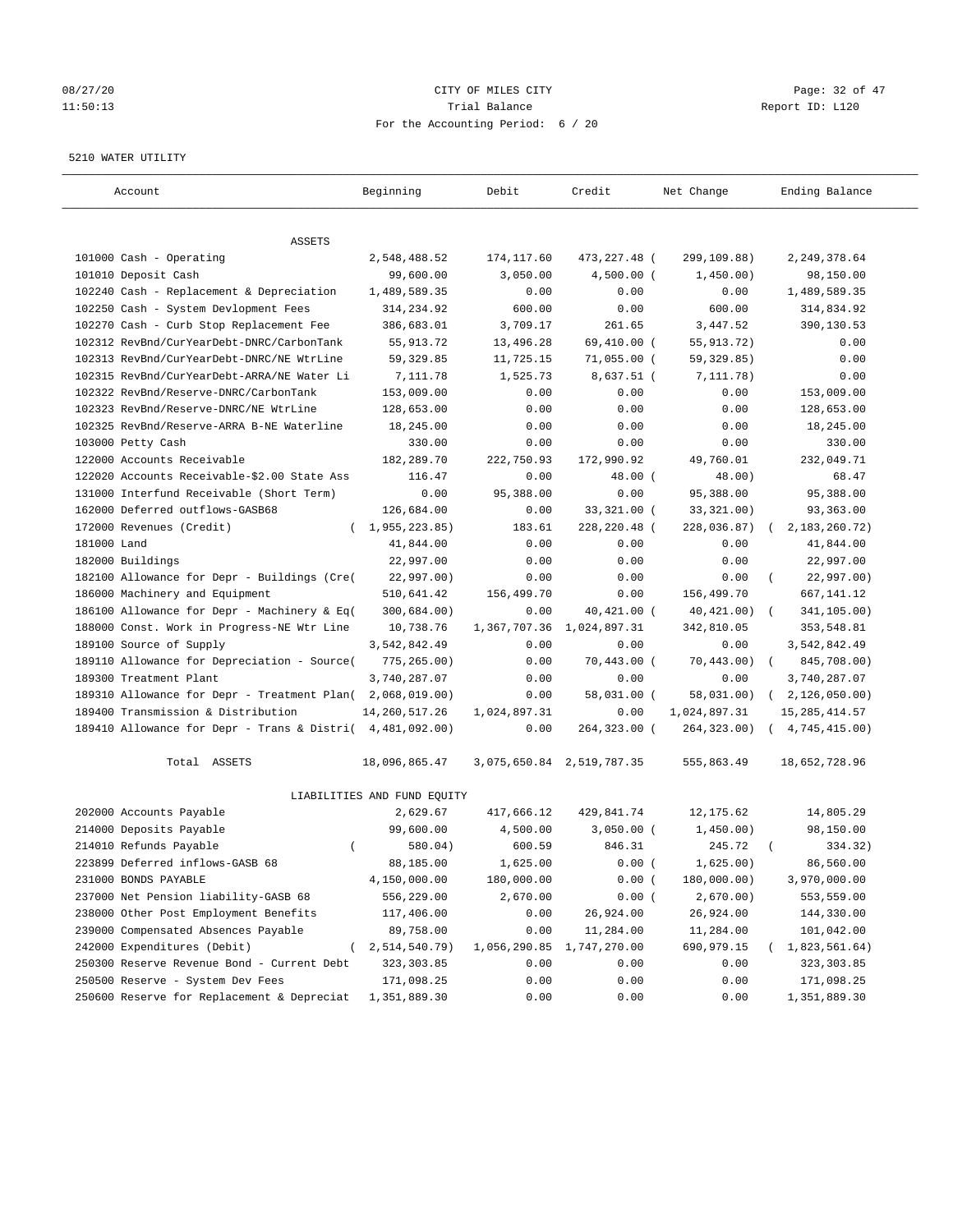# 08/27/20 Page: 33 of 47 11:50:13 Channel Balance Trial Balance Report ID: L120 For the Accounting Period: 6 / 20

5210 WATER UTILITY

| Account                              | Beginning     | Debit                     | Credit | Net Change | Ending Balance   |
|--------------------------------------|---------------|---------------------------|--------|------------|------------------|
| 271000 Unreserved Fund Balance       | 518,467.93)   | 0.00                      | 0.00   | 0.00       | 518, 467. 93)    |
| 272000 Unreserved Retained Earnings  | 14,180,355.16 | 0.00                      | 0.00   | 0.00       | 14, 180, 355. 16 |
| LIABILITIES AND FUND EQUITY<br>Total | 18,096,865.47 | 1,663,352.56 2,219,216.05 |        | 555,863.49 | 18,652,728.96    |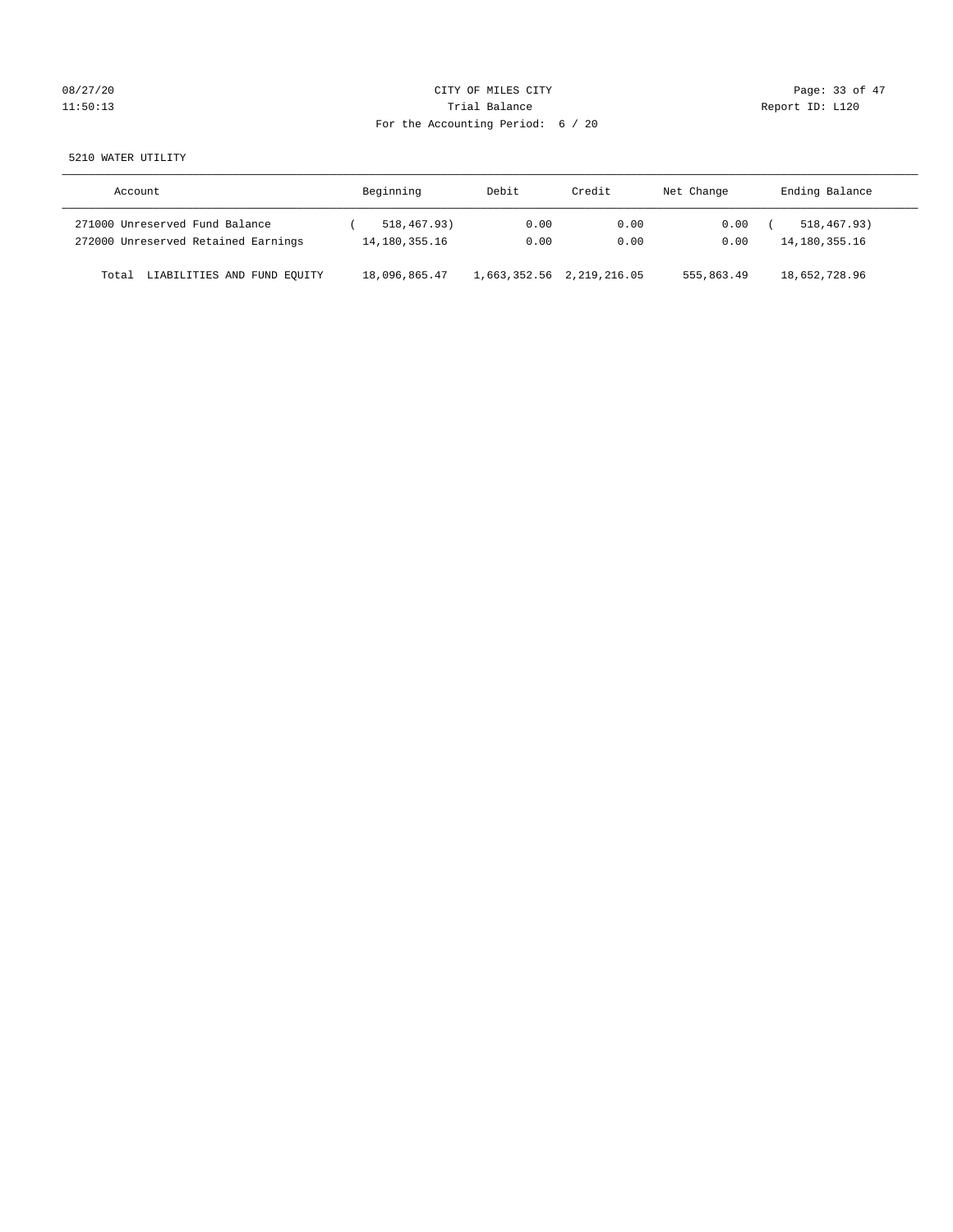# 08/27/20 Page: 34 of 47 11:50:13 Channel Balance Trial Balance Report ID: L120 For the Accounting Period: 6 / 20

## 5310 SEWER UTILITY

| Account                                                   | Beginning                   | Debit                     | Credit                    | Net Change  | Ending Balance          |
|-----------------------------------------------------------|-----------------------------|---------------------------|---------------------------|-------------|-------------------------|
| <b>ASSETS</b>                                             |                             |                           |                           |             |                         |
| 101000 Cash - Operating                                   | 2,768,511.35                | 184,976.14                | 156,074.98                | 28,901.16   | 2,797,412.51            |
| 102240 Cash - Replacement & Depreciation                  | 195,098.39                  | 0.00                      | 0.00                      | 0.00        | 195,098.39              |
| 102250 Cash - System Devlopment Fees                      | 149,880.91                  | 240.00                    | 0.00                      | 240.00      | 150,120.91              |
| 102279 WWtr Treatment Plant-Phase II Const(               | 76, 205.70)                 | 738,063.46                | 0.00                      | 738,063.46  | 661,857.76              |
| 102280 WWtr Treatment Plant-Phase I Constr                | 738,063.46                  | 0.00                      | 738,063.46 (              | 738,063.46) | 0.00                    |
| 102316 RevBnd/CurYearDebt-Phase 1 Haynes L                | 42,282.50                   | 8,407.50                  | $50,690.00$ (             | 42,282.50)  | 0.00                    |
| 102317 RevBnd/CurYearDebt-WWTP Phase II                   | 397,494.63                  | 16,769.79                 | 195,566.70 (              | 178,796.91) | 218,697.72              |
| 102390 REV BOND/RESERVE-Sewer Phase 1                     | 101,735.00                  | 0.00                      | 0.00                      | 0.00        | 101,735.00              |
| 102396 REV BOND/RESERVE-SEWER PHASE II                    | 201,275.00                  | 0.00                      | 0.00                      | 0.00        | 201,275.00              |
| 122000 Accounts Receivable                                | 209,670.27                  | 169, 174.52               | 179,479.66 (              | 10, 305.14) | 199, 365. 13            |
| 162000 Deferred outflows-GASB68                           | 102,330.00                  | 0.00                      | 27,006.00 (               | 27,006.00)  | 75,324.00               |
| 172000 Revenues (Credit)                                  | 2, 315, 306. 73)            | 408, 357.28               | 182,408.43                | 225,948.85  | 2,089,357.88)           |
| 181000 Land                                               | 2.00                        | 0.00                      | 0.00                      | 0.00        | 2.00                    |
| 186000 Machinery and Equipment                            | 800,566.77                  | 156,499.70                | 0.00                      | 156,499.70  | 957,066.47              |
| 186100 Allowance for Depr - Machinery & Eq(               | 499, 312.00)                | 0.00                      | 53,975.00 (               | 53,975.00)  | 553,287.00)             |
| 188000 Const. Work in Progress-NE Wtr Line(               | 1.60)                       | 260,623.01                | 234,666.96                | 25,956.05   | 25,954.45               |
| 189300 Treatment Plant                                    | 11,492,692.56               | 413,764.50                | 0.00                      | 413,764.50  | 11,906,457.06           |
| 189310 Allowance for Depr - Treatment Plan( 1,698,846.00) |                             | 0.00                      | 173,402.00 (              | 173,402.00) | (1,872,248.00)          |
| 189400 Transmission & Distribution                        | 4,029,119.40                | 234,666.96                | 0.00                      | 234,666.96  | 4, 263, 786.36          |
| 189410 Allowance for Depr - Trans & Distri( 1,695,972.00) |                             | 0.00                      | 98,266.00 (               | 98,266.00)  | (1, 794, 238.00)        |
|                                                           |                             |                           |                           |             |                         |
| Total ASSETS                                              | 14,943,078.21               |                           | 2,591,542.86 2,089,599.19 | 501,943.67  | 15, 445, 021.88         |
|                                                           | LIABILITIES AND FUND EQUITY |                           |                           |             |                         |
| 202000 Accounts Payable                                   | 2,629.67                    | 314,938.17                | 312,705.48 (              | 2, 232.69)  | 396.98                  |
| 214010 Refunds Payable<br>$\left($                        | 46.84)                      | 0.00                      | 0.00                      | 0.00        | 46.84)<br>$\left($      |
| 223899 Deferred inflows-GASB 68                           | 71,232.00                   | 1,397.00                  | 0.00(                     | 1,397.00)   | 69,835.00               |
| 231300 Bonds Pay 1979 Issue                               | 1,080,000.00                | 69,000.00                 | 0.00(                     | 69,000.00)  | 1,011,000.00            |
| 231301 WWTP #2 Bonds Pay                                  | 5,046,645.00                | 265,000.00                | 408,110.00                | 143,110.00  | 5,189,755.00            |
| 237000 Net Pension liability-GASB 68                      | 449,298.00                  | 2,698.00                  | 0.00(                     | 2,698.00)   | 446,600.00              |
| 238000 Other Post Employment Benefits                     | 88,054.00                   | 0.00                      | 20,193.00                 | 20,193.00   | 108,247.00              |
| 239000 Compensated Absences Payable                       | 69,016.00                   | 0.00                      | 8,534.00                  | 8,534.00    | 77,550.00               |
| 242000 Expenditures (Debit)<br>$\left($                   | 1,887,776.22)               | 772,930.37                | 1,178,364.73              | 405, 434.36 | 1,482,341.86)           |
| 250500 Reserve - System Dev Fees                          | 82,925.91                   | 0.00                      | 0.00                      | 0.00        | 82,925.91               |
| 250600 Reserve for Replacement & Depreciat                | 1,666,491.83                | 0.00                      | 0.00                      | 0.00        | 1,666,491.83            |
| 271000 Unreserved Fund Balance<br>$\left($                | 394,844.93)                 | 0.00                      | 0.00                      | 0.00        | 394,844.93)<br>$\left($ |
| 272000 Unreserved Retained Earnings                       | 8,669,453.79                | 0.00                      | 0.00                      | 0.00        | 8,669,453.79            |
| Total LIABILITIES AND FUND EOUITY                         | 14,943,078.21               | 1,425,963.54 1,927,907.21 |                           | 501,943.67  | 15, 445, 021, 88        |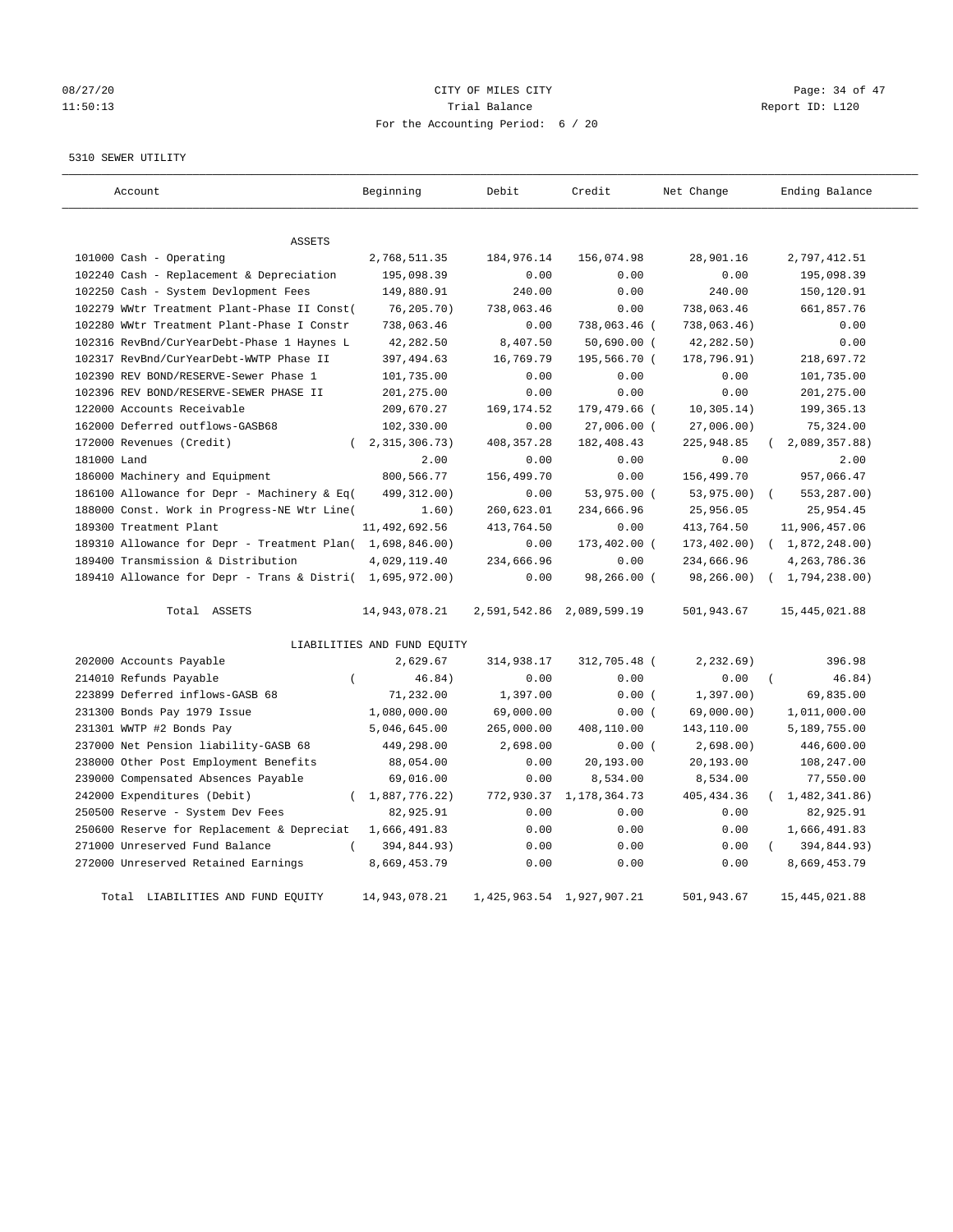# 08/27/20 Page: 35 of 47 11:50:13 Trial Balance Report ID: L120 For the Accounting Period: 6 / 20

#### 5510 AMBULANCE FUND

| Account                                     |          | Beginning                   | Debit      | Credit       | Net Change     |          | Ending Balance |
|---------------------------------------------|----------|-----------------------------|------------|--------------|----------------|----------|----------------|
| <b>ASSETS</b>                               |          |                             |            |              |                |          |                |
| 101000 Cash - Operating                     | $\left($ | 116,067.23)                 | 190,494.28 | 58,826.51    | 131,667.77     |          | 15,600.54      |
| 113213 Tax Receivables Real-2013            |          | 0.46                        | 0.00       | $0.46$ (     | 0.46)          |          | 0.00           |
| 113214 Taxes Receivable- Real 2014          |          | 0.97                        | 0.00       | 0.97(        | 0.97)          |          | 0.00           |
| 113215 Tax Receivables Real-2015            |          | 1.62                        | 0.00       | $1.62$ (     | 1.62)          |          | 0.00           |
| 113216 Tax Receivables real-2016            |          | 7.07                        | 0.00       | $7.07$ (     | 7.07)          |          | 0.00           |
| 113217 Tax receivables real-2017            |          | 16.22                       | 0.00       | $16.22$ (    | 16.22)         |          | 0.00           |
| 113218 Tax Receivables real-2018            |          | 48.74                       | 0.31       | 1.89(        | 1.58)          |          | 47.16          |
| 113219 Tax receivables Real-2019            | $\left($ | 8,510.57)                   | 9,191.49   | 538.64       | 8,652.85       |          | 142.28         |
| 115216 Tax receivable personal-2016         |          | 0.02                        | 0.00       | $0.02$ $($   | 0.02)          |          | 0.00           |
| 115217 Tax receivable personal-2017         |          | 0.17                        | 0.00       | 0.17(        | 0.17)          |          | 0.00           |
| 115218 Tax Receivable Personal-2018         |          | 0.23                        | 0.00       | $0.23$ (     | 0.23)          |          | 0.00           |
| 115219 Tax Receivable Personal-2019         |          | 4.28                        | 0.00       | 0.93(        | 0.93)          |          | 3.35           |
| 115220 Tax Receivable Personal-2020         | $\left($ | 21.95)                      | 206.87     | 157.63       | 49.24          |          | 27.29          |
| 122000 Accounts Receivable                  |          | 423,550.72                  | 93,746.27  | 151,982.47 ( | 58,236.20)     |          | 365, 314.52    |
| 122100 Acct Receivable                      | $\left($ | 249, 257.86)                | 0.00       | 0.00         | 0.00           | $\left($ | 249, 257.86)   |
| 162000 Deferred outflows-GASB68             |          | 72,385.00                   | 0.00       | $2,560.00$ ( | 2,560.00)      |          | 69,825.00      |
| 172000 Revenues (Credit)                    | $\left($ | 1,309,719.20)               | 2,839.68   | 175,985.23 ( | 173, 145.55)   |          | 1,482,864.75)  |
| 186000 Machinery and Equipment              |          | 818, 326.11                 | 0.00       | 0.00         | 0.00           |          | 818, 326.11    |
| 186100 Allowance for Depr - Machinery & Eq( |          | 324,841.00)                 | 0.00       | 44,702.00 (  | 44,702.00)     |          | 369,543.00)    |
| Total ASSETS                                | $\left($ | 694,076.20)                 | 296,478.90 | 434,782.06 ( | $138,303.16$ ( |          | 832, 379. 36)  |
|                                             |          | LIABILITIES AND FUND EQUITY |            |              |                |          |                |
| 202000 Accounts Payable                     |          | 0.00                        | 10,640.54  | 10,640.54    | 0.00           |          | 0.00           |
| 211000 Due to Revolving Fund                |          | 0.00                        | 0.00       | 95,388.00    | 95,388.00      |          | 95,388.00      |
| 223100 Deferred Revenue - Real Prop Taxes ( |          | 8,619.37)                   | 572.34     | 9,191.71     | 8,619.37       |          | 0.00           |
| 223200 Deferred Revenue - Pers Prop Taxes ( |          | 42.08)                      | 164.79     | 206.87       | 42.08          |          | 0.00           |
| 223899 Deferred inflows-GASB 68             |          | 2,970.00                    | 438.00     | 0.00(        | 438.00)        |          | 2,532.00       |
| 235000 CONTRACTS/NOTES/LOANS PAYABLE        | $\left($ | 0.01)                       | 0.00       | 0.00         | 0.00           |          | 0.01)          |
| 237000 Net Pension liability-GASB 68        |          | 168,371.00                  | 2,936.00   | 0.00(        | 2,936.00)      |          | 165,435.00     |
| 238000 Other Post Employment Benefits       |          | 58,703.00                   | 0.00       | 13,462.00    | 13,462.00      |          | 72,165.00      |
| 239000 Compensated Absences Payable         |          | 44,300.00                   | 0.00       | 6, 199.00    | 6, 199.00      |          | 50,499.00      |
| 242000 Expenditures (Debit)                 |          | (1, 206, 277, 76)           | 260,759.25 | $2,119.64$ ( | 258, 639.61)   |          | 1,464,917.37)  |
| 271000 Unreserved Fund Balance              | $\left($ | 139,528.00)                 | 0.00       | 0.00         | 0.00           |          | 139,528.00)    |
| 272000 Unreserved Retained Earnings         |          | 386,047.02                  | 0.00       | 0.00         | 0.00           |          | 386,047.02     |
| Total LIABILITIES AND FUND EQUITY           | $\left($ | 694,076.20)                 | 275,510.92 | 137,207.76 ( | 138, 303. 16)  |          | 832, 379. 36)  |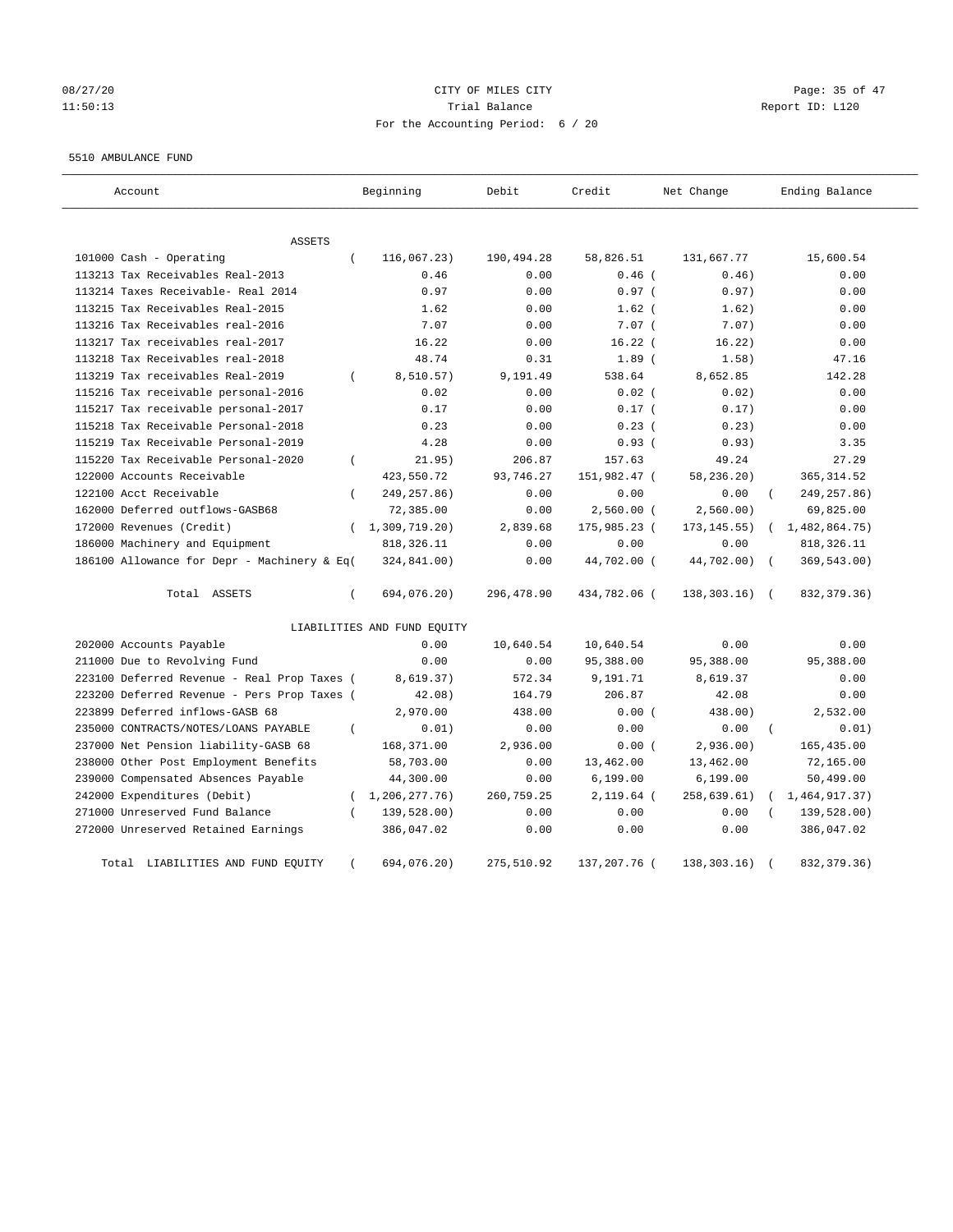# 08/27/20 Page: 36 of 47 11:50:13 Channel Balance Trial Balance Report ID: L120 For the Accounting Period: 6 / 20

#### 5610 AIRPORT OPERATING

| Account                                      | Beginning                   | Debit                           | Credit        | Net Change   | Ending Balance               |
|----------------------------------------------|-----------------------------|---------------------------------|---------------|--------------|------------------------------|
| ASSETS                                       |                             |                                 |               |              |                              |
| 101000 Cash - Operating                      | 90,476.71                   | 121,902.39                      | 104,369.04    | 17,533.35    | 108,010.06                   |
| 102117 Airport Improvement                   | 71,214.17                   | 0.00                            | 37,643.37 (   | 37,643.37)   | 33,570.80                    |
| 102230 Cash - Surplus/Credit Card Acct       | 100.00                      | 18,357.75                       | 18, 357. 75   | 0.00         | 100.00                       |
| 103000 Petty Cash                            | 100.00                      | 0.00                            | 0.00          | 0.00         | 100.00                       |
| 113213 Tax Receivables Real-2013             | 0.65                        | 0.00                            | $0.65$ (      | 0.65)        | 0.00                         |
| 113214 Taxes Receivable- Real 2014           | 1.48                        | 0.00                            | $1.48$ (      | 1.48)        | 0.00                         |
| 113215 Tax Receivables Real-2015             | 2.46                        | 0.00                            | $2.46$ (      | 2.46)        | 0.00                         |
| 113216 Tax Receivables real-2016             | 10.58                       | 0.00                            | $10.58$ (     | 10.58)       | 0.00                         |
| 113217 Tax receivables real-2017             | 24.28                       | 0.00                            | $24.28$ (     | 24.28)       | 0.00                         |
| 113218 Tax Receivables real-2018             | 74.03                       | 0.32                            | $3.61$ (      | 3.29)        | 70.74                        |
| 113219 Tax receivables Real-2019<br>$\left($ | 12,766.79)                  | 13,788.23                       | 808.00        | 12,980.23    | 213.44                       |
| 115216 Tax receivable personal-2016          | 0.06                        | 0.00                            | $0.06$ (      | 0.06)        | 0.00                         |
| 115217 Tax receivable personal-2017          | 0.28                        | 0.00                            | $0.28$ (      | 0.28)        | 0.00                         |
| 115218 Tax Receivable Personal-2018          | 0.35                        | 0.00                            | 0.35(         | 0.35)        | 0.00                         |
| 115219 Tax Receivable Personal-2019          | 6.41                        | 0.00                            | $1.38$ (      | 1.38)        | 5.03                         |
| 115220 Tax Receivable Personal-2020          | 32.94)                      | 310.33                          | 236.45        | 73.88        | 40.94                        |
| 122000 Accounts Receivable                   | 0.00                        | 16,718.25                       | 16,718.25     | 0.00         | 0.00                         |
| 141000 Prepaid Expense                       | 4,875.00                    | 0.00                            | 0.00          | 0.00         | 4,875.00                     |
| 162000 Deferred outflows-GASB68              | 26,811.00                   | 0.00                            | $5,976.00$ (  | 5,976.00)    | 20,835.00                    |
| 172000 Revenues (Credit)<br>$\left($         | 641,729.09)                 | 490.31                          | 87,489.46 (   | 86,999.15)   | 728,728.24)                  |
| 181000 Land                                  | 19,983.00                   | 0.00                            | 0.00          | 0.00         | 19,983.00                    |
| 182000 Buildings                             | 677,537.00                  | 0.00                            | 0.00          | 0.00         | 677,537.00                   |
| 182100 Allowance for Depr - Buildings (Cre(  | 389,758.00)                 | 0.00                            | $10,442.00$ ( | 10,442.00)   |                              |
| 184000 Improvements Other Than Buildings     | 13,017,833.11               | 0.00                            | 0.00          | 0.00         | 400,200.00)<br>13,017,833.11 |
|                                              |                             |                                 | 295,638.00 (  |              |                              |
| 184100 Allowance for Depr - Imp Other Than(  | 3,401,665.00)               | 0.00                            | 0.00          | 295,638.00)  | 3,697,303.00)<br>$\left($    |
| 186000 Machinery and Equipment               | 1,001,946.58                | 0.00                            |               | 0.00         | 1,001,946.58                 |
| 186100 Allowance for Depr - Machinery & Eq(  | 510, 395.00)                | 0.00                            | 44,905.00 (   | 44,905.00) ( | 555,300.00)                  |
| 188000 Const. Work in Progress-NE Wtr Line   | 75,246.00                   | 223,914.00                      | 0.00          | 223,914.00   | 299,160.00                   |
| Total ASSETS                                 | 10,029,896.33               | 395, 481.58                     | 622,628.45 (  | 227, 146.87) | 9,802,749.46                 |
|                                              | LIABILITIES AND FUND EQUITY |                                 |               |              |                              |
| 202000 Accounts Payable                      | 0.00                        | 90,276.69                       | 90,276.69     | 0.00         | 0.00                         |
| 223100 Deferred Revenue - Real Prop Taxes (  | 12,930.02)                  | 858.53                          | 13,788.55     | 12,930.02    | 0.00                         |
| 223200 Deferred Revenue - Pers Prop Taxes (  | 63.15)                      | 247.18                          | 310.33        | 63.15        | 0.00                         |
| 223899 Deferred inflows-GASB 68              | 18,663.00                   | 0.00                            | 654.00        | 654.00       | 19,317.00                    |
| 235160 LTrm Pay/MT Aeronautics (2)           | 101,718.00                  | 19,953.00                       | 0.00(         | 19,953.00)   | 81,765.00                    |
| 237000 Net Pension liability-GASB 68         | 117,719.00                  | ${\bf 0}$ . ${\bf 0}$ ${\bf 0}$ | 5,815.00      | 5,815.00     | 123,534.00                   |
| 238000 Other Post Employment Benefits        | 19,568.00                   | 0.00                            | 4,487.00      | 4,487.00     | 24,055.00                    |
| 239000 Compensated Absences Payable          | 13,447.00                   | 856.00                          | 0.00(         | 856.00)      | 12,591.00                    |
| 242000 Expenditures (Debit)<br>$\left($      | 690,660.81)                 | 484,496.66                      | 254,209.62 (  | 230,287.04)  | 920,947.85)                  |
| 250600 Reserve for Replacement & Depreciat   | 18,913.67                   | 0.00                            | 0.00          | 0.00         | 18,913.67                    |
| 271000 Unreserved Fund Balance               | 90,992.00)                  | 0.00                            | 0.00          | 0.00         | 90,992.00)                   |
| 272000 Unreserved Retained Earnings          | 10,534,513.64               | 0.00                            | 0.00          | 0.00         | 10,534,513.64                |
| Total LIABILITIES AND FUND EQUITY            | 10,029,896.33               | 596,688.06                      | 369,541.19 (  | 227, 146.87) | 9,802,749.46                 |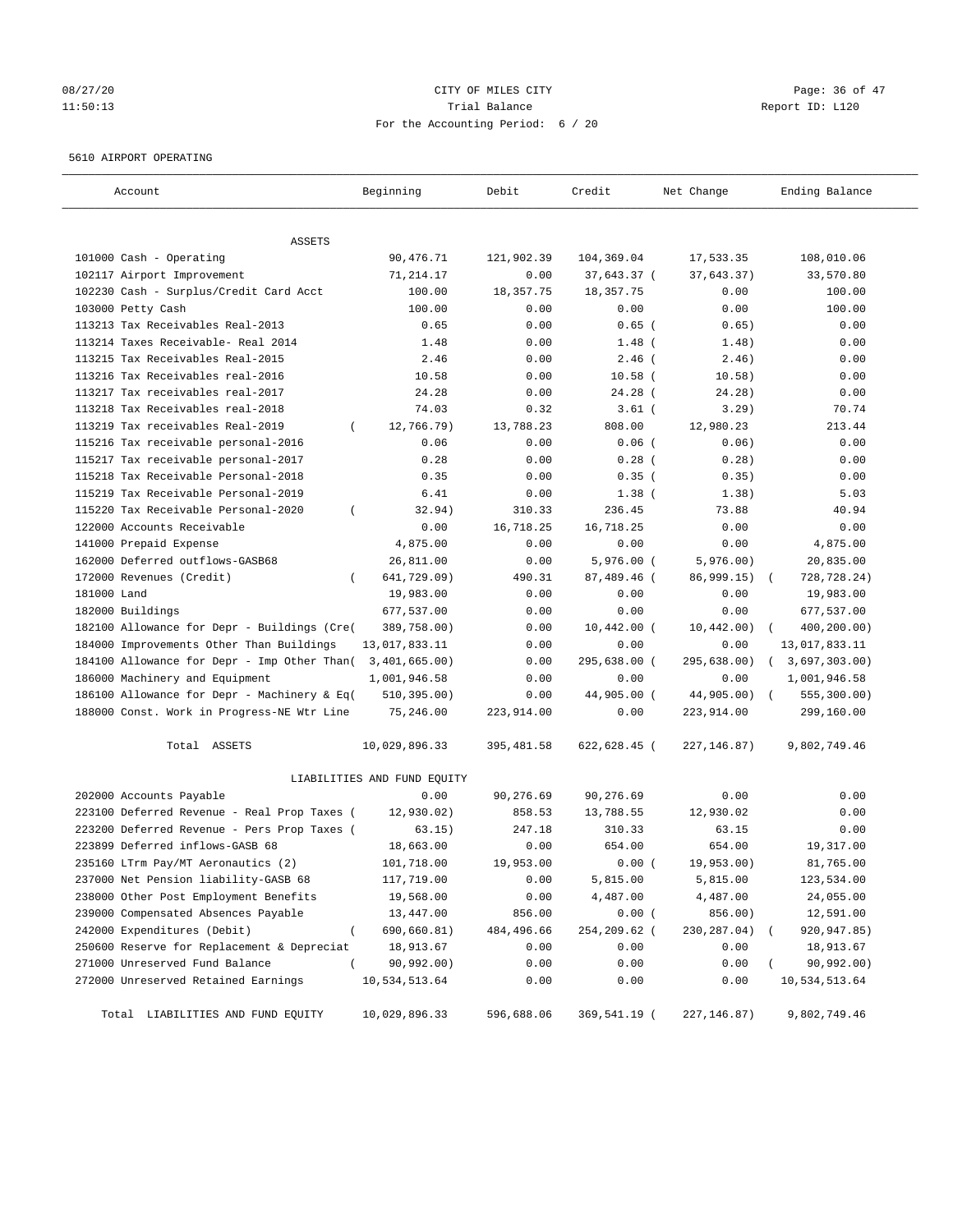# 08/27/20 Page: 37 of 47 11:50:13 Channel Balance Trial Balance Report ID: L120 For the Accounting Period: 6 / 20

#### 6040 PUBLIC WORKS

| Account                              | Beginning                   | Debit     | Credit       | Net Change    | Ending Balance |
|--------------------------------------|-----------------------------|-----------|--------------|---------------|----------------|
|                                      |                             |           |              |               |                |
| ASSETS<br>101000 Cash - Operating    | 24,742.27                   | 42,988.00 | 11,593.75    | 31,394.25     | 56,136.52      |
|                                      |                             |           |              |               |                |
| 172000 Revenues (Credit)             | 162, 673.80)                | 0.00      | 42,988.00 (  | 42,988.00) (  | 205, 661.80)   |
| Total ASSETS                         | 137,931.53)                 | 42,988.00 | 54,581.75 (  | 11,593.75) (  | 149,525.28)    |
|                                      | LIABILITIES AND FUND EQUITY |           |              |               |                |
| 202000 Accounts Payable              | 0.00                        | 933.74    | 933.74       | 0.00          | 0.00           |
| 239000 Compensated Absences Payable  | 6,997.00                    | 1,782.00  | 0.00(        | 1,782.00)     | 5,215.00       |
| 242000 Expenditures (Debit)          | 157,618.20)                 | 11,593.75 | $1,782.00$ ( | $9,811.75)$ ( | 167, 429.95)   |
| 271000 Unreserved Fund Balance       | 84,045.78)                  | 0.00      | 0.00         | 0.00          | 84,045.78)     |
| 272000 Unreserved Retained Earnings  | 96,735.45                   | 0.00      | 0.00         | 0.00          | 96,735.45      |
| LIABILITIES AND FUND EQUITY<br>Total | 137,931.53)                 | 14,309.49 | 2,715.74 (   | 11,593.75)    | 149,525.28)    |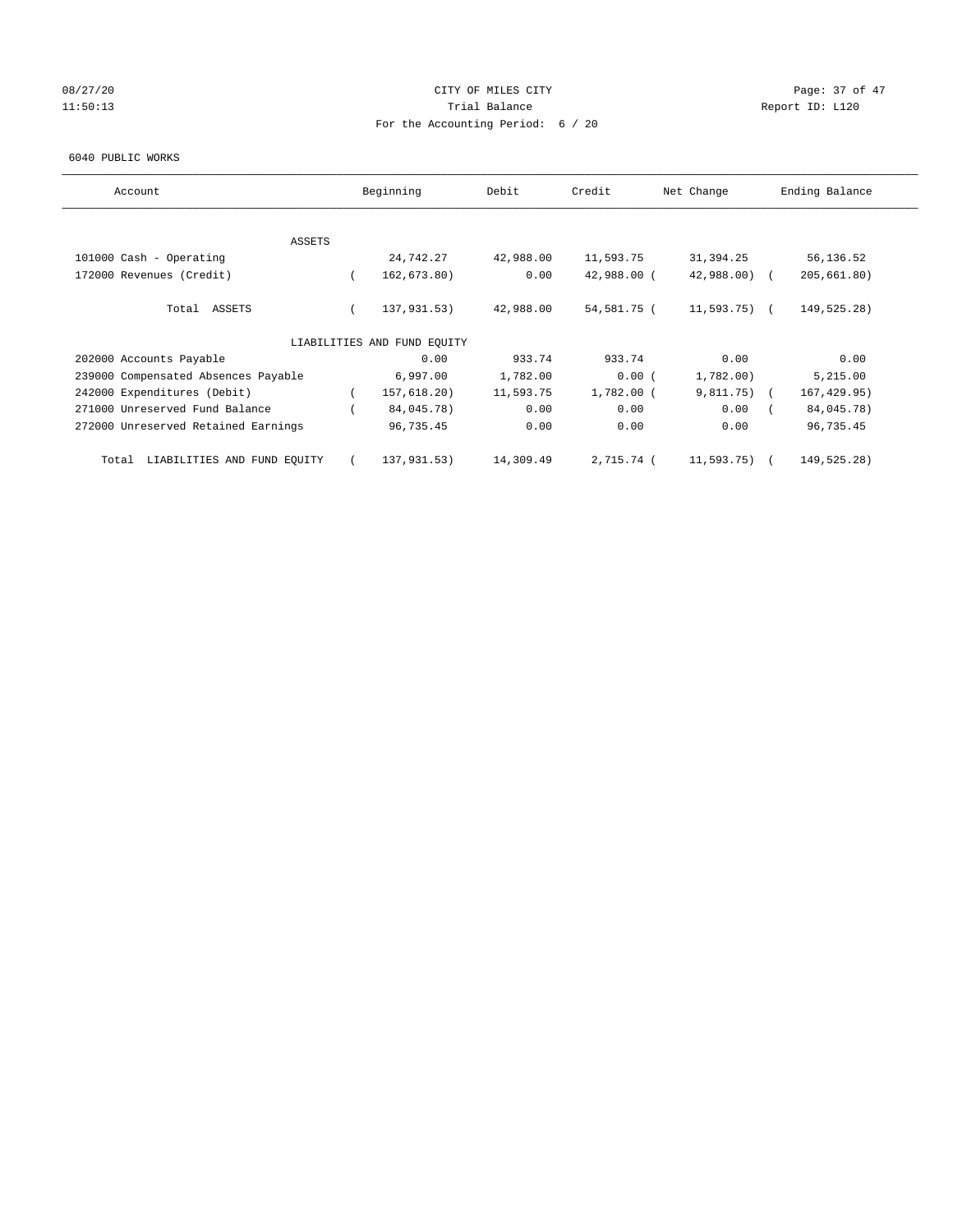# 08/27/20 Page: 38 of 47 11:50:13 Report ID: L120 For the Accounting Period: 6 / 20

#### 7370 TBID

| Account                              | Beginning                   | Debit    | Credit   | Net Change | Ending Balance |
|--------------------------------------|-----------------------------|----------|----------|------------|----------------|
|                                      |                             |          |          |            |                |
|                                      | ASSETS                      |          |          |            |                |
| 101000 Cash - Operating              | 0.00                        | 1,772.00 | 1,772.00 | 0.00       | 0.00           |
| Total ASSETS                         | 0.00                        | 1,772.00 | 1,772.00 | 0.00       | 0.00           |
|                                      | LIABILITIES AND FUND EQUITY |          |          |            |                |
| 202000 Accounts Payable              | 0.00                        | 1,772.00 | 1,772.00 | 0.00       | 0.00           |
| 212500 Due to Others                 | 0.00                        | 1,772.00 | 1,772.00 | 0.00       | 0.00           |
| LIABILITIES AND FUND EQUITY<br>Total | 0.00                        | 3,544.00 | 3,544.00 | 0.00       | 0.00           |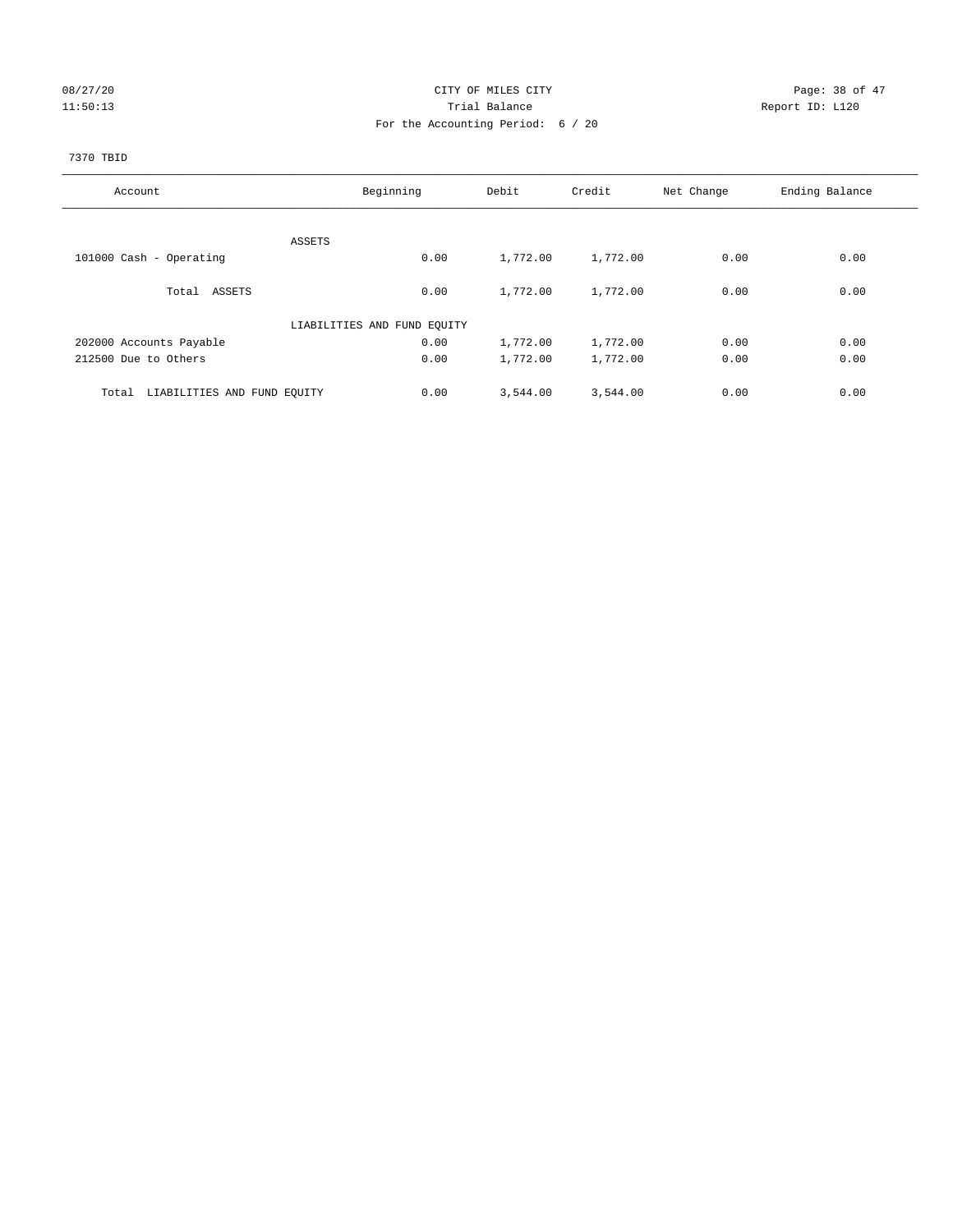# 08/27/20 Page: 39 of 47 11:50:13 Trial Balance Report ID: L120 For the Accounting Period: 6 / 20

7458 Court Technology Surcharge

| Account                                   | Beginning                   | Debit | Credit | Net Change | Ending Balance |
|-------------------------------------------|-----------------------------|-------|--------|------------|----------------|
|                                           |                             |       |        |            |                |
| ASSETS                                    |                             |       |        |            |                |
| 101000 Cash - Operating                   | 1,665.64                    | 0.00  | 0.00   | 0.00       | 1,665.64       |
|                                           |                             |       |        |            |                |
| Total ASSETS                              | 1,665.64                    | 0.00  | 0.00   | 0.00       | 1,665.64       |
|                                           |                             |       |        |            |                |
|                                           | LIABILITIES AND FUND EQUITY |       |        |            |                |
| 212000 Due to Government                  | 395.00)                     | 0.00  | 0.00   | 0.00       | 395.00)        |
| 212200 Due to Federal, Soc Sec & Medicare | 2,060.64                    | 0.00  | 0.00   | 0.00       | 2,060.64       |
|                                           |                             |       |        |            |                |
| LIABILITIES AND FUND EQUITY<br>Total      | 1,665.64                    | 0.00  | 0.00   | 0.00       | 1,665.64       |
|                                           |                             |       |        |            |                |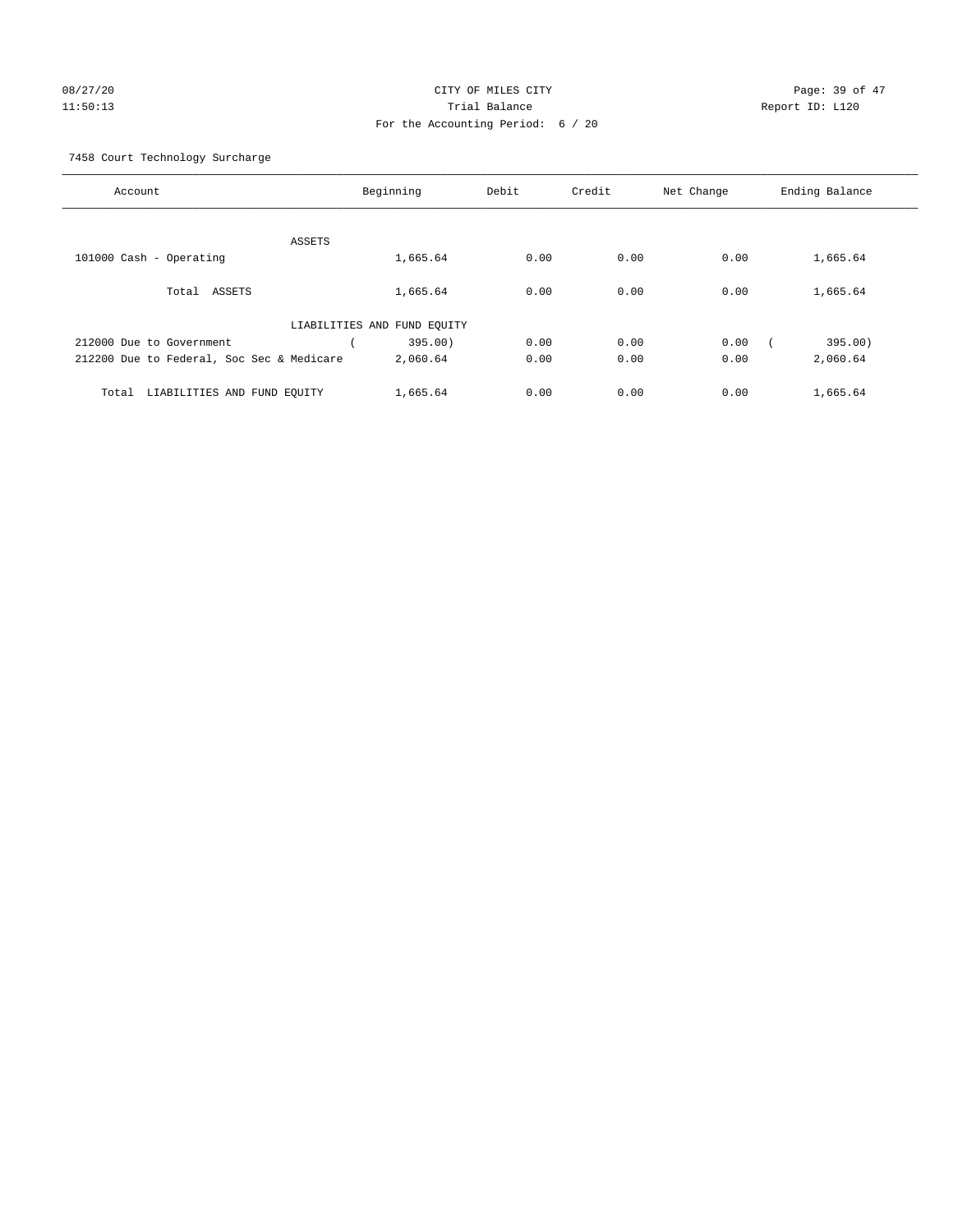# 08/27/20 Page: 40 of 47 11:50:13 Trial Balance Report ID: L120 For the Accounting Period: 6 / 20

7467 Law Enforcement Academy Surcharge

| Account                                   | Beginning                   | Debit    | Credit     | Net Change | Ending Balance |
|-------------------------------------------|-----------------------------|----------|------------|------------|----------------|
|                                           |                             |          |            |            |                |
| ASSETS                                    |                             |          |            |            |                |
| 101000 Cash - Operating                   | 627.92                      | 325.00   | $952.92$ ( | 627.92)    | 0.00           |
|                                           |                             |          |            |            |                |
| Total ASSETS                              | 627.92                      | 325.00   | $952.92$ ( | 627.92)    | 0.00           |
|                                           |                             |          |            |            |                |
|                                           | LIABILITIES AND FUND EQUITY |          |            |            |                |
| 202000 Accounts Payable                   | 0.00                        | 952.92   | 952.92     | 0.00       | 0.00           |
| 212200 Due to Federal, Soc Sec & Medicare | 627.92                      | 952.92   | $325.00$ ( | 627.92)    | 0.00           |
|                                           |                             |          |            |            |                |
| LIABILITIES AND FUND EQUITY<br>Total      | 627.92                      | 1,905.84 | 1,277.92 ( | 627.92)    | 0.00           |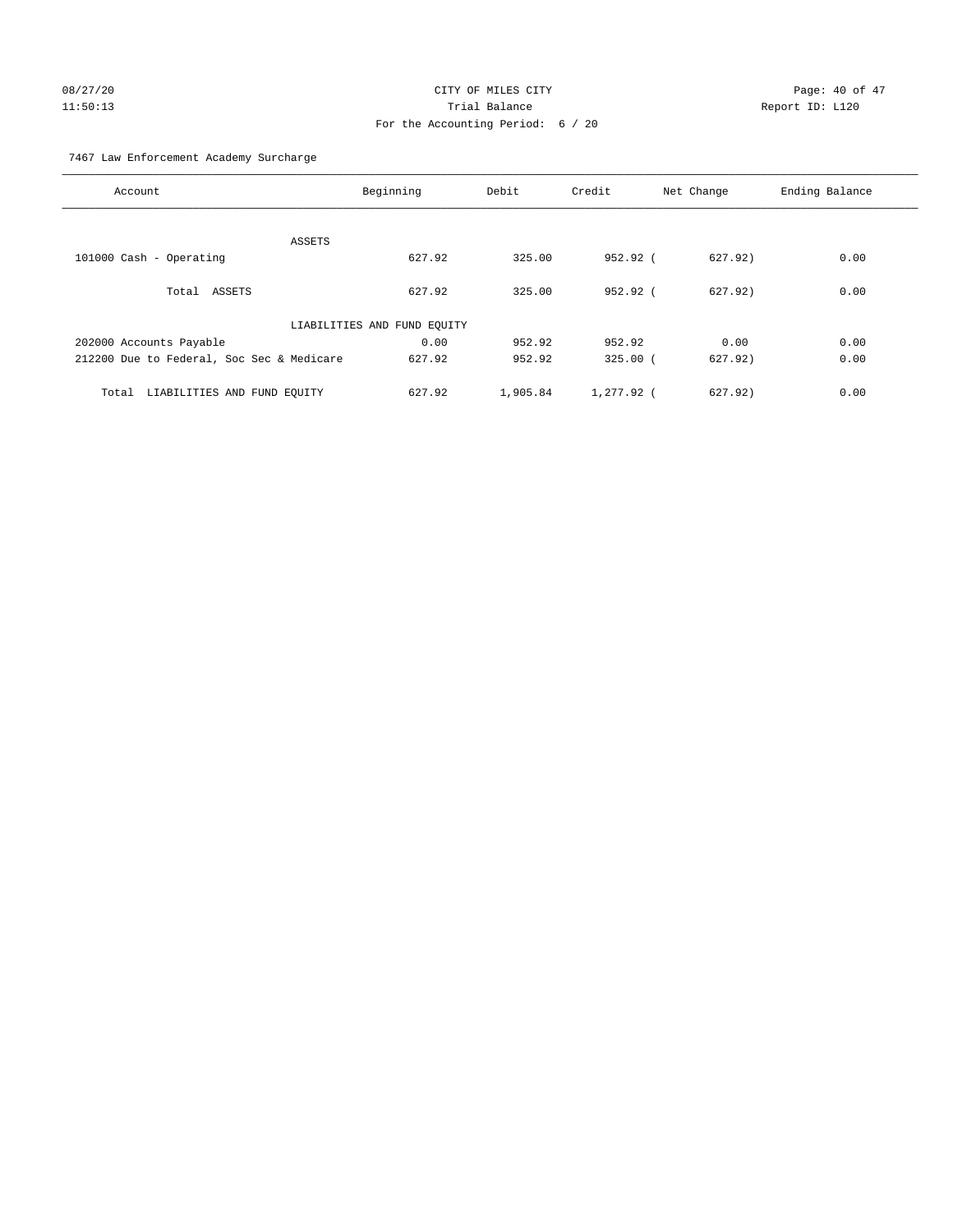# 11:50:13 Channel Balance Trial Balance Report ID: L120 For the Accounting Period: 6 / 20

#### 7471 CIVIL LEGAL ASSIST/VICTIM DOM VIOLENCE PROG

| Account                              | Beginning                   | Debit    | Credit     | Net Change | Ending Balance |
|--------------------------------------|-----------------------------|----------|------------|------------|----------------|
|                                      |                             |          |            |            |                |
|                                      | ASSETS                      |          |            |            |                |
| 101000 Cash - Operating              | 950.35                      | 6.00     | 956.35(    | 950.35)    | 0.00           |
| Total ASSETS                         | 950.35                      | 6.00     | 956.35(    | 950.35)    | 0.00           |
|                                      | LIABILITIES AND FUND EQUITY |          |            |            |                |
| 202000 Accounts Payable              | 0.00                        | 956.35   | 956.35     | 0.00       | 0.00           |
| 212500 Due to Others                 | 950.35                      | 956.35   | 6.00(      | 950.35)    | 0.00           |
| LIABILITIES AND FUND EQUITY<br>Total | 950.35                      | 1,912.70 | $962.35$ ( | 950.35)    | 0.00           |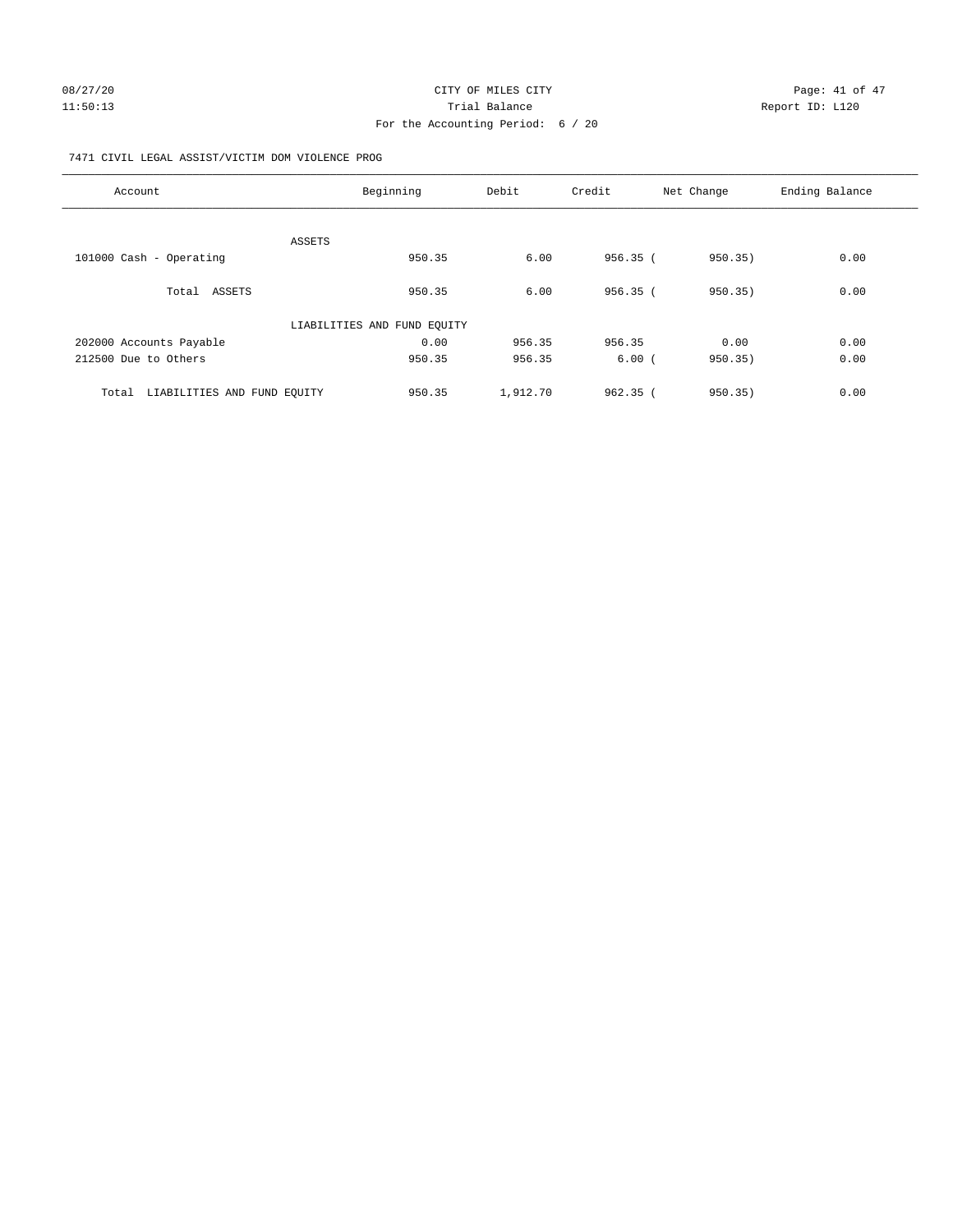# 08/27/20 Page: 42 of 47 11:50:13 Report ID: L120 For the Accounting Period: 6 / 20

#### 7910 PAYROLL FUND

| Account                                   | Beginning                   | Debit      | Credit      | Net Change | Ending Balance |
|-------------------------------------------|-----------------------------|------------|-------------|------------|----------------|
|                                           |                             |            |             |            |                |
| ASSETS                                    |                             |            |             |            |                |
| 101000 Cash - Operating                   | 122,478.78                  | 586,265.11 | 529,485.42  | 56,779.69  | 179,258.47     |
| Total ASSETS                              | 122,478.78                  | 586,265.11 | 529, 485.42 | 56,779.69  | 179,258.47     |
|                                           | LIABILITIES AND FUND EQUITY |            |             |            |                |
| 201000 Warrants Payable                   | 86,089.57                   | 106,380.19 | 199,255.32  | 92,875.13  | 178,964.70     |
| 212200 Due to Federal, Soc Sec & Medicare | 0.00                        | 74,865.99  | 74,865.99   | 0.00       | 0.00           |
| 212202 Due to State Unemployment          | 1,100.99                    | 1,744.87   | 643.88 (    | 1,100.99)  | 0.00           |
| 212203 Due to Worker's Compensation       | 34,963.43                   | 55,179.39  | 20,215.96 ( | 34,963.43) | 0.00           |
| 212204 Due to State Income Tax            | 0.00                        | 18,166.94  | 18,166.94   | 0.00       | 0.00           |
| 212205 Due to MPORS-GABA                  | 0.00                        | 13,667.54  | 13,667.54   | 0.00       | 0.00           |
| 212207 Due to AFLAC, AFLAC PRETAX         | 0.00                        | 789.64     | 789.64      | 0.00       | 0.00           |
| 212208 Due to Health Ins, Dental, Vision  | 72.35                       | 77.394.57  | 77,372.57 ( | 22.00      | 50.35          |
| 212209 Due to PERS Retirement             | 0.00                        | 35,936.18  | 35,936.18   | 0.00       | 0.00           |
| 212210 Due to FURS-GABA Retirement        | 252.44                      | 17,427.28  | 17,418.26 ( | 9.02)      | 243.42         |
| 212212 Due to City of Miles City          | 0.00                        | 100.00     | 100.00      | 0.00       | 0.00           |
| Total LIABILITIES AND FUND EQUITY         | 122, 478.78                 | 401,652.59 | 458, 432.28 | 56,779.69  | 179,258.47     |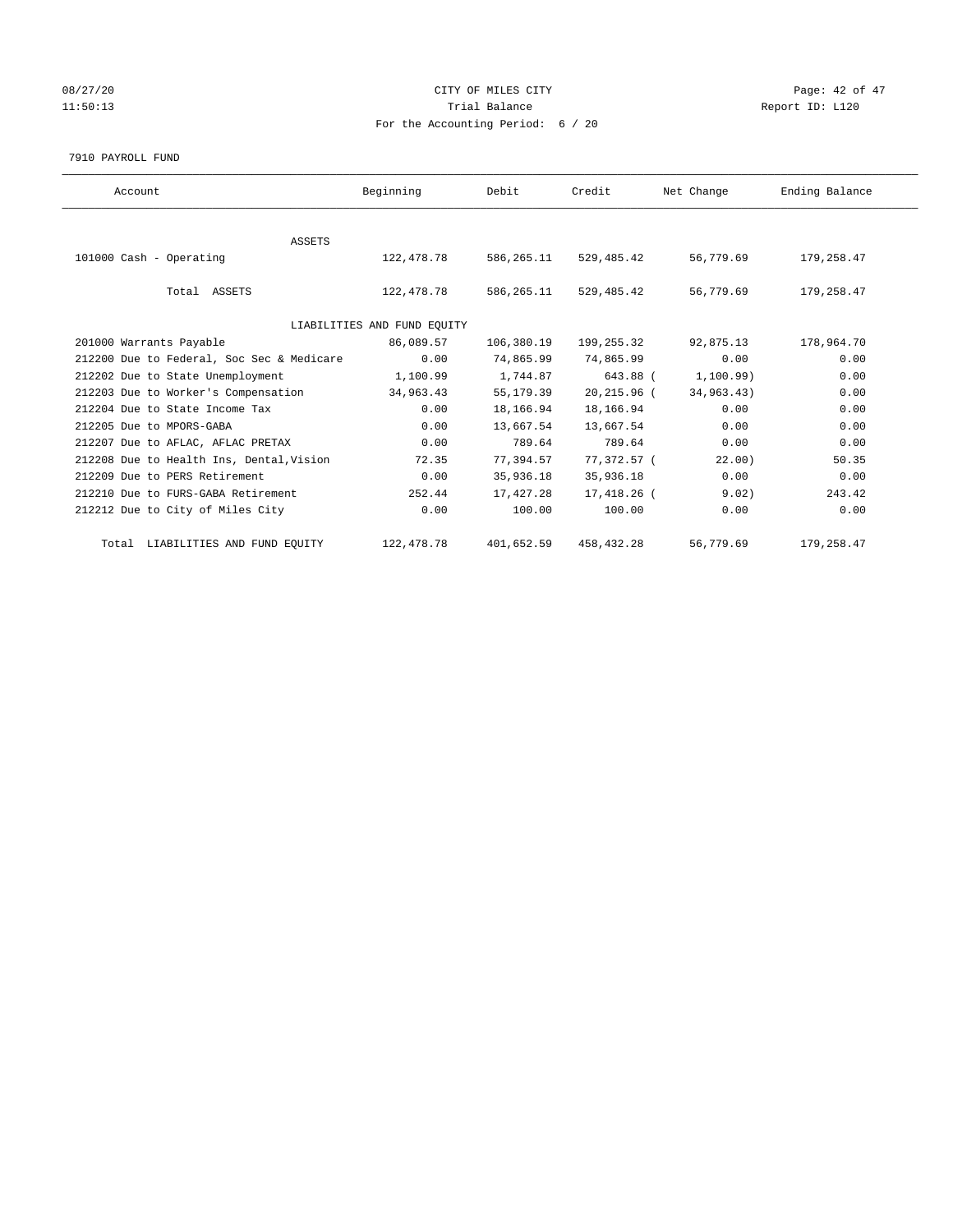# 08/27/20 Page: 43 of 47 11:50:13 Report ID: L120 For the Accounting Period: 6 / 20

#### 7930 CLAIMS FUND

| Account                              | Beginning                   | Debit                         | Credit                          | Net Change | Ending Balance |
|--------------------------------------|-----------------------------|-------------------------------|---------------------------------|------------|----------------|
| ASSETS                               |                             |                               |                                 |            |                |
| 101000 Cash - Operating              | 572,266.61                  |                               | 1, 335, 532.58 1, 146, 102.31   | 189,430.27 | 761,696.88     |
| ASSETS<br>Total                      | 572,266.61                  | 1, 335, 532.58 1, 146, 102.31 |                                 | 189,430.27 | 761,696.88     |
|                                      | LIABILITIES AND FUND EQUITY |                               |                                 |            |                |
| 201000 Warrants Payable              | 572,266.61                  |                               | 1, 146, 102. 31 1, 335, 532. 58 | 189,430.27 | 761,696.88     |
| LIABILITIES AND FUND EQUITY<br>Total | 572,266.61                  |                               | 1, 146, 102. 31 1, 335, 532. 58 | 189,430.27 | 761,696.88     |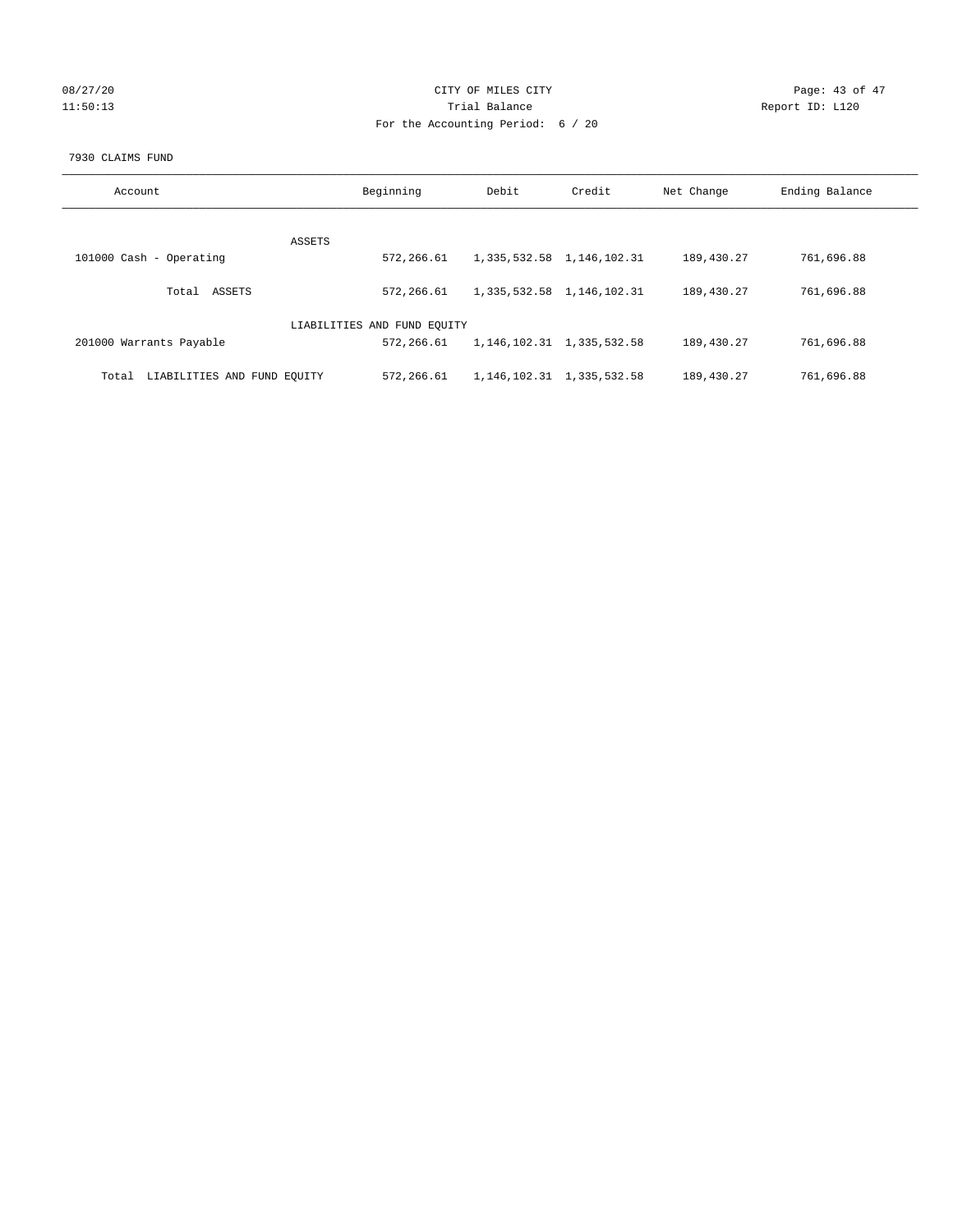# 08/27/20 Page: 44 of 47 11:50:13 Report ID: L120 For the Accounting Period: 6 / 20

#### 7980 CUSTER CO WATER & SEWER DISTRICT

| Account                                 | Beginning                   | Debit     | Credit        | Net Change | Ending Balance |
|-----------------------------------------|-----------------------------|-----------|---------------|------------|----------------|
|                                         |                             |           |               |            |                |
|                                         | ASSETS                      |           |               |            |                |
| 101000 Cash - Operating                 | 0.00                        | 15,309.33 | 15,309.33     | 0.00       | 0.00           |
| 122000 Accounts Receivable              | 17,132.41                   | 14,352.55 | 15,309.33 (   | 956.78)    | 16, 175.63     |
|                                         |                             |           |               |            |                |
| Total ASSETS                            | 17, 132.41                  | 29,661.88 | $30,618.66$ ( | 956.78)    | 16, 175.63     |
|                                         |                             |           |               |            |                |
|                                         | LIABILITIES AND FUND EQUITY |           |               |            |                |
| 202000 Accounts Payable                 | 0.00                        | 15,309.33 | 15,309.33     | 0.00       | 0.00           |
| 211020 Due to Custer Water & Sewer Dist | 17,132.41                   | 15,309.33 | 14,352.55 (   | 956.78)    | 16, 175.63     |
|                                         |                             |           |               |            |                |
| LIABILITIES AND FUND EQUITY<br>Total    | 17,132.41                   | 30,618.66 | 29,661.88 (   | 956.78)    | 16, 175.63     |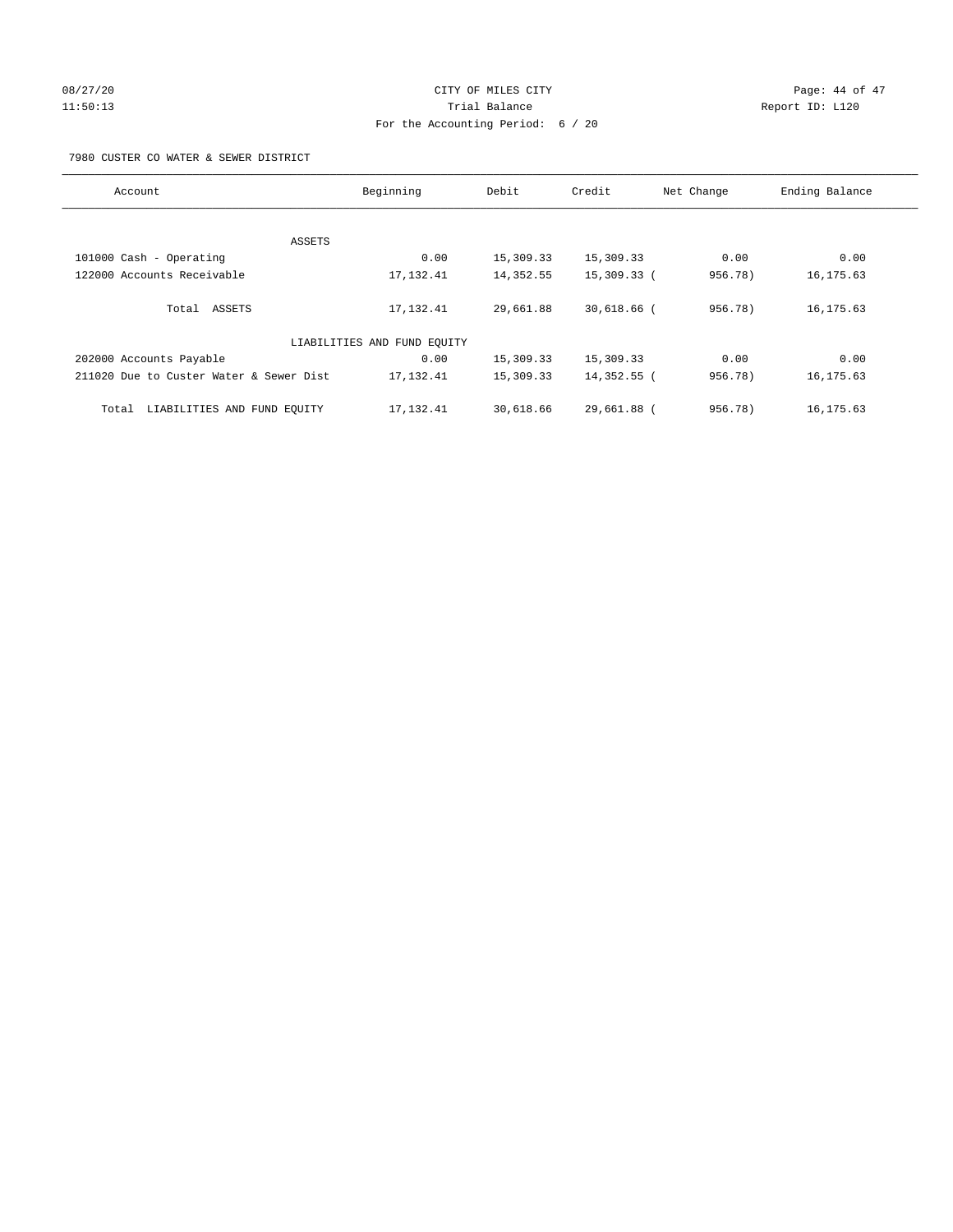# 08/27/20 Page: 45 of 47 11:50:13 Trial Balance Report ID: L120 For the Accounting Period: 6 / 20

7981 Interest Clearing

| Account                              | Beginning                   | Debit    | Credit   | Net Change | Ending Balance |
|--------------------------------------|-----------------------------|----------|----------|------------|----------------|
|                                      | <b>ASSETS</b>               |          |          |            |                |
| 101000 Cash - Operating              | 0.00                        | 1,583.47 | 1,583.47 | 0.00       | 0.00           |
| Total ASSETS                         | 0.00                        | 1,583.47 | 1,583.47 | 0.00       | 0.00           |
|                                      | LIABILITIES AND FUND EQUITY |          |          |            |                |
| 212500 Due to Others                 | 0.00                        | 1,583.47 | 1,583.47 | 0.00       | 0.00           |
| LIABILITIES AND FUND EQUITY<br>Total | 0.00                        | 1,583.47 | 1,583.47 | 0.00       | 0.00           |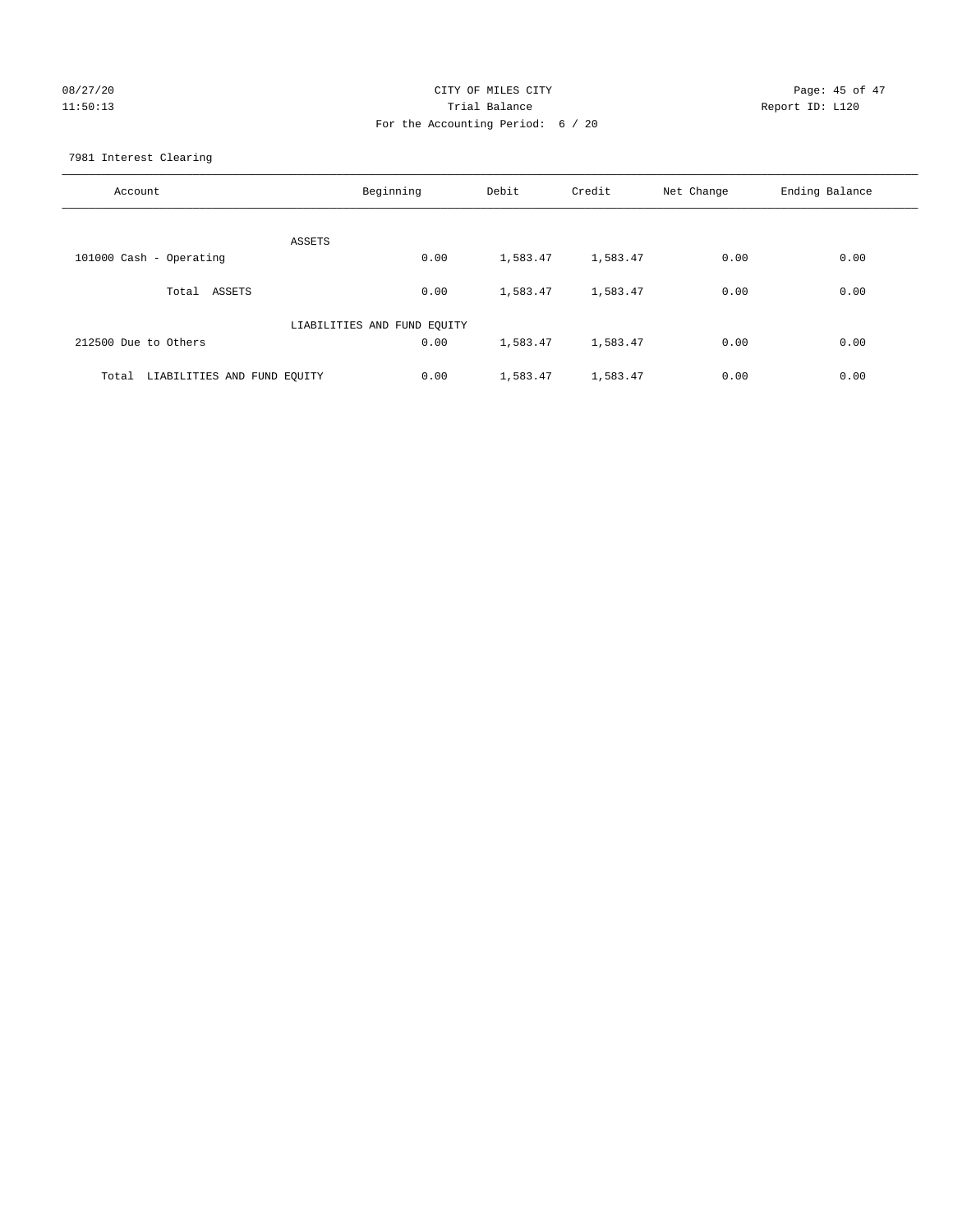# 08/27/20 Page: 46 of 47 11:50:13 Report ID: L120 For the Accounting Period: 6 / 20

#### 9000 GENERAL FIXED ASSETS GROUP OF ACCOUNTS FUND

| Account                                                    | Beginning                   | Debit | Credit | Net Change | Ending Balance  |
|------------------------------------------------------------|-----------------------------|-------|--------|------------|-----------------|
| ASSETS                                                     |                             |       |        |            |                 |
| 181000 Land                                                | 526,599.00                  | 0.00  | 0.00   | 0.00       | 526,599.00      |
| 182000 Buildings                                           | 1,986,836.00                | 0.00  | 0.00   | 0.00       | 1,986,836.00    |
| 182100 Allowance for Depr - Buildings (Cre(                | 684,991.00)                 | 0.00  | 0.00   | 0.00       | 684,991.00)     |
| 186000 Machinery and Equipment                             | 3,038,732.00                | 0.00  | 0.00   | 0.00       | 3,038,732.00    |
| 186100 Allowance for Depr - Machinery & Eq(                | 1,463,750.00)               | 0.00  | 0.00   | 0.00       | 1,463,750.00)   |
| 187000 Infrastructure                                      | 33,670,108.00               | 0.00  | 0.00   | 0.00       | 33,670,108.00   |
| 187100 Allowance For Depreciation - Infras( 16,321,771.00) |                             | 0.00  | 0.00   | 0.00       | 16,321,771.00)  |
| Total ASSETS                                               | 20,751,763.00               | 0.00  | 0.00   | 0.00       | 20, 751, 763.00 |
|                                                            | LIABILITIES AND FUND EQUITY |       |        |            |                 |
| 280000 INVESTMENT IN GENERAL FIXED ASSETS                  | 20,751,763.00               | 0.00  | 0.00   | 0.00       | 20, 751, 763.00 |
| LIABILITIES AND FUND EQUITY<br>Total                       | 20, 751, 763.00             | 0.00  | 0.00   | 0.00       | 20, 751, 763.00 |